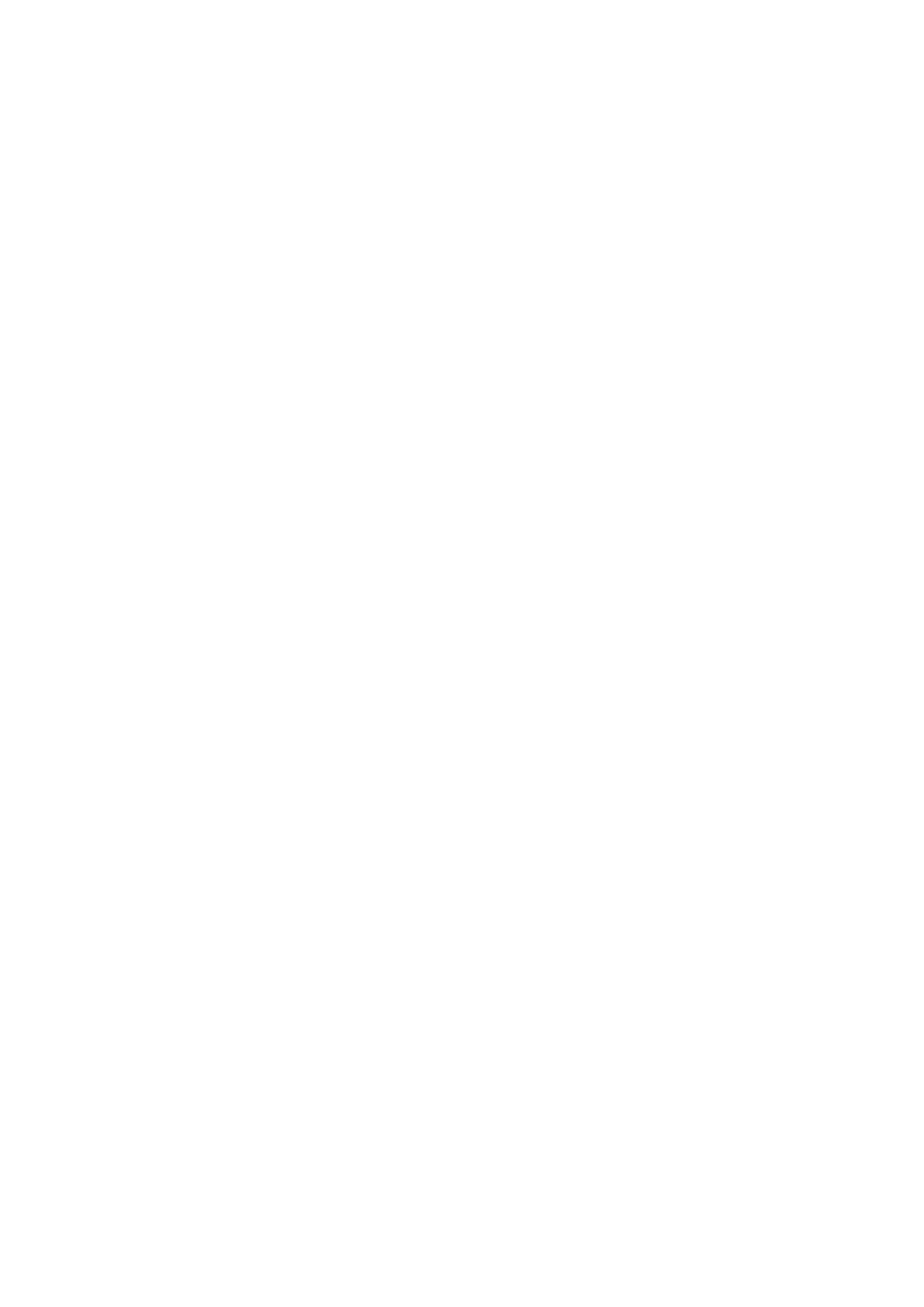

# **Statement of Common Ground between (1) Highways England and (2) Kent County Council**

Volume 8.2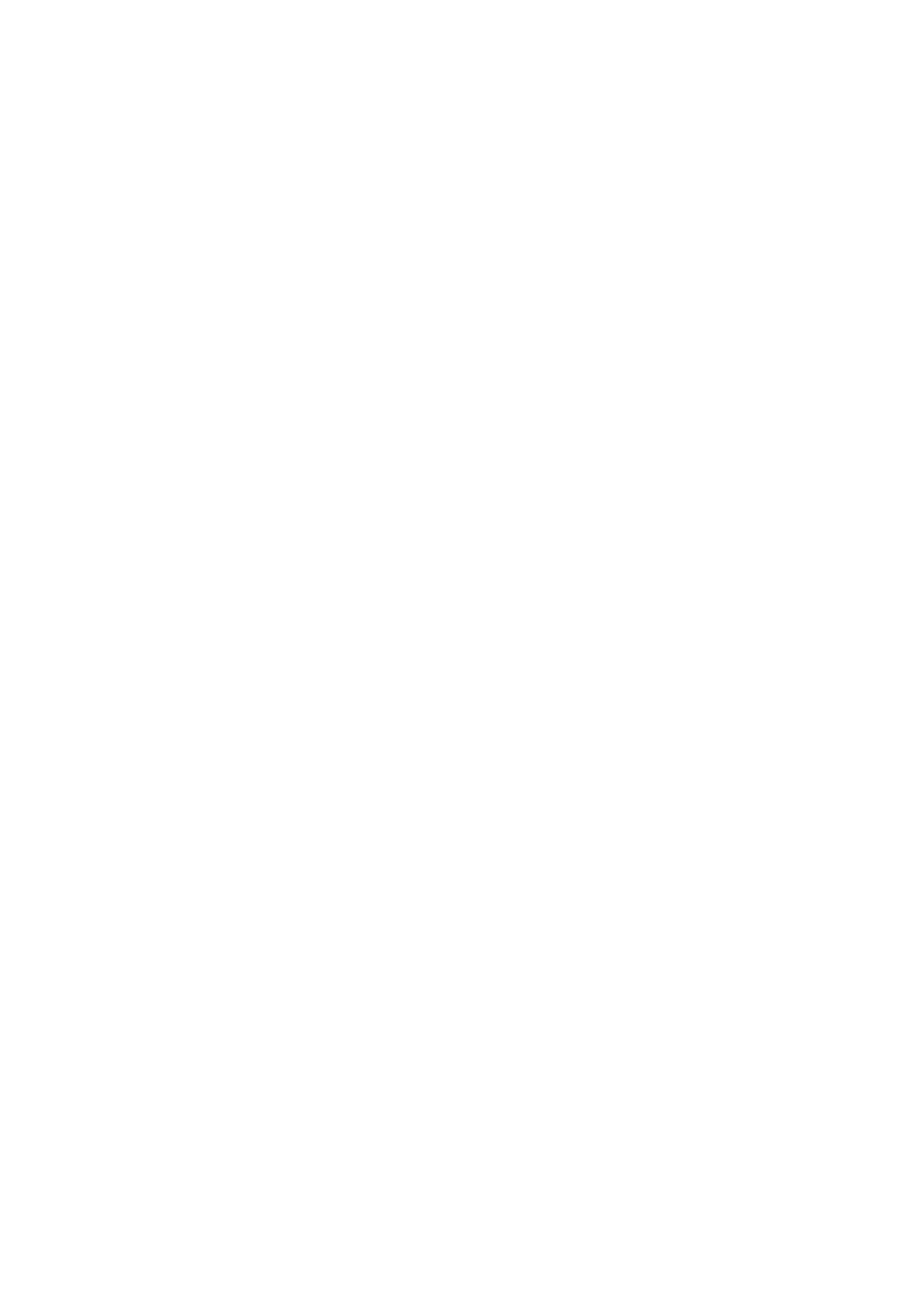# Issue and revision record

| Revision | Date         | Originator              | Checker                 | Approver | Description                                  |
|----------|--------------|-------------------------|-------------------------|----------|----------------------------------------------|
| Α        | January 2017 | Mott MacDonald<br>Sweco | Mott MacDonald<br>Sweco |          | Highways England DCO submission (deadline 3) |
| B        | May 2017     | Mott MacDonald<br>Sweco | Mott MacDonald<br>Sweco |          | Highways England DCO submission (deadline 7) |
|          |              |                         | <b>Burges Salmon</b>    |          |                                              |

This document is issued for the party which commissioned it and for specific purposes connected with the above-captioned project only. It should not be relied upon by any other party or used for any other purpose.

We accept no responsibility for the consequences of this document being relied upon by any other party, or being used for any other purpose, or containing any error or omission which is due to an error or omission in data supplied to us by other parties

This document contains confidential information and proprietary intellectual property. It should not be shown to other parties without consent from us and from the party which commissioned it.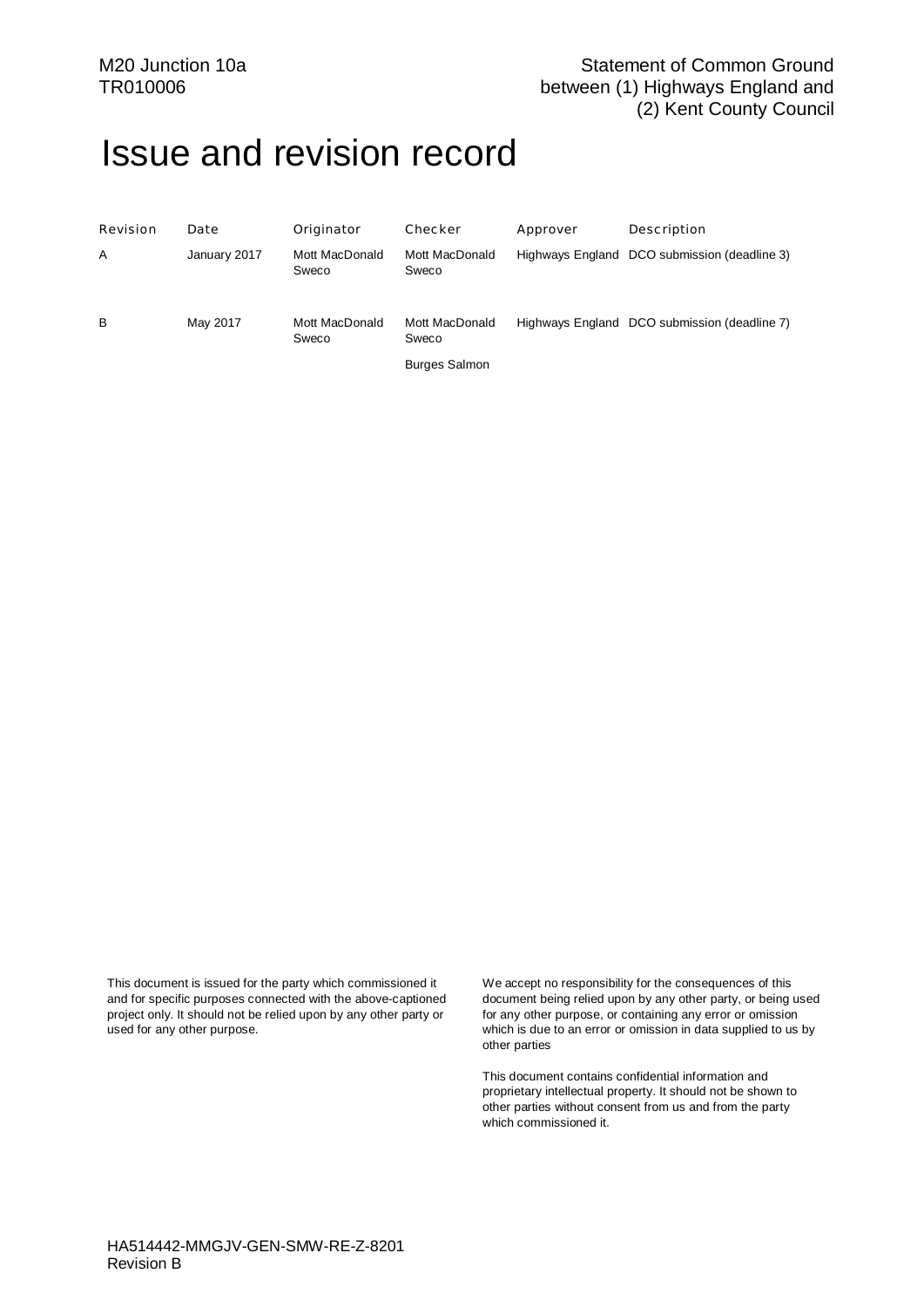# **Content**

Chapter Title **Page** 

| Content           |                                                                                                                                                                                    |         |    |
|-------------------|------------------------------------------------------------------------------------------------------------------------------------------------------------------------------------|---------|----|
| 1.                | Introduction                                                                                                                                                                       |         | 2  |
| 1.1<br>1.2<br>1.3 | Parties to this Statement of Common Ground<br>Terminology<br><u> 1989 - Johann Stoff, deutscher Stoff, der Stoff, der Stoff, der Stoff, der Stoff, der Stoff, der Stoff, der S</u> |         |    |
| 2.                | Overview of Engagement                                                                                                                                                             |         | 3  |
| 3.                | <b>Issues</b>                                                                                                                                                                      |         | 5  |
| 3.1<br>3.2        | Issues not related to the Environmental Statement<br>Environmental Statement related issues                                                                                        | 5<br>28 |    |
| 4.                | Agreement on this Statement of Common Ground                                                                                                                                       |         | 57 |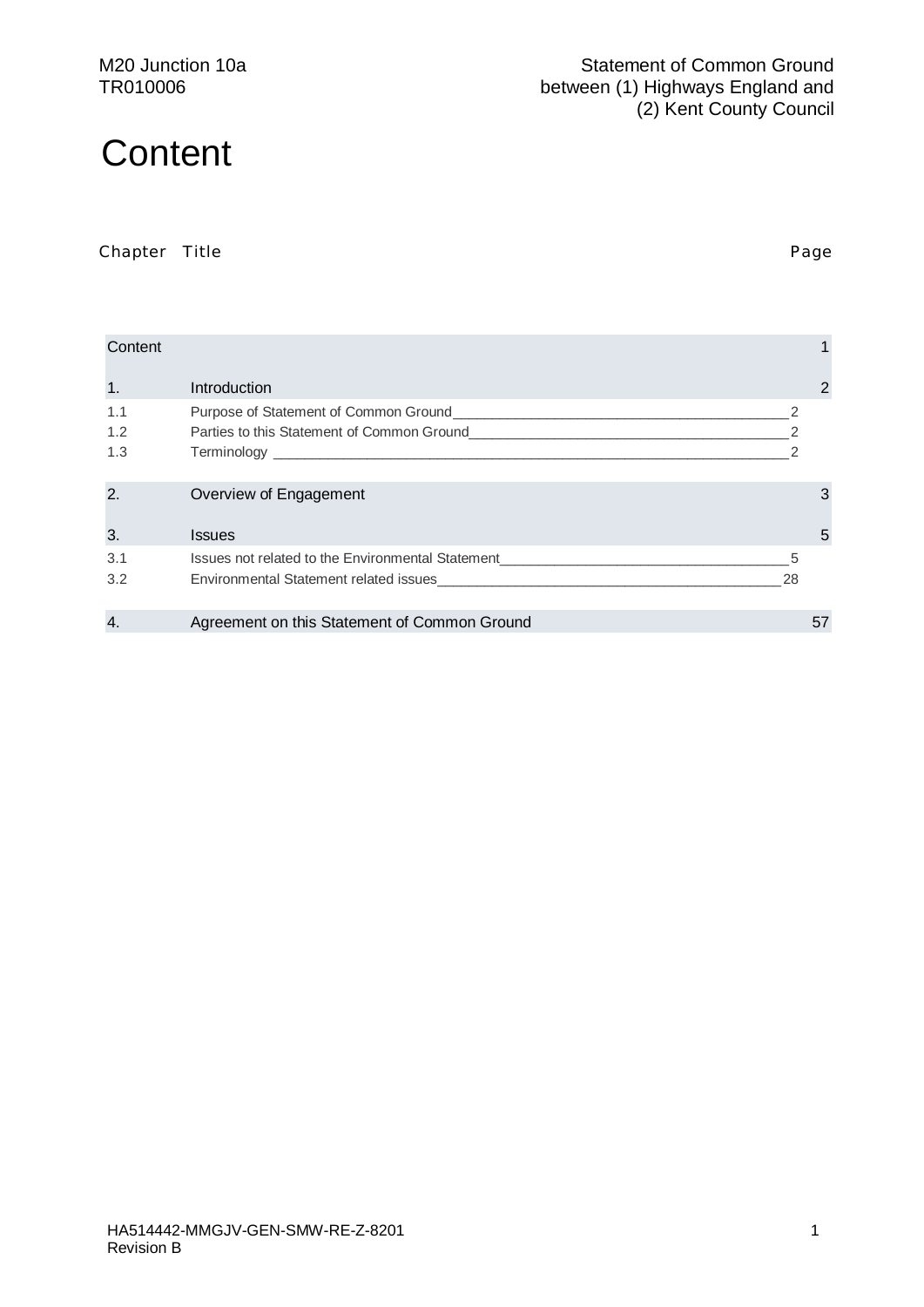# 1. Introduction

#### 1.1 Purpose of Statement of Common Ground

1.1.1 This Statement of Common Ground (SoCG) has been prepared in respect of the proposed M20 junction 10a Scheme. Guidance on the purpose and possible content of SoCGs is given in paragraphs 58 – 65 of the Department for Communities and Local Government's "Planning Act 2008: Guidance for the examination of applications for development consent" (March 2015). Details of the Scheme are provided in Chapter 1 and Chapter 2 of the Environmental Statement (Volume 6.1) that accompanied the DCO application.

#### 1.2 Parties to this Statement of Common Ground

- 1.2.1 This SoCG has been prepared in respect of the Scheme by (1) Highways England, as the Applicant, and (2) Kent County Council.
- 1.2.2 Kent County Council is the upper tier of elected local government and a Statutory Consultee for the Scheme.

#### 1.3 Terminology

- 1.3.1 Throughout this SoCG the phrase "It is agreed…" is used as a precursor to any point of agreement that has been specifically stated to be agreed between (1) Highways England and (2) Kent County Council. The phrase "It is not agreed…" is used as a precursor to any point that (1) Highways England and (2) Kent County Council have not yet agreed.
- 1.3.2 It is agreed that any matters not specifically referred to in Section 3 of this SoCG are not of material interest or relevance to Kent County Council, and therefore have not been the subject of any discussions between the parties. As such, those matters can be read as agreed, only to the extent that they are either not of material interest or relevance to Kent County Council.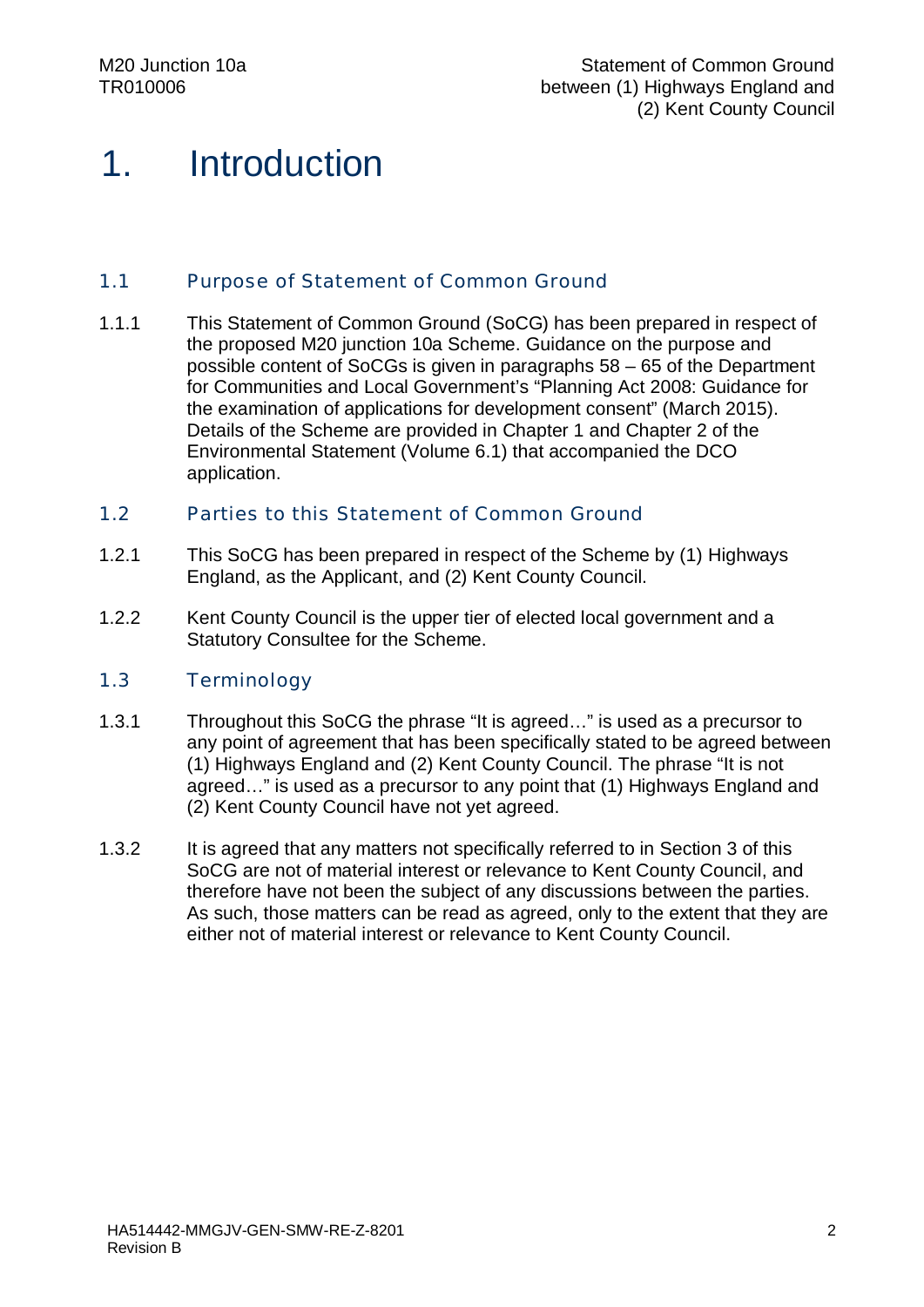# 2. Overview of Engagement

2.1.1 A summary of the meetings and correspondence undertaken pre-application and pre-examination between (1) Highways England and (2) Kent County Council in relation to the Scheme is outlined in Table 2.1 and Table 2.2 respectively.

Table 2.1 Pre-application: Engagement Activities between Highways England and Kent County Council

| <b>Date</b><br><b>Consulted</b> | <b>Form of Contact</b>                                                                                          | Key issues raised / outcomes                                                                                                                                                                                                                                                                                                                                                           |
|---------------------------------|-----------------------------------------------------------------------------------------------------------------|----------------------------------------------------------------------------------------------------------------------------------------------------------------------------------------------------------------------------------------------------------------------------------------------------------------------------------------------------------------------------------------|
| 20 January<br>2015              | <b>Email from Mott</b><br><b>MacDonald Sweco</b><br>Joint Venture<br>(MMSJV) to the<br>Planning<br>Inspectorate | <b>Environmental Impact Assessment Scoping Report</b><br>Environmental Impact Assessment Scoping Report was issued<br>to the Planning Inspectorate who then issued to statutory<br>environmental bodies and other relevant consultees for the<br>collation of a Scoping Opinion.                                                                                                       |
| 18 February<br>2015             | Letter from Kent<br><b>County Council</b><br>(KCC) to The<br>Planning<br>Inspectorate                           | <b>Scoping Opinion</b><br>Key issues and responses included in DCO Document 6.3,<br>Appendix 4.2 Response to Scoping Opinion. Comments were<br>received regarding the future design work of the Scheme and the<br>need to provide sufficient flexibility to allow a safe and suitable<br>means of highway access to serve the site immediately below<br>the A2070 Link Road.           |
| 04 November<br>2015             | <b>Email MacDonald</b><br><b>Sweco Joint Venture</b><br>to Kent County<br>Council.                              | <b>Preliminary Environmental Information Report</b><br>Preliminary Environmental Information Report issued for review.                                                                                                                                                                                                                                                                 |
| 8 January<br>2016               | Section 42<br>consultation letter<br>from Highways<br>England to Kent<br>County Council.                        | Letter from Highways England consulting consultees and<br>stakeholders about the proposed application.                                                                                                                                                                                                                                                                                 |
| 5 February<br>2016              | Letter from Kent<br>County Council to                                                                           | Written response to Public Consultation -                                                                                                                                                                                                                                                                                                                                              |
|                                 | Highways England                                                                                                | <b>Public Rights of Ways (PRoWs) and Access</b><br>Comments received in response to the consultation letter. KCC<br>noted the impact on PRoWs within the vicinity of the Scheme<br>and requested a number of conditions and considerations that<br>must be taken account of. KCC acknowledged and accepted the<br>plans to construct bridges over Church Road and Kingsford<br>Street. |
| 17 March<br>2016                | Letter from Kent<br>County Council to                                                                           | Written response to Public Consultation - Growth,<br><b>Environment and Transport</b>                                                                                                                                                                                                                                                                                                  |
|                                 | <b>Highways England</b>                                                                                         | Comments received in response to the consultation materials.<br>Comments focused on Highways and Transportation, Minerals<br>and Waste, Heritage Conservation, Biodiversity and Public<br>Rights of Way.                                                                                                                                                                               |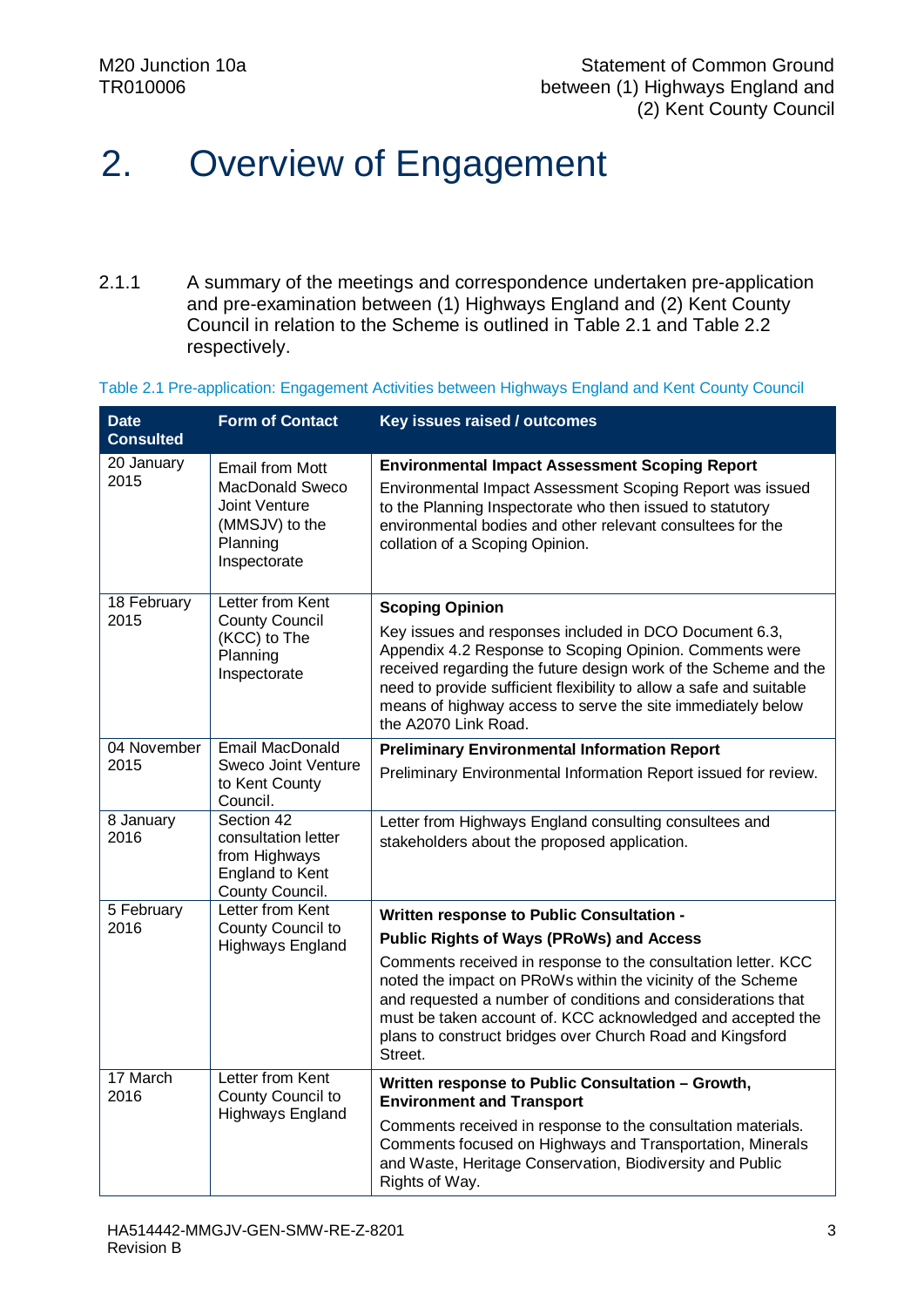| <b>Date</b><br><b>Consulted</b> | <b>Form of Contact</b>                                                                                                        | Key issues raised / outcomes                                                                                                                                                                                                                                                                                                                                                                                                                                      |
|---------------------------------|-------------------------------------------------------------------------------------------------------------------------------|-------------------------------------------------------------------------------------------------------------------------------------------------------------------------------------------------------------------------------------------------------------------------------------------------------------------------------------------------------------------------------------------------------------------------------------------------------------------|
| 9 May 2016                      | Meeting with Kent<br>County Council and<br>Ashford Borough<br>Council                                                         | <b>Emerging Environmental Statement Workshop</b><br>A meeting to discuss the emerging ES including any key<br>mitigation and or issues. A number of actions were taken forward<br>including the incorporation of a Minerals Assessment into<br>Chapter 9 Geology and Soils, Volume 6.1 and an additional<br>drainage sensitivity test to consider attenuation with an<br>increased (+40%) event to assess exceedance flow paths for the<br>new attenuation ponds. |
| 18 July 2016                    | <b>Email from Mott</b><br>MacDonald Sweco<br>Joint Venture to<br><b>Kent County Council</b><br>and Ashford<br>Borough Council | <b>Emerging Environmental Statement Workshop</b><br>Minutes of Emerging ES workshop issued together with the<br>Environmental Masterplan and cross Sections, Flood Risk<br>Assessment, Water Framework Directive assessment and<br>Arboriculture Survey Report.                                                                                                                                                                                                   |

Table 2.2 Pre-examination: Engagement Activities between Highways England and Kent County Council

| <b>Date</b><br><b>Consulted</b> | <b>Form of Contact</b>                                                                                       | Key issues raised / outcomes                                                             |
|---------------------------------|--------------------------------------------------------------------------------------------------------------|------------------------------------------------------------------------------------------|
| 24 August<br>2016               | Meeting between<br>Highways England,<br>Mott MacDonald<br>Sweco Joint Venture<br>and Kent County<br>Council. | Discussion regarding land purchase, land registration and<br>Statement of Common Ground. |

2.1.2 It is agreed that this is an accurate record of the key meetings and consultation undertaken between (1) Highways England and (2) Kent County Council in relation to the issues addressed in this SoCG.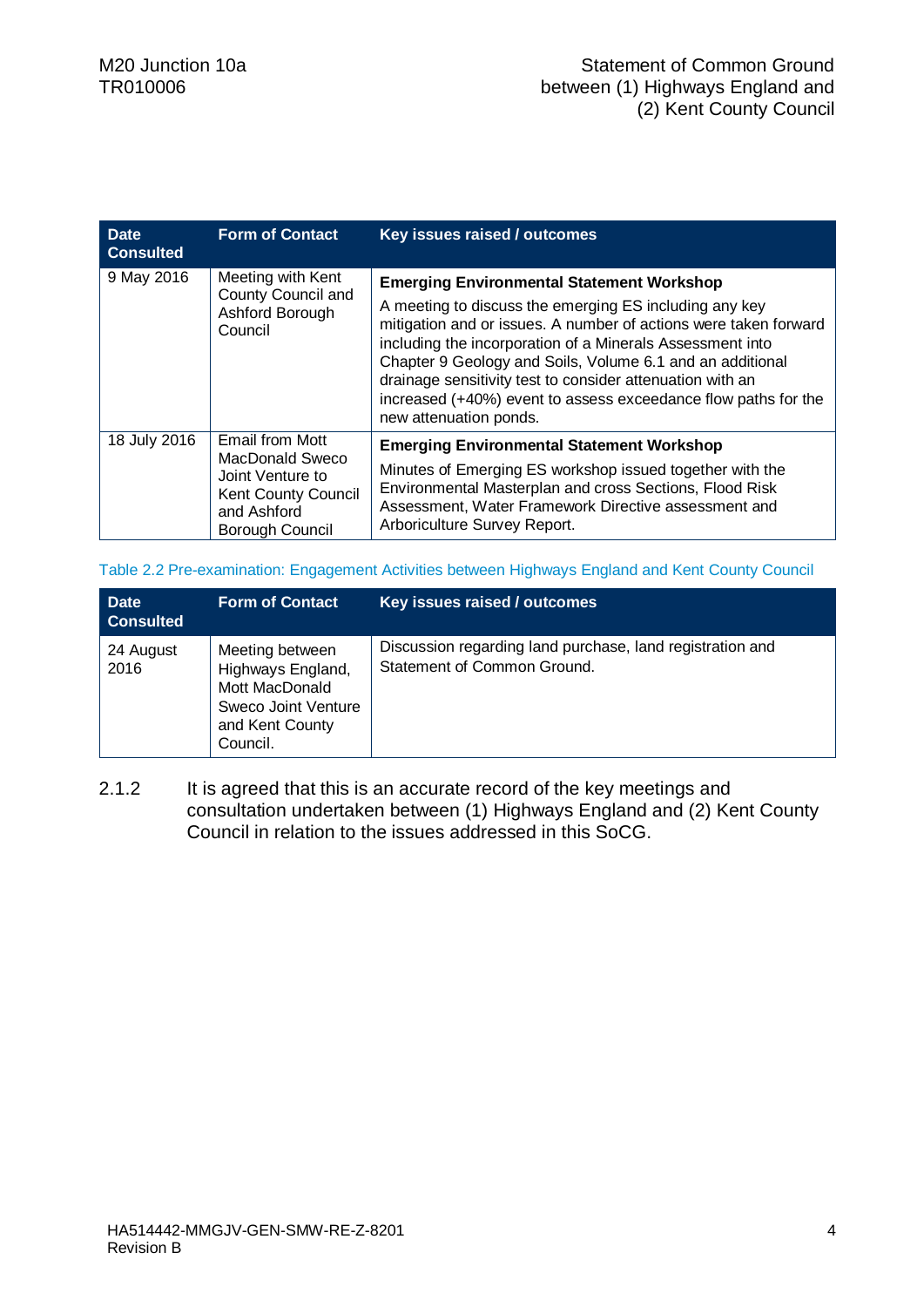# 3. Issues

### 3.1 Issues not related to the Environmental Statement

#### **Need for the Scheme**

| <b>Reference</b> | <b>Issue</b>        | <b>Highways England position</b>                                                                                                                                                                                                                                                                                                                                                                                                                                                                                                                                                                                                                                                                                                                                                                                                                                                                                                                                             | <b>Kent County Council position</b>                                                                                                                                                                                                                                                                                                                                                                                                                                                                                                                                                                               | <b>Status</b> |
|------------------|---------------------|------------------------------------------------------------------------------------------------------------------------------------------------------------------------------------------------------------------------------------------------------------------------------------------------------------------------------------------------------------------------------------------------------------------------------------------------------------------------------------------------------------------------------------------------------------------------------------------------------------------------------------------------------------------------------------------------------------------------------------------------------------------------------------------------------------------------------------------------------------------------------------------------------------------------------------------------------------------------------|-------------------------------------------------------------------------------------------------------------------------------------------------------------------------------------------------------------------------------------------------------------------------------------------------------------------------------------------------------------------------------------------------------------------------------------------------------------------------------------------------------------------------------------------------------------------------------------------------------------------|---------------|
| 3.1.1            | Need for the Scheme | The Scheme is being promoted as a<br>key transport requirement to help<br>facilitate national, regional and local<br>travel and regeneration and growth in<br>support of future development south of<br>Ashford. The Scheme is essential to<br>the future development of South<br>Ashford as the existing J10 will suffer<br>from further congestion and long<br>delays in the future if additional<br>capacity is not provided. The DfT<br>expects that national traffic growth will<br>be particularly strong on the Strategic<br>Road Network (of which the M20 is<br>part) with an increase of between 29%<br>and 60% between 2010 and 2040.<br>Due in particular to the link that the<br>M20 provides between Folkestone and<br>the Channel Tunnel and the M26, M25<br>and rest of the country, the Scheme is<br>an essential improvement to satisfy<br>forecast traffic growth and to<br>accommodate the level of housing and<br>employment growth that is forecast in | KCC fully supports the proposal<br>and has set out its commitment<br>to work closely with Ashford<br>Borough Council (ABC) in<br>delivering its 'Big 8' strategic<br>projects and in supporting the<br>delivery of the Borough<br>Council's growth agenda, which<br>is set out in the emerging Local<br>Plan 2030.<br>In principle, there is a<br>compelling need for a new<br>Junction 10a and link road to<br>provide further capacity to<br>facilitate residential and<br>employment development in the<br>Ashford Borough, as identified in<br>Ashford's existing and emerging<br>development plan documents. | Agreed        |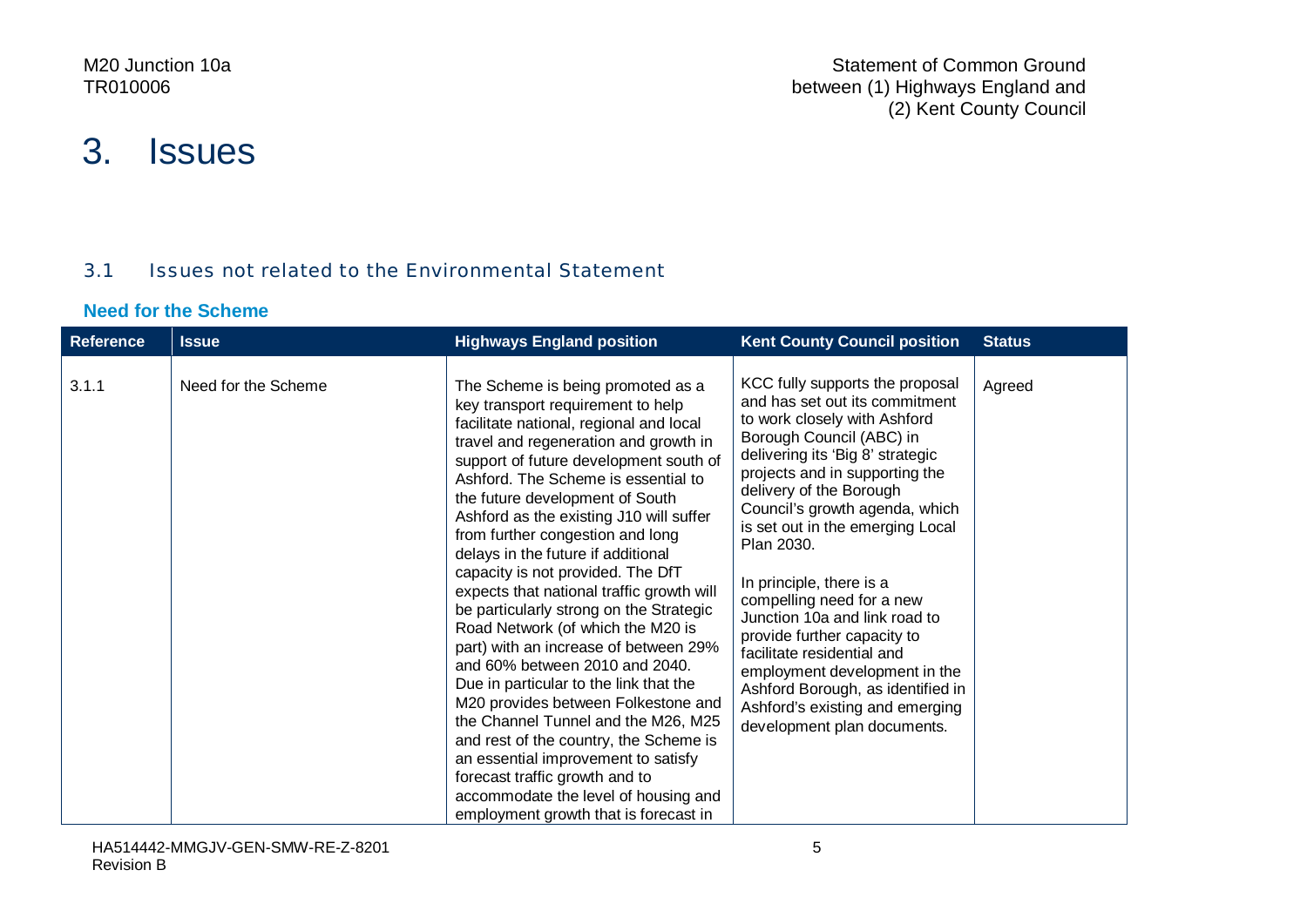#### Statement of Common Ground between (1) Highways England and (2) Kent County Council

| Reference | <b>Issue</b> | <b>Highways England position</b>                                          | <b>Kent County Council position Status</b> |  |
|-----------|--------------|---------------------------------------------------------------------------|--------------------------------------------|--|
|           |              | the Ashford area. There is therefore a<br>compelling need for the Scheme. |                                            |  |

#### **Policy**

| <b>Reference</b> | <b>Issue</b> | <b>Highways England position</b>                              | <b>Kent County Council position</b>                                                                                                                                                                                                                                                                                                              | <b>Status</b> |
|------------------|--------------|---------------------------------------------------------------|--------------------------------------------------------------------------------------------------------------------------------------------------------------------------------------------------------------------------------------------------------------------------------------------------------------------------------------------------|---------------|
| 3.1.2            | Policy       | The Scheme is in alignment with the<br>National Networks NPS. | The general principle and need<br>is accepted, however, there are<br>detailed matters that need to be<br>addressed; which are set out<br>further in the SOCG.                                                                                                                                                                                    | Agreed.       |
|                  | Policy       | The Scheme is in accordance with<br>KCC planning policy.      | KCC is satisfied that the need<br>for the scheme is accepted in<br>ABC's adopted planning policy<br>and KCC's Local Transport Plan<br>3 for Kent 2011-16. The need<br>for the scheme and principle of<br>development is supported by<br>KCC. However, there remain<br>matters set out within the SOCG<br>that have not yet been agreed<br>by KCC | Agreed.       |
|                  | Policy       | The Scheme is in accordance with<br>KCC transport policy.     | The Local Transport Plan 3 for<br>Kent 2011-16 identifies the M20<br>Junction 10a scheme as a major<br>transport scheme, needed to<br>provide necessary highway<br>capacity to serve and support<br>the new development sites to<br>the south and east of Ashford.<br>KCC acknowledges that the                                                  | Agreed.       |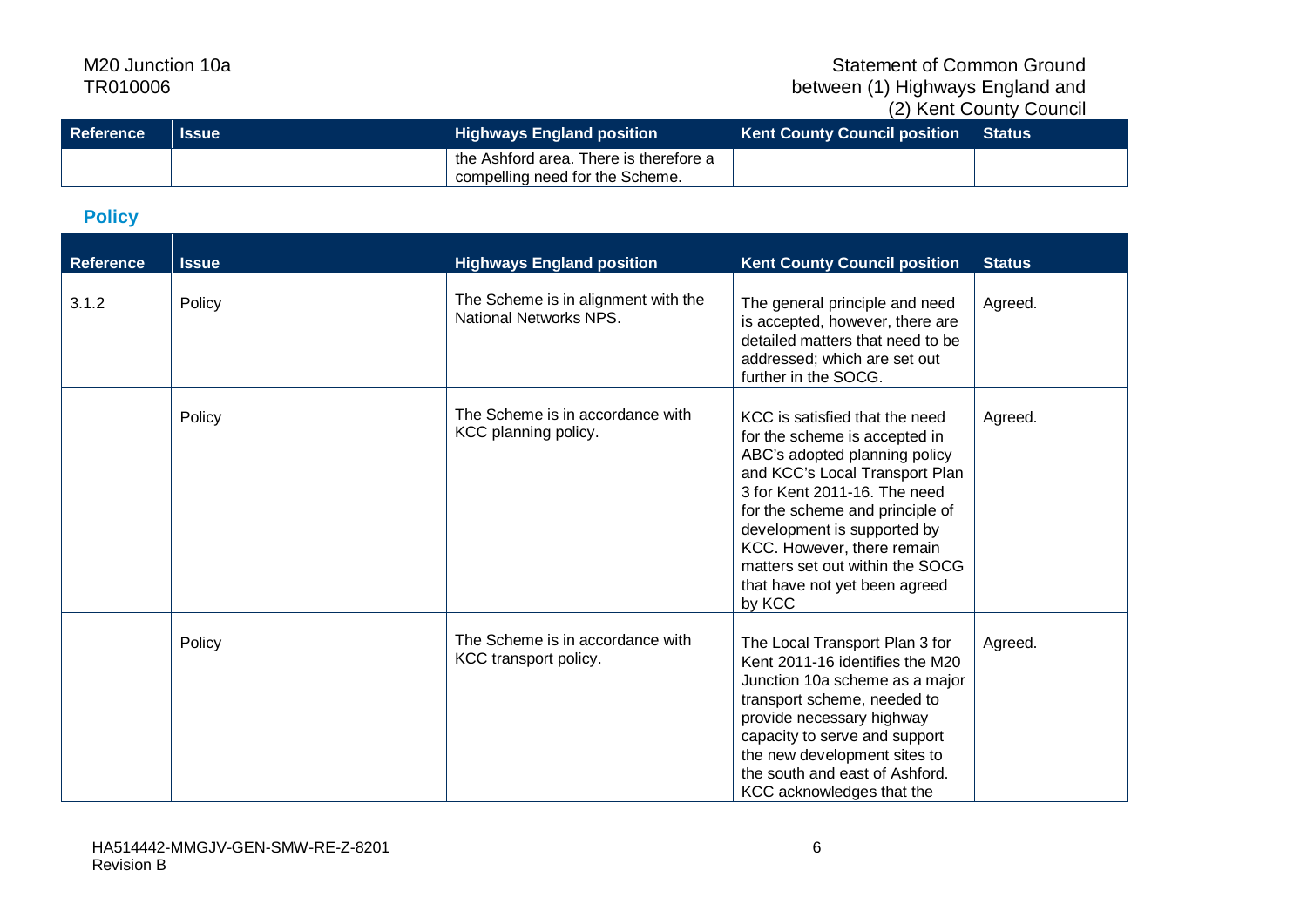| <b>Reference</b> | <b>Issue</b> | <b>Highways England position</b>                                                                                                                | <b>Kent County Council position</b>                                                                                                                                             | <b>Status</b> |
|------------------|--------------|-------------------------------------------------------------------------------------------------------------------------------------------------|---------------------------------------------------------------------------------------------------------------------------------------------------------------------------------|---------------|
|                  |              |                                                                                                                                                 | scheme is also in accordance<br>with ABC transport policies.                                                                                                                    |               |
|                  |              |                                                                                                                                                 | However, there are transport<br>matters, which are set out later<br>in the SOCG, which state the<br>technical issues that have not<br>been agreed by KCC.                       |               |
|                  | Policy       | The Case for the Scheme (application<br>document ref. 7.1) provides an<br>accurate summary of the policies<br>pertinent to the DCO application. | The Local Impact Report<br>submitted by ABC and KCC<br>provides a full list of the relevant<br>policies, some of which have not<br>been included in the Case for<br>the Scheme. | Not agreed    |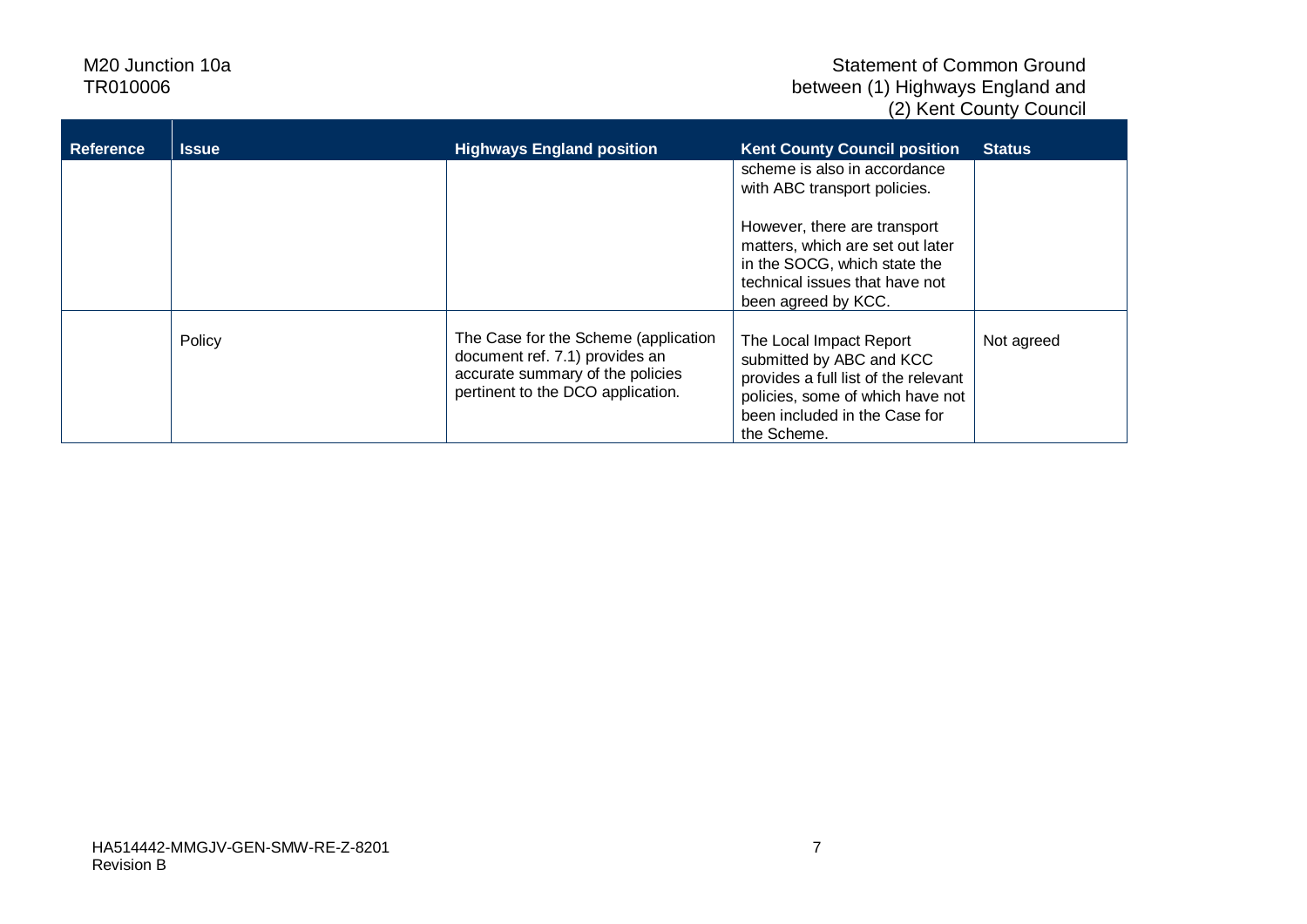#### M20 Junction 10a TR010006 **Highways Design**

| <b>Reference</b> | <b>Issue</b>                                    | <b>Highways England position</b>                                                                                                                                                                                                                                                                                                                                                                                                                                                                    | <b>Kent County Council position</b>                                                                                                                                                                                                                                                                                                                                                                                                                                                                                                               | <b>Status</b>                                                         |
|------------------|-------------------------------------------------|-----------------------------------------------------------------------------------------------------------------------------------------------------------------------------------------------------------------------------------------------------------------------------------------------------------------------------------------------------------------------------------------------------------------------------------------------------------------------------------------------------|---------------------------------------------------------------------------------------------------------------------------------------------------------------------------------------------------------------------------------------------------------------------------------------------------------------------------------------------------------------------------------------------------------------------------------------------------------------------------------------------------------------------------------------------------|-----------------------------------------------------------------------|
| 3.1.3            | Local and National highway<br>design standards. | The Strategic Road Network (SRN)<br>has been designed in accordance with<br>the Design Manual for Roads and<br>Bridges (DMRB). The local road<br>network has been designed in<br>accordance with the DMRB including<br>consideration of Kent County Council's<br>local requirements.<br>Highways England to liaise with Kent<br>County Council to obtain standard<br>details for any of the KCC roads.<br>Highways England will meet with Kent<br><b>County Council's Asset Management</b><br>Team. | In general terms, KCC is<br>content with the design of the<br>proposed scheme - in terms of<br>Local and National highway design<br>standards. KCC is<br>satisfied that, with further<br>discussions between KCC and<br>HE, the proposed scheme will<br>be built to standard, subject to sight<br>of the bridge design. KCC would also<br>add that meetings are being planned<br>between the Design Team and KCC<br>Asset Managers to review the<br>preliminary design and make<br>comment/assist with the<br>development of the detailed design. | Agreed, subject to<br>bridge design<br>details being<br>agreed by KCC |

### **Land Requirements (A20 Trunking)**

| <b>Reference</b> | <b>Issue</b> | <b>Highways England position</b>                                                                                                                                                                                                                                                                                                                                         | <b>Kent County Council position</b>                                                                                                                                                                                                                                                                                                                                                                                                                                    | <b>Status</b> |
|------------------|--------------|--------------------------------------------------------------------------------------------------------------------------------------------------------------------------------------------------------------------------------------------------------------------------------------------------------------------------------------------------------------------------|------------------------------------------------------------------------------------------------------------------------------------------------------------------------------------------------------------------------------------------------------------------------------------------------------------------------------------------------------------------------------------------------------------------------------------------------------------------------|---------------|
| 3.1.4            | Maintenance  | Highways England will not trunk the<br>A20 Hythe Road between M20 J10<br>and M20 J10a for the following<br>reasons:<br>Traffic modelling (PP.56-57 on the<br>published TAR) clearly shows a<br>significant reduction of traffic flows<br>on this section with the new J10a<br>(remarkable for<br>northbound/westbound vehicles).<br>This confirms that the traffic using | The road to connect with J10a will<br>not use the new link to J10a and<br>instead will opt to travel along the<br>A20 corridor between J10 and<br>J10a. This will increase the vehicle<br>movements and loading on A20,<br>evidenced by the need to<br>strengthen the Swatfield Bridge as<br>part of the scheme. If this cannot be<br>agreed, then KCC requests<br>commuted sums to be paid in order<br>to address the increased<br>maintenance requirement, that will | Not agreed    |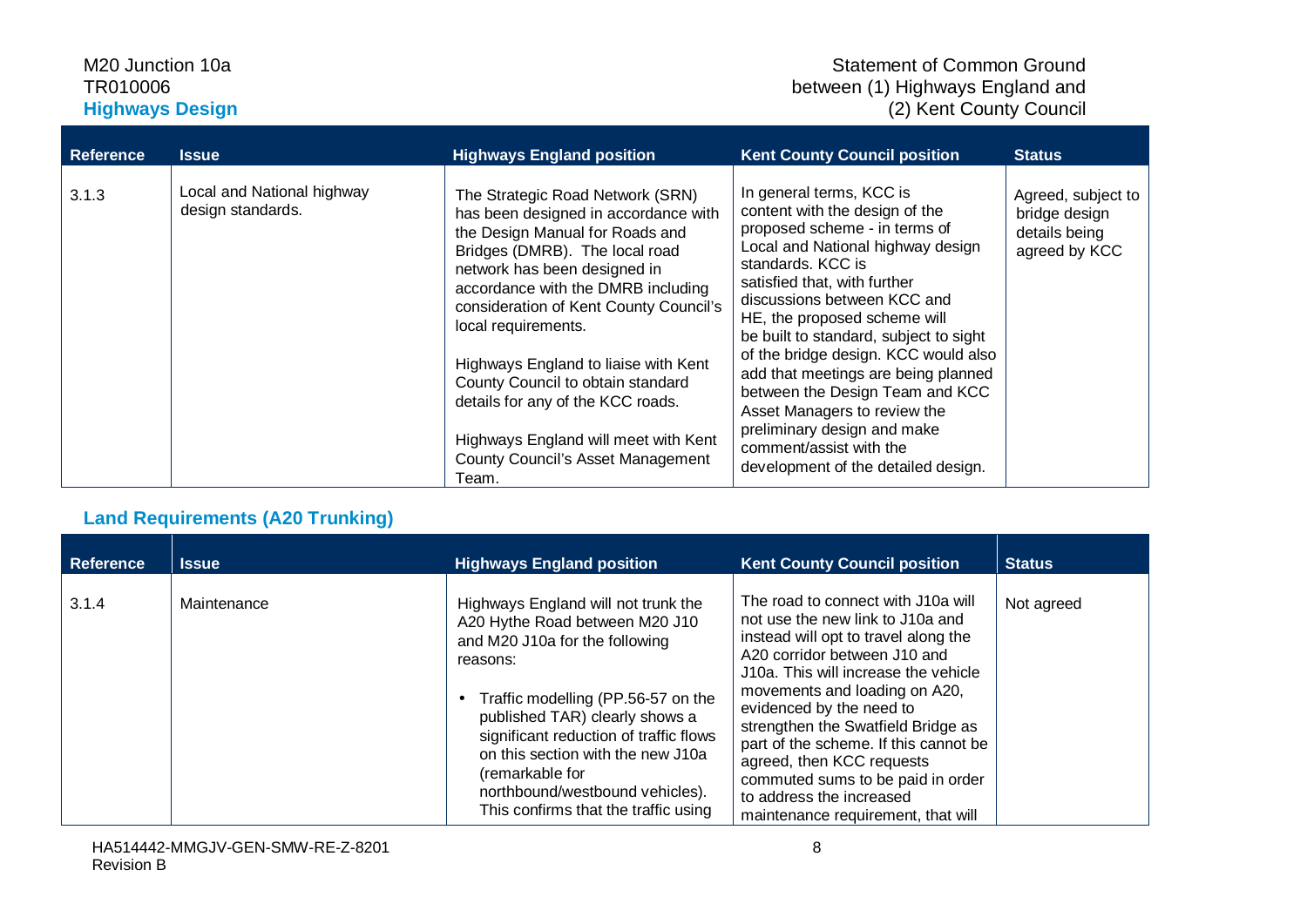| <b>Reference</b> | <b>Issue</b> | <b>Highways England position</b>                                                                                                                                                                                                                           | <b>Kent County Council position</b>                                                                                                                                                                                                                                                                   | <b>Status</b> |
|------------------|--------------|------------------------------------------------------------------------------------------------------------------------------------------------------------------------------------------------------------------------------------------------------------|-------------------------------------------------------------------------------------------------------------------------------------------------------------------------------------------------------------------------------------------------------------------------------------------------------|---------------|
|                  |              | this section would be mainly local<br>traffic with local destinations (i.e.<br>Tesco, William Harvey Hospital,<br>Ashford centre to/from south-                                                                                                            | arise or to provide traffic calming<br>measures or other measures to<br>reduce the rat-running.                                                                                                                                                                                                       |               |
|                  |              | eastern area of A20). Therefore<br>this would not fully align to the<br>objectives of Highways England<br>Strategic Road Network;                                                                                                                          | This request will not have<br>implications on the cost of<br>constructing the M20 J10A<br>scheme, as maintenance is an on-<br>going requirement post-scheme                                                                                                                                           |               |
|                  |              | There will be a cost to Highways<br>England to upgrade the assets to<br>the appropriate standards;<br>This will mean changes to Service<br>Provider contracts as it is an                                                                                  | implementation. It is commonplace<br>for such discussions to take place<br>in respect of long-term asset status<br>and the Local Highway Authority is<br>mindful that the matter should be<br>resolved as soon as practicable.                                                                        |               |
|                  |              | increase in responsibility.<br>We do not anticipate additional traffic<br>on A20.                                                                                                                                                                          | HGVs and other traffic travelling<br>from the A28 (via the A2070<br>Willesbrough Road to connect with<br>J10) will not use the new link to                                                                                                                                                            |               |
|                  |              | The new vertical road alignment<br>dictates that we have to add more<br>dead load onto Swatfield Bridge, and it<br>is for this reason that we are<br>strengthening the existing structure.                                                                 | J10a and instead, will opt to travel<br>along the A20 corridor between<br>J10 and J10a. This will increase<br>the vehicle movements and loading<br>on A20, evidenced by the need to<br>strengthen the Swatfield Bridge as                                                                             |               |
|                  |              | KCC have requested that the speed<br>limit on the A20 between J10 and<br>J10a be reduced to 40mph. This will<br>be address outside of the DCO<br>process as the currently red line<br>boundary will not allow us to make this<br>design change in the DCO. | part of the scheme.<br>If this cannot be agreed, then KCC<br>requests commuted sums to be<br>paid in order to address the<br>increased maintenance<br>requirement, that will arise or to<br>provide traffic calming measures or<br>other measures to reduce the rat-<br>running. In addition, the A20 |               |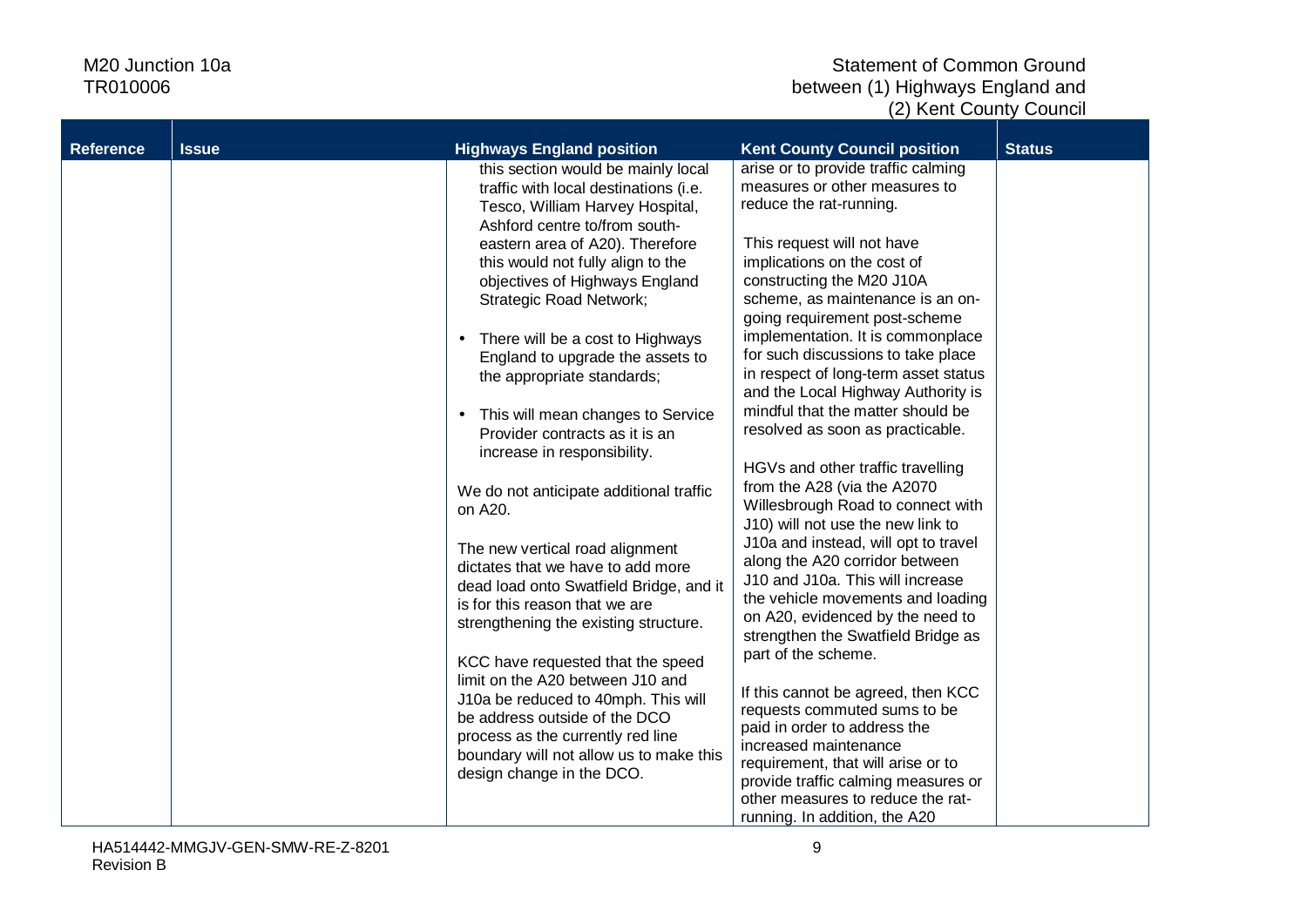#### Statement of Common Ground between (1) Highways England and (2) Kent County Council

| <b>Reference</b> | <b>Issue</b> | <b>Highways England position</b> | <b>Kent County Council position</b>                                                                                                                                                                                                                                                                               | <b>Status</b> |
|------------------|--------------|----------------------------------|-------------------------------------------------------------------------------------------------------------------------------------------------------------------------------------------------------------------------------------------------------------------------------------------------------------------|---------------|
|                  |              |                                  | corridor between J10 and J10a is<br>subject to a 60mph speed limit and<br>as such, KCC request that HE<br>lower this to 40mph to maintain the<br>consistency of speed limits on the<br>link road and junctions and also,<br>remove the attractiveness of this<br>corridor as a quicker route to and<br>from J10a. |               |

### **Land Requirements (A2070 Trunking)**

| <b>Reference</b> | <b>Issue</b> | <b>Highways England position</b>                                                                                                                                                                                                | <b>Kent County Council position</b>                                                                                                                                                    | <b>Status</b> |
|------------------|--------------|---------------------------------------------------------------------------------------------------------------------------------------------------------------------------------------------------------------------------------|----------------------------------------------------------------------------------------------------------------------------------------------------------------------------------------|---------------|
| 3.1.5            | Maintenance  | The existing A2070 road is a Trunk<br>Road and should be in Highways<br>England ownership. Highways England<br>and Kent County Council are in the<br>process of transferring the ownership<br>of the existing A2070 to Highways | It is understood that the new A2070<br>link from 10a down towards Church<br>Road will be part of the strategic<br>trunk road network and therefore, for<br>Highways England to manage. | Agreed.       |
|                  |              | England. This will be reflected in an<br>updated Book of Reference once<br>completed.                                                                                                                                           | The proposed land transfer is to<br>transfer parcels over to Highways<br>England. At the very least KCC<br>would expect that HE covers KCC's                                           |               |
|                  |              | The new A2070 Link Road to Junction<br>10a will also be a trunk road.                                                                                                                                                           | legal fees relating to the transfer.<br>KCC would further add that the                                                                                                                 |               |
|                  |              | Highways England confirm that they<br>will pay KCC legal fees for transferring<br>the land.                                                                                                                                     | provision of the new footway that<br>crosses the new proposed public<br>open space should remain in the<br>ownership of HE for maintenance                                             |               |
|                  |              | The new footway which is proposed in<br>the replacement land will remain in<br>Highways England ownership.                                                                                                                      | purposes. The existing footway is<br>part of the Strategic Road Network<br>asset and it follows that this should<br>continue to be the case.                                           |               |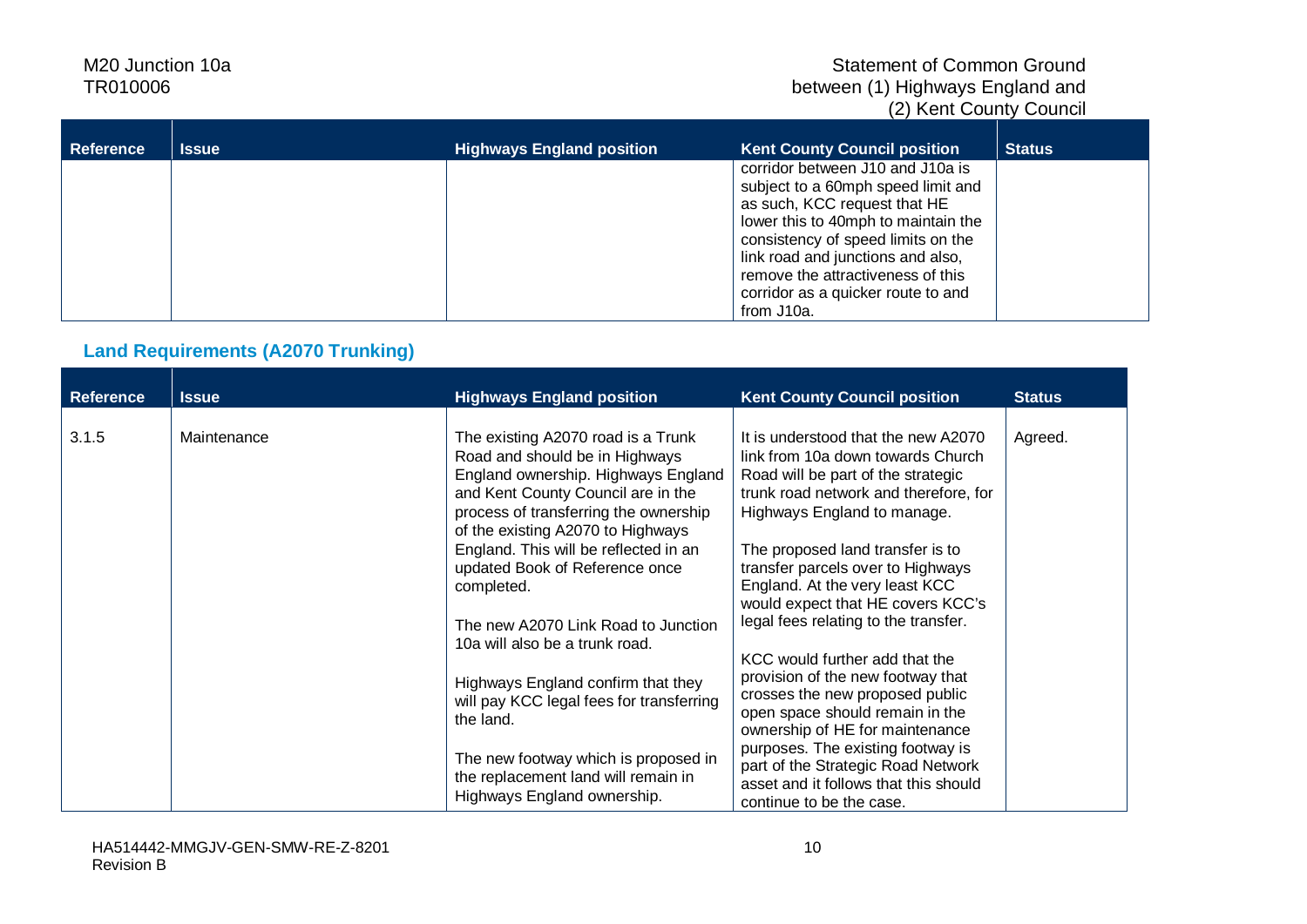#### Statement of Common Ground between (1) Highways England and (2) Kent County Council

#### **Street Lighting**

| <b>Reference</b> | <b>Issue</b> | <b>Highways England position</b>                                                                                                                                                                                                                                                                             | <b>Kent County Council</b><br><b>position</b>                                                                                                                                                                                                                                                                                                                                                                                                           | <b>Status</b> |
|------------------|--------------|--------------------------------------------------------------------------------------------------------------------------------------------------------------------------------------------------------------------------------------------------------------------------------------------------------------|---------------------------------------------------------------------------------------------------------------------------------------------------------------------------------------------------------------------------------------------------------------------------------------------------------------------------------------------------------------------------------------------------------------------------------------------------------|---------------|
| 3.1.6            | Maintenance  | Street lighting on the strategic road<br>network which belongs to Highways<br>England will be Highways England's<br>maintenance responsibility. Those on<br>A20 and Kingsford Street will remain<br>with KCC responsibility as Highways<br>England will not be trunking these<br>roads. See cl. 3.1.4 above. | In respect of street lighting,<br>clear ownership will need to be<br>identified. Issues around<br>ownership, access and shared<br>networks need to be<br>established with Highways<br>England in order to prevent<br>future maintenance problems.<br>KCC would seek confirmation<br>from HE that lighting will be<br>under the ownership of<br>Highways England so that<br>there will be no impact on KCC<br>street lighting and<br>maintenance issues. | Agreed        |

#### **Swatfield Bridge**

| <b>Reference</b> | <b>Issue</b>                                    | <b>Highways England position</b>                                                                                                       | <b>Kent County Council</b><br>position                                                                                     | <b>Status</b> |
|------------------|-------------------------------------------------|----------------------------------------------------------------------------------------------------------------------------------------|----------------------------------------------------------------------------------------------------------------------------|---------------|
| 3.1.7            | Swatfield Bridge failed structure<br>assessment | Following discussions with KCC<br>Highways England's intention is to<br>strengthen the existing bridge rather<br>than overspanning it. | Agreed                                                                                                                     | Agreed        |
| 3.1.8            | Maintenance                                     | Highways England will not take the<br>maintenance responsibility for the<br>maintenance of the Swatfield Bridge                        | <b>KCC proposes that Highways</b><br>England should be the<br>operators and maintainers of<br>the adjacent sections of the | Not Agreed    |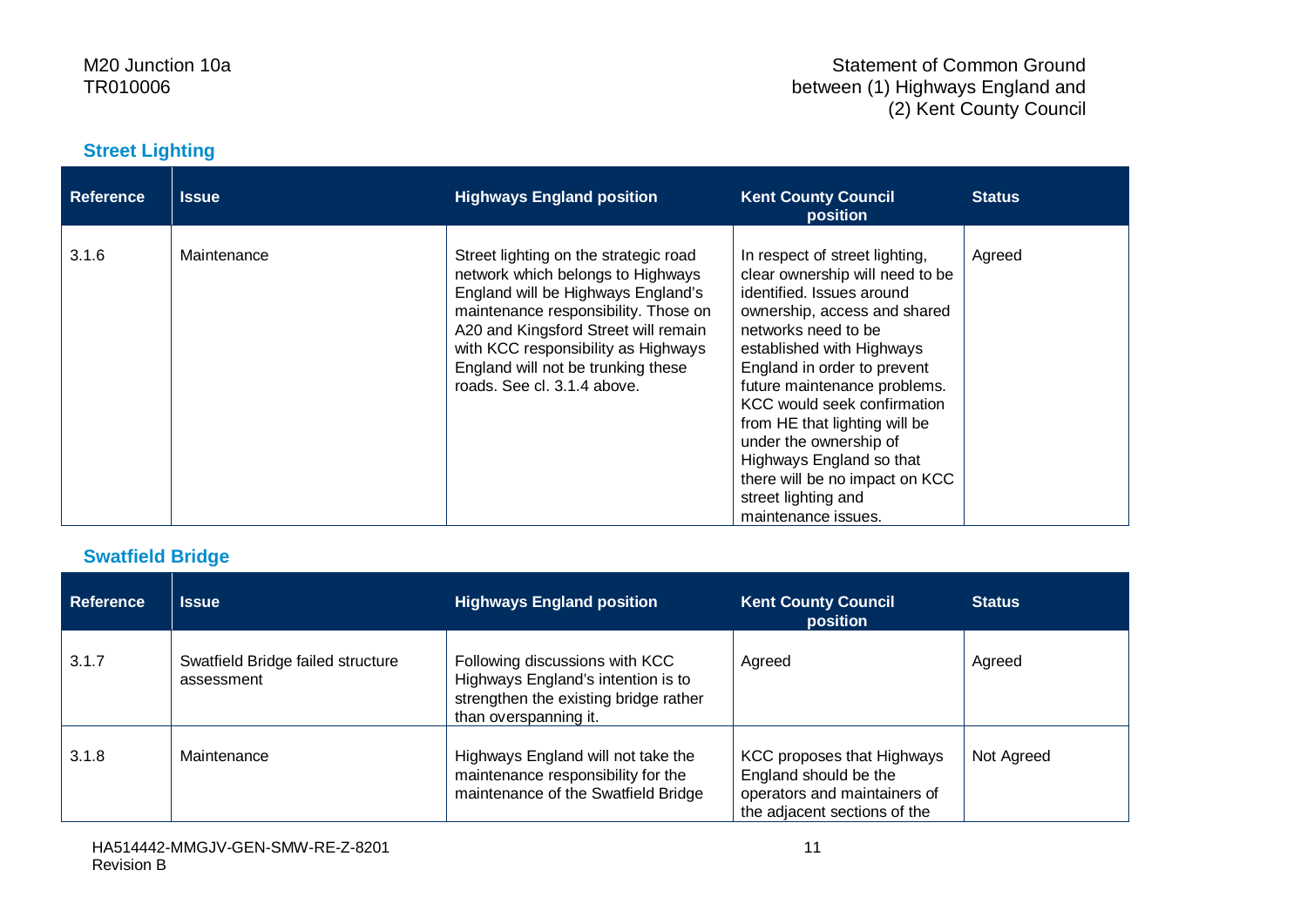#### Statement of Common Ground between (1) Highways England and (2) Kent County Council

| <b>Reference</b> | <b>Issue</b> | <b>Highways England position</b>                                     | <b>Kent County Council</b><br>position                                                                                                                                                                                                               | <b>Status</b> |
|------------------|--------------|----------------------------------------------------------------------|------------------------------------------------------------------------------------------------------------------------------------------------------------------------------------------------------------------------------------------------------|---------------|
|                  |              | and Highways England won't de-trunk<br>the A20, see cl. 3.1.4 above. | A20, including the Swatfield<br>Bridge, which it will be<br>strengthening as part of this<br>proposal. The increase in<br>traffic here will be very<br>significant and it is appropriate<br>that HE takes responsibility for<br>such infrastructure. |               |

### **Public Rights of Way**

| <b>Reference</b> | <b>Issue</b>                | <b>Highways England position</b>                                                                                                                                                                                                                                                                                                                                                                                        | <b>Kent County Council position</b>                                                                                                                                                                                                                                                                                                     | <b>Status</b> |
|------------------|-----------------------------|-------------------------------------------------------------------------------------------------------------------------------------------------------------------------------------------------------------------------------------------------------------------------------------------------------------------------------------------------------------------------------------------------------------------------|-----------------------------------------------------------------------------------------------------------------------------------------------------------------------------------------------------------------------------------------------------------------------------------------------------------------------------------------|---------------|
| 3.1.9            | Public Rights of Way (PRoW) | The DCO provides for the stopping up<br>(or partial stopping up) of public rights<br>of way AE339, AE337A, AU63C,<br>AU65, AE636, AU53, AE338 and the<br>Highfield Lane overbridge.<br>Highways England has proposed the<br>introduction of a new footway along<br>Kingsford Street. This is perceived as<br>a requirement to improve Non-<br>Motorised Users (NMU) safety along<br>the narrow road due to the proposed | The proposed drawings for<br>Public Rights of Way (PRoW)<br>extinguishments are as<br>expected and requested.<br>AE339 is a defunct footpath,<br>due to the construction of Barrey<br>Road and Ashford Business<br>Park. KCC would like this path<br>to be extinguished, as the public<br>highway now supersedes the<br>need for AE339. | Agreed        |
|                  |                             | NMU traffic being diverted to use the<br>new bridge.                                                                                                                                                                                                                                                                                                                                                                    | Given the new provision of                                                                                                                                                                                                                                                                                                              |               |
|                  |                             | Highways England have<br>accommodated the 2m wide footpath<br>along Kingsford Street. For the details<br>of the location of the new footpath<br>along Kingsford Street, please see                                                                                                                                                                                                                                      | combined cycleway/footways,<br>the interconnection into existing<br>rights of way and the perceived<br>NMU desire lines, there will be<br>no future requirement for the<br>rights of way that are listed in<br>Part 1 of Schedule 4 to the                                                                                              |               |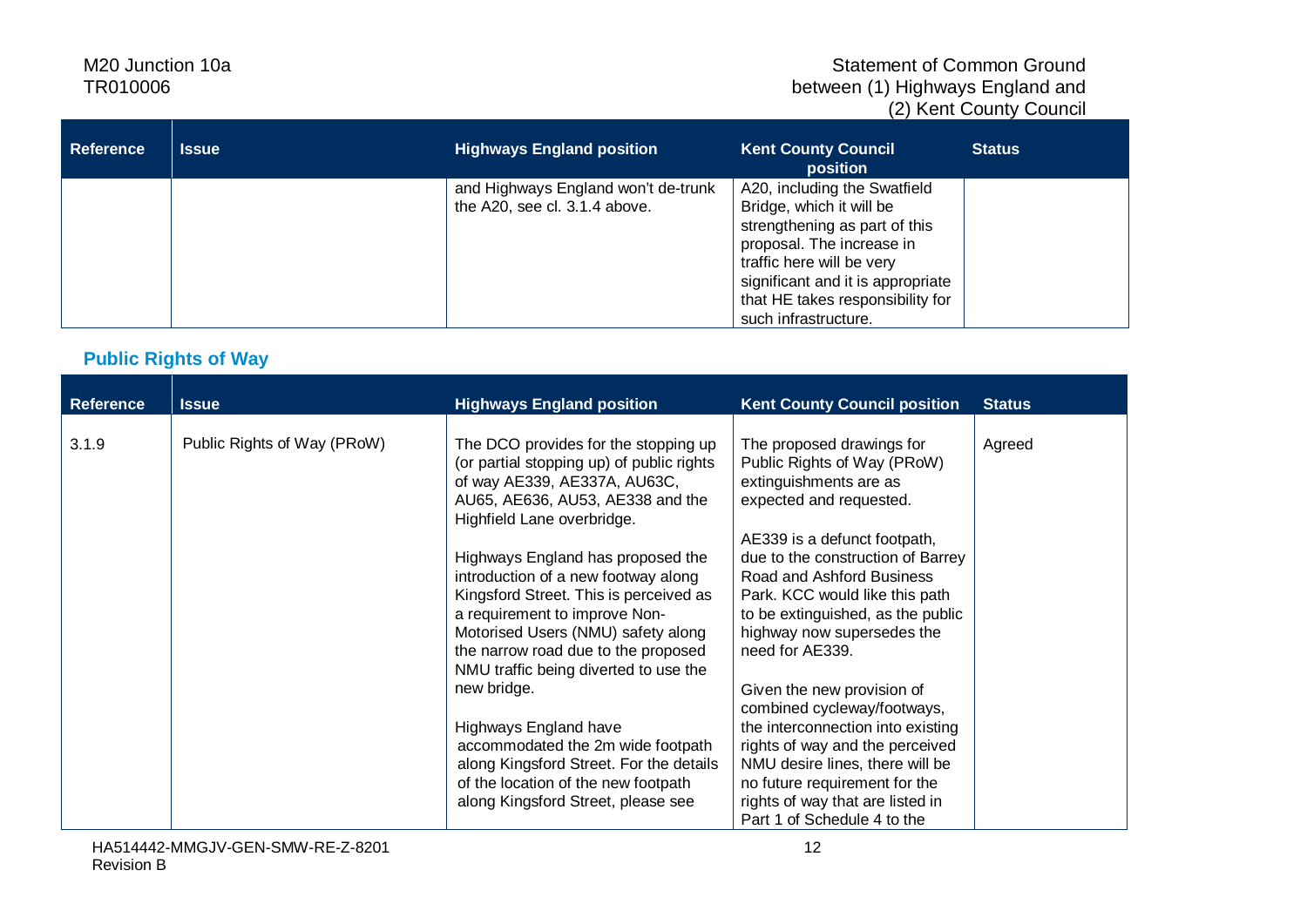| <b>Reference</b> | <b>Issue</b>            | <b>Highways England position</b>                                                                                                                                                                                                                                                                                                                                                                                                                                                          | <b>Kent County Council position</b>                                                                                                                                                                                                                                                                                                                                                                                                                                                                                                                                                                                                                           | <b>Status</b> |
|------------------|-------------------------|-------------------------------------------------------------------------------------------------------------------------------------------------------------------------------------------------------------------------------------------------------------------------------------------------------------------------------------------------------------------------------------------------------------------------------------------------------------------------------------------|---------------------------------------------------------------------------------------------------------------------------------------------------------------------------------------------------------------------------------------------------------------------------------------------------------------------------------------------------------------------------------------------------------------------------------------------------------------------------------------------------------------------------------------------------------------------------------------------------------------------------------------------------------------|---------------|
|                  |                         | DCO drawing number HA514442-<br>MMGJV-GEN-SMW-DE-Z-2401.                                                                                                                                                                                                                                                                                                                                                                                                                                  | DCO.KCC would like these<br>extinguished.                                                                                                                                                                                                                                                                                                                                                                                                                                                                                                                                                                                                                     |               |
|                  |                         | Highways England will provide a new<br>Church Road Footbridge, the bridge<br>will accommodate pedestrians and<br>cyclists.                                                                                                                                                                                                                                                                                                                                                                | <b>KCC</b> welcomes the<br>accommodation of the 2m wide<br>footpath along Kingsford Street.                                                                                                                                                                                                                                                                                                                                                                                                                                                                                                                                                                   |               |
| 3.1.10           | PRoW: AE337A and AE338. | PRoW numbers AE338 and AE337A<br>are located on the south side of the<br>new A2070 Link Road. To maintain<br>their operation Highways England<br>propose to place stiles in the highways<br>fence line along with way marker posts<br>to identity the PRoW. The ditch in<br>these locations will be piped and filled<br>to avoid a level difference.<br>Discussions are ongoing with KCC to<br>discuss the level difference and this is<br>being address as part of the detail<br>design. | In relation to the retained PRoW<br>connections to the south side of<br>the new A2070 access road.<br>shown on the Rights of Way and<br>Access Plans 03 and 04 (APP-<br>008), there appear to be level<br>changes and drainage channels<br>that would prevent access to the<br>new footway/cycleway.<br>Discussions have been held with<br>the detailed design leads, who<br>confirmed that they are aware of<br>the level difference and it will be<br>factored into their proposals.<br>The level difference is therefore<br>being addressed as part of the<br>detailed design process and the<br>HE's design team will discuss<br>with KCC Asset Managers. | Agreed        |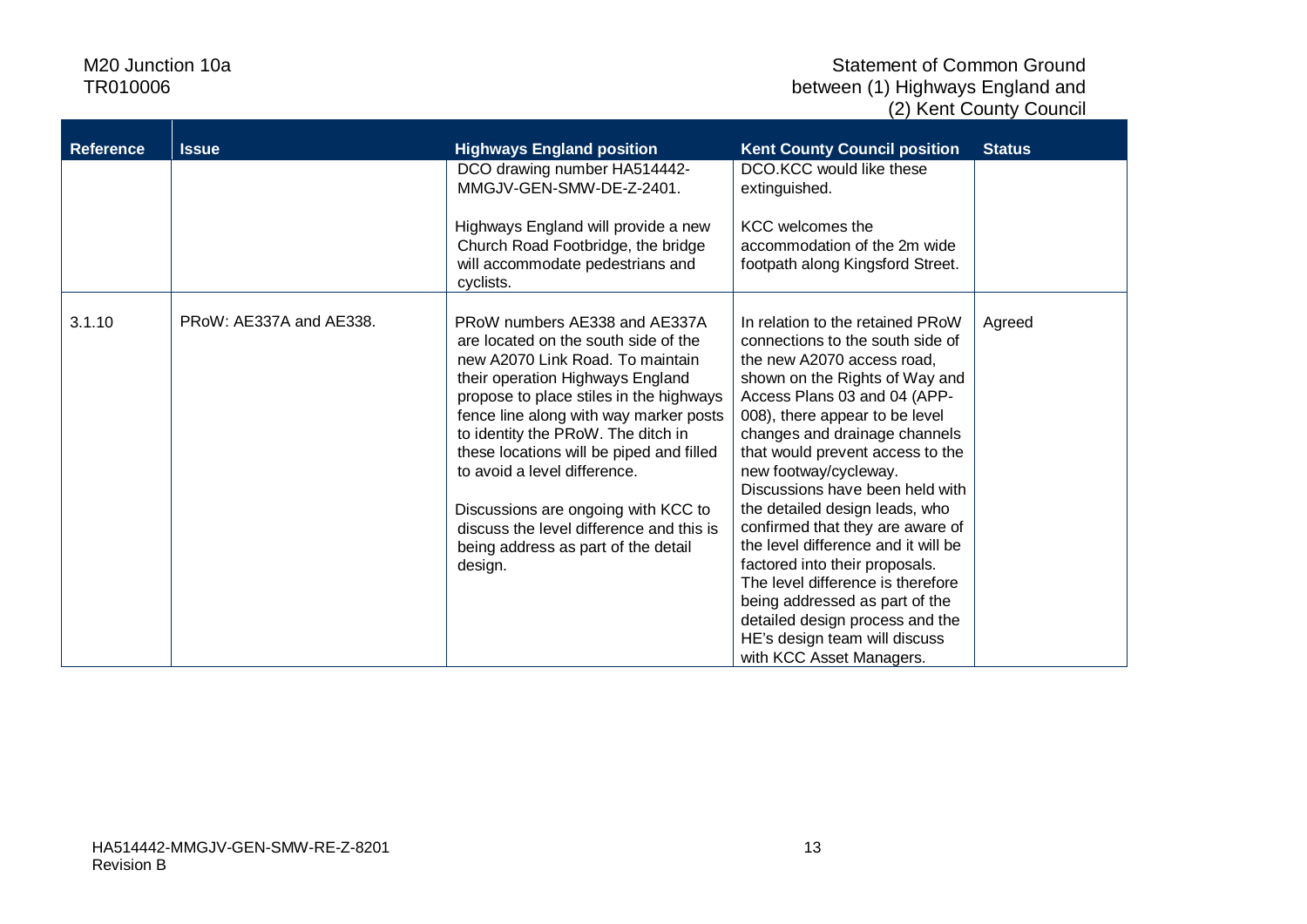#### Statement of Common Ground between (1) Highways England and (2) Kent County Council

# **Kingsford Street Footbridge**

| <b>Reference</b> | <b>Issue</b>                | <b>Highways England position</b>                                                                                                                                                                                                                                                                                                                                                                                                                                                                                                                                                                                                                                                                                                                                                                                                     | <b>Kent County Council position</b>                                                                                                                                                                                                                                                                                                                                                                                                                                                                                                                                                                                                                                                                                                                                                                                                                                                                                                                | <b>Status</b>    |
|------------------|-----------------------------|--------------------------------------------------------------------------------------------------------------------------------------------------------------------------------------------------------------------------------------------------------------------------------------------------------------------------------------------------------------------------------------------------------------------------------------------------------------------------------------------------------------------------------------------------------------------------------------------------------------------------------------------------------------------------------------------------------------------------------------------------------------------------------------------------------------------------------------|----------------------------------------------------------------------------------------------------------------------------------------------------------------------------------------------------------------------------------------------------------------------------------------------------------------------------------------------------------------------------------------------------------------------------------------------------------------------------------------------------------------------------------------------------------------------------------------------------------------------------------------------------------------------------------------------------------------------------------------------------------------------------------------------------------------------------------------------------------------------------------------------------------------------------------------------------|------------------|
| 3.1.11           | Kingsford Street Footbridge | Kingsford Street Bridge has been<br>designed to provide future equestrian<br>provision as and when it will be<br>needed by KCC. Currently the new<br>footbridge will be signed for cyclists<br>and pedestrians only due to no<br>adjacent bridleways being present.<br>Highways England can accommodate<br>signs to dia. 956.1 on the approach to<br>the bridge only as requested by Kent<br>County Council.<br>Further to the representation made by<br>the British Horse Society at the Open<br>Floor Hearing in February 2017, KCC<br>have requested that the speed limit<br>adjacent to new Kingsford Street<br>footbridge is reduced from 60mph to<br>40mph. In the documents submitted<br>for DCO examination we have<br>proposed a speed reduction in this<br>area to 50mph. Further discussions<br>are needed on this issue. | The General Arrangement Plans<br>still refer to the Kingsford Street<br>Bridge (APP-010, sheet 2 of 4)<br>as a footbridge (without an<br>equestrian access), so KCC<br>would like to see evidence of<br>how this has been arrived at<br>through the design stage<br>process.<br>KCC has requested that<br>Kingsford Street Bridge has<br>equestrian provision to allow a<br>continuous link between HS1<br>and Bockham Lane and signed<br>accordingly.<br>For the avoidance of any future<br>doubt, it would be better to sign<br>the route for equestrians also<br>using sign 956.1 as attached. As<br>equestrians can already use the<br>existing bridge, there should be<br>no reason to exclude signage.<br>During the Open Floor Hearing,<br>a request was made from the<br><b>British Horse Society that</b><br>provision be made for safe<br>access on to and across the<br>A20 Hythe Lane from the new<br>Kingsford Street Bridge, linking | Under discussion |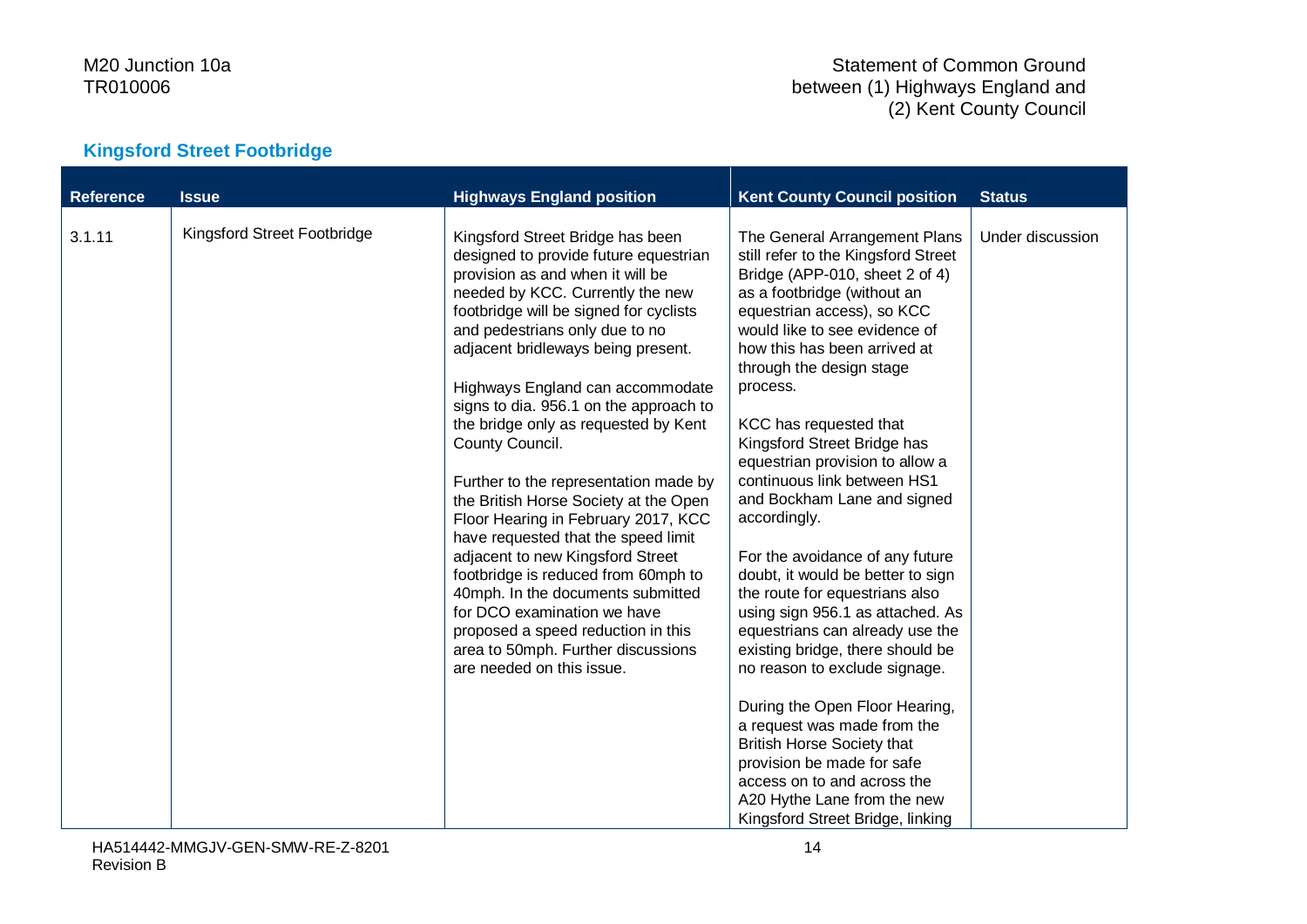| <b>Reference</b> | <b>Issue</b> | <b>Highways England position</b>                                                                       | <b>Kent County Council position</b>                                                                                                                                                                                                                                                                                                                                                                                                                                                | <b>Status</b> |
|------------------|--------------|--------------------------------------------------------------------------------------------------------|------------------------------------------------------------------------------------------------------------------------------------------------------------------------------------------------------------------------------------------------------------------------------------------------------------------------------------------------------------------------------------------------------------------------------------------------------------------------------------|---------------|
|                  |              |                                                                                                        | to both the A20 and Bockham<br>Lane. KCC supports this<br>request. Equestrians and Non-<br>Motorized Users are to be<br>accommodated as part of the<br>bridge construction, provision is<br>therefore required to ensure<br>continuity of the route. This road<br>is subject to a 60mph speed<br>limit and when heading north<br>west-this combines with a left<br>hand bend so consideration<br>should be given to extending the<br>requested 40mph limit to a<br>suitable point. |               |
| 3.1.12           | Maintenance  | Highways England will be responsible<br>for the maintenance of the whole<br>structure in its entirety. | The draft DCO at section 12(4)<br>(APP-018) suggests that the<br>Local Highway Authority may be<br>liable for the maintenance of the<br>surface over the two new<br>footbridges. KCC requests<br>confirmation that Highways<br>England will be responsible for<br>the structures in their entirety,<br>including the surfacing                                                                                                                                                     | Agreed        |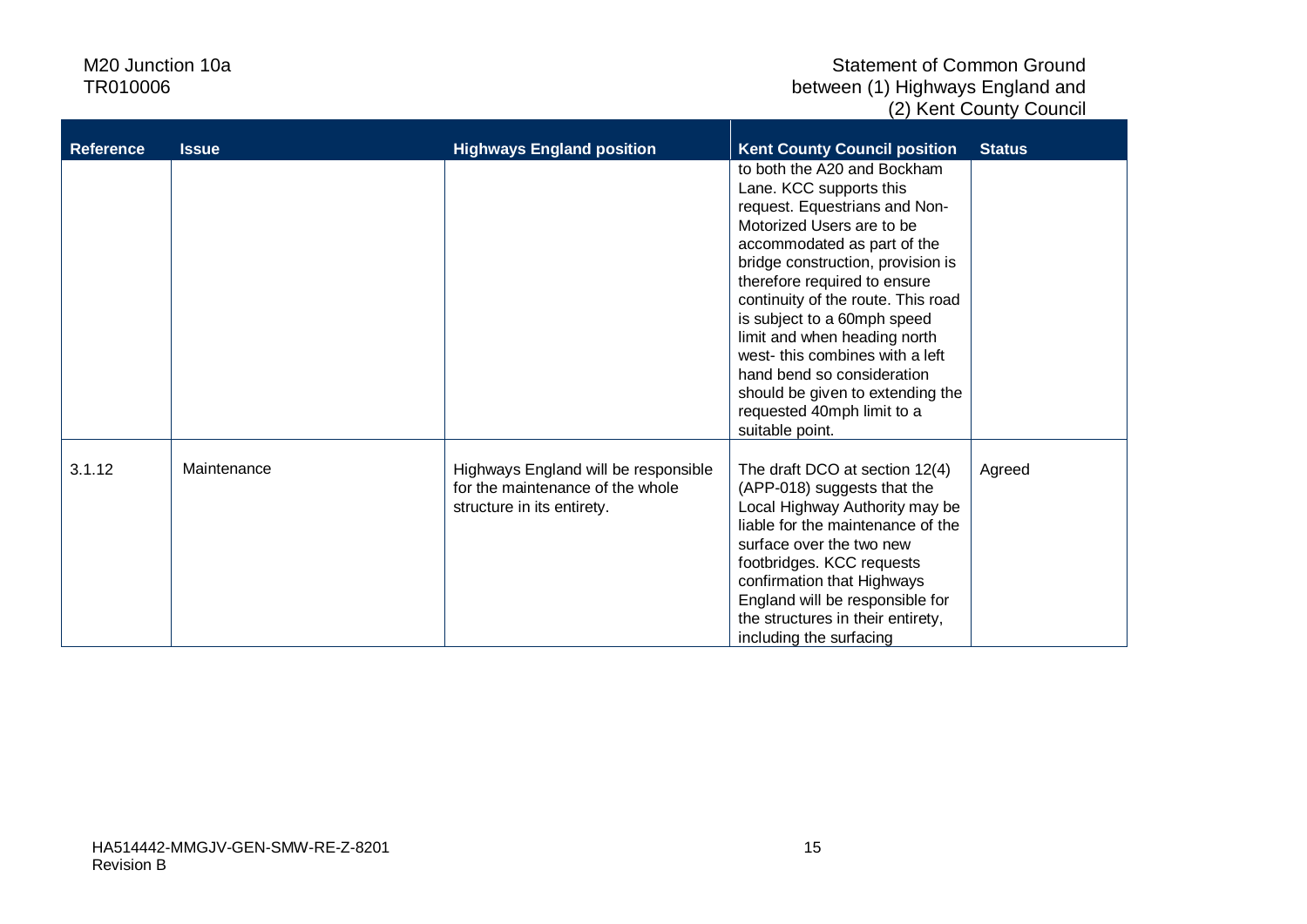#### **Church Road Footbridge**

| <b>Reference</b> | <b>Issue</b> | <b>Highways England position</b>                                                                                                                     | <b>Kent County Council position</b>                                                                                                                                                                                                                                                                                             | <b>Status</b> |
|------------------|--------------|------------------------------------------------------------------------------------------------------------------------------------------------------|---------------------------------------------------------------------------------------------------------------------------------------------------------------------------------------------------------------------------------------------------------------------------------------------------------------------------------|---------------|
| 3.1.13           | Maintenance  | Highways England will be responsible<br>for the maintenance of the whole<br>structure in its entirety and will seek to<br>amend the DCO accordingly. | The draft DCO at section 12(4)<br>(APP-018) suggests that the<br>Local Highway Authority may be<br>liable for the maintenance of the<br>surface over the two new<br>footbridges. KCC requests<br>confirmation that Highways<br>England will be responsible for<br>the structures in their entirety,<br>including the surfacing. | Agreed        |

# **Land Requirements**

| <b>Reference</b> | <b>Issue</b>        | <b>Highways England position</b>                                                                                                                                                                                                                                                                                                                                                                                                                                                        | <b>Kent County Council position</b>                                                                                                                                                                                                                                                                                                                                                                                                                                                                                                      | <b>Status</b>           |
|------------------|---------------------|-----------------------------------------------------------------------------------------------------------------------------------------------------------------------------------------------------------------------------------------------------------------------------------------------------------------------------------------------------------------------------------------------------------------------------------------------------------------------------------------|------------------------------------------------------------------------------------------------------------------------------------------------------------------------------------------------------------------------------------------------------------------------------------------------------------------------------------------------------------------------------------------------------------------------------------------------------------------------------------------------------------------------------------------|-------------------------|
| 3.1.14           | Land – plot $3/1/j$ | As part of the scheme proposals the<br>existing Church Road Footbridge will<br>be demolished and a new bridge<br>accommodating pedestrians and<br>cyclists will be constructed. The<br>proposal includes new ramps on both<br>sides of the A2070. Part of the land<br>needed for this is owned by Kent<br>County Council and Highways<br>England needs to permanently acquire<br>approximately 2052.41 square metres<br>of land forming part of the existing<br>Church Road- east side. | KCC representatives have had<br>a meeting on site with Highways<br>England to discuss the plots. A<br>mapping exercise is to be<br>undertaken to determine where<br>the identified land matches<br>records of trunked highway and<br>where this matches, land will be<br>transferred to rectify ownership.<br>Other identified land is to be<br>valued and a transfer agreed.<br>No plots are currently<br>considered contentious and<br>there is nothing to indicate that<br>an agreement to transfer all<br>required plots will not be | <b>Under Discussion</b> |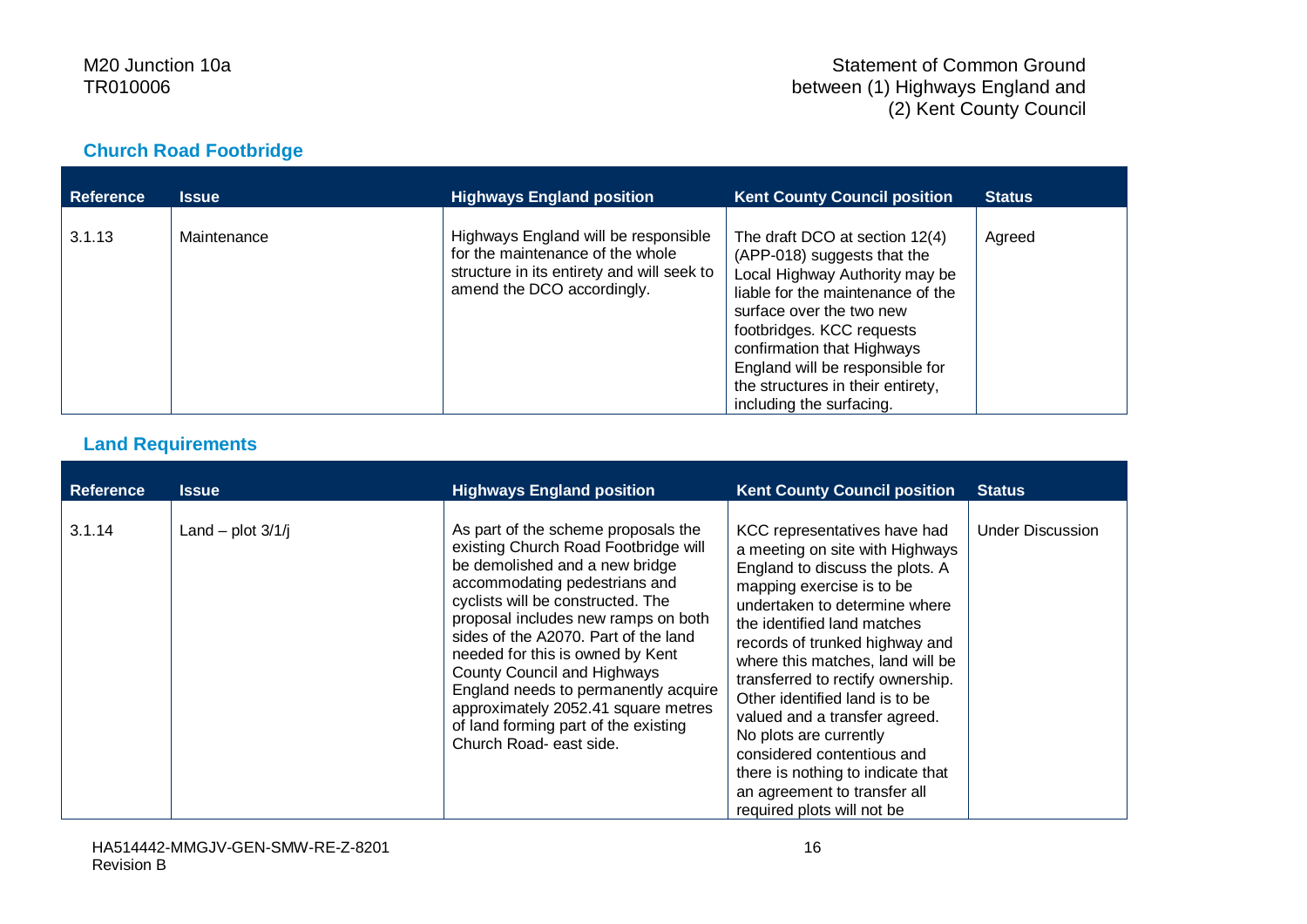| <b>Reference</b> | <b>Issue</b>                                                                                                                | <b>Highways England position</b>                                                                                                                                                                                                                                                                                                                                                                                                              | <b>Kent County Council position</b>                                                                                                                                                                                                                                                                                                                                                                                                                                                                                                                                                                                                                        | <b>Status</b>           |
|------------------|-----------------------------------------------------------------------------------------------------------------------------|-----------------------------------------------------------------------------------------------------------------------------------------------------------------------------------------------------------------------------------------------------------------------------------------------------------------------------------------------------------------------------------------------------------------------------------------------|------------------------------------------------------------------------------------------------------------------------------------------------------------------------------------------------------------------------------------------------------------------------------------------------------------------------------------------------------------------------------------------------------------------------------------------------------------------------------------------------------------------------------------------------------------------------------------------------------------------------------------------------------------|-------------------------|
|                  |                                                                                                                             |                                                                                                                                                                                                                                                                                                                                                                                                                                               | reached. Highways England will<br>be undertaking some survey<br>works under licence agreement<br>during April.                                                                                                                                                                                                                                                                                                                                                                                                                                                                                                                                             |                         |
|                  | Land - plots 2/1/f; 3/1/a; 3/1/b; 3/1/c;<br>3/1/d; 3/1/e; 3/1/f/; 3/1/g; 3/1/h; 3/1/l;<br>3/1/j; 4/1/a; 4/1/c; 4/1/f; 4/1/e | The Scheme also includes the re-<br>alignment of the A2070, the A20<br>around the new Junction 10a, Junction<br>10a amendments and Kingsford<br>Street. Part of the land needed for this<br>is owned by Kent County Council and<br>Highways England needs to<br>permanently acquire approximately<br>43284.9 square metres of land forming<br>part of the existing A2070, A20, J10<br>and Kingsford Street including the<br>adjoining verges. | KCC representatives have had<br>a meeting on site with Highways<br>England to discuss the plots. A<br>mapping exercise is to be<br>undertaken to determine where<br>the identified land matches<br>records of trunked highway and<br>where this matches, land will be<br>transferred to rectify ownership.<br>Other identified land is to be<br>valued and a transfer agreed.<br>No plots are currently<br>considered contentious and<br>there is nothing to indicate that<br>an agreement to transfer all<br>required plots will not be<br>reached. Highways England will<br>be undertaking some survey<br>works under licence agreement<br>during April. | <b>Under Discussion</b> |
|                  | Land -plots 1/1/a; 1/1/b; 2/1/c; 2/1/d;<br>2/1/e; 2/1/g; 4/1/b; 4/1/d; 4/1/h; 4/1/g                                         | The Scheme also includes the re-<br>alignment of the A2070, the A20<br>around the new Junction 10a, Junction<br>10a amendments and Kingsford<br>Street. Part of the land needed for this<br>is owned by Kent County Council and<br>Highways England needs to<br>temporarily possess and use<br>approximately 30250.8 square metres<br>of land forming part of the existing                                                                    | KCC representatives have had<br>a meeting on site with Highways<br>England to discuss the plots. A<br>mapping exercise is to be<br>undertaken to determine where<br>the identified land matches<br>records of trunked highway and<br>where this matches, land will be<br>transferred to rectify ownership.<br>Other identified land is to be                                                                                                                                                                                                                                                                                                               | <b>Under Discussion</b> |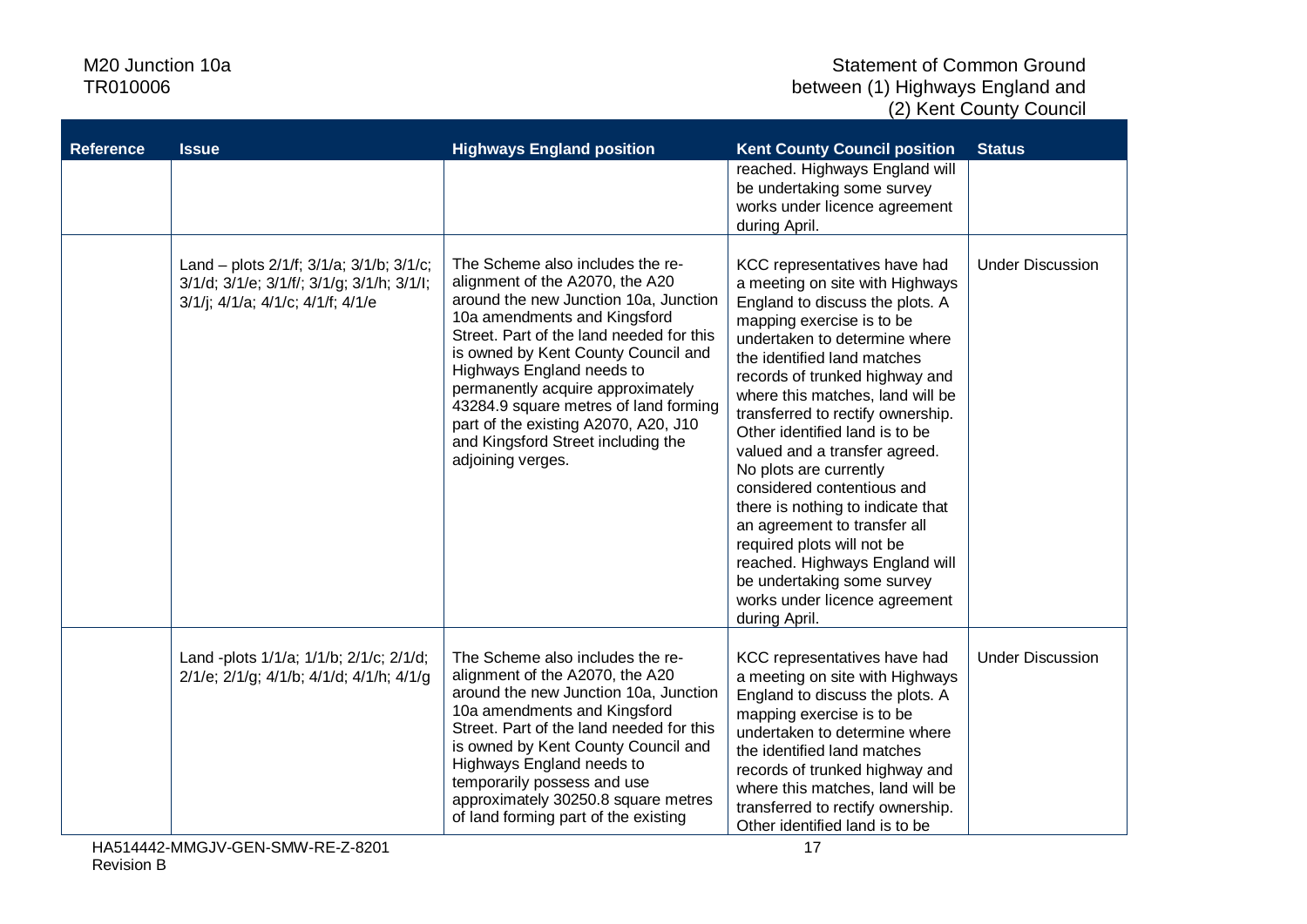#### Statement of Common Ground between (1) Highways England and (2) Kent County Council

| <b>Reference</b> | <b>Issue</b> | <b>Highways England position</b>                                        | <b>Kent County Council position</b>                                                                                                                                                                                                                                                                        | <b>Status</b> |
|------------------|--------------|-------------------------------------------------------------------------|------------------------------------------------------------------------------------------------------------------------------------------------------------------------------------------------------------------------------------------------------------------------------------------------------------|---------------|
|                  |              | A2070, A20, J10 and Kingsford Street<br>including the adjoining verges. | valued and a transfer agreed.<br>No plots are currently<br>considered contentious and<br>there is nothing to indicate that<br>an agreement to transfer all<br>required plots will not be<br>reached. Highways England will<br>be undertaking some survey<br>works under licence agreement<br>during April. |               |

# **Traffic and Transport**

| <b>Reference</b> | <b>Issue</b>                                          | <b>Highways England position</b>                                                                                                                                                                                                                                                                                                                                                                                                                                                                                        | <b>Kent County Council position</b>                                                                                                                                                                                                                                                                                                                                                                                                                                                                                   | <b>Status</b> |
|------------------|-------------------------------------------------------|-------------------------------------------------------------------------------------------------------------------------------------------------------------------------------------------------------------------------------------------------------------------------------------------------------------------------------------------------------------------------------------------------------------------------------------------------------------------------------------------------------------------------|-----------------------------------------------------------------------------------------------------------------------------------------------------------------------------------------------------------------------------------------------------------------------------------------------------------------------------------------------------------------------------------------------------------------------------------------------------------------------------------------------------------------------|---------------|
| 3.1.15           | Access to Ashford                                     | The Scheme will provide a new route<br>for traffic into Ashford by way of the<br>new junction and dual carriageway link<br>road.                                                                                                                                                                                                                                                                                                                                                                                        | Agreed                                                                                                                                                                                                                                                                                                                                                                                                                                                                                                                | Agreed        |
|                  | Separation of traffic and journey<br>time reliability | Through providing additional capacity<br>at junction 10a with the new link road,<br>local traffic will be separated more from<br>the strategic traffic which will deliver<br>greater journey time reliability on the<br>strategic and local route network<br>around Ashford in line with the<br>predicted growth. The Scheme will not,<br>however, impact greatly on journey<br>time reliability for through traffic on the<br>M20.<br>Please see cl. 3.1.16 below for<br>response regarding Kingsford Street<br>issue. | There is a potential issue that<br>traffic could divert along<br>Kingsford Street through to<br>Mersham, in order to access the<br>A20, affecting local journey<br>times. KCC and local concern<br>from businesses and residents<br>regarding rat running and HGV<br>traffic using an unsuitable route<br>to bypass J10a when there are<br>issues on the strategic network.<br>KCC is proposing to close<br>Highfield Lane to vehicular traffic<br>just south of the Highfield Lane /<br>Kingsford Street junction. A | Agreed        |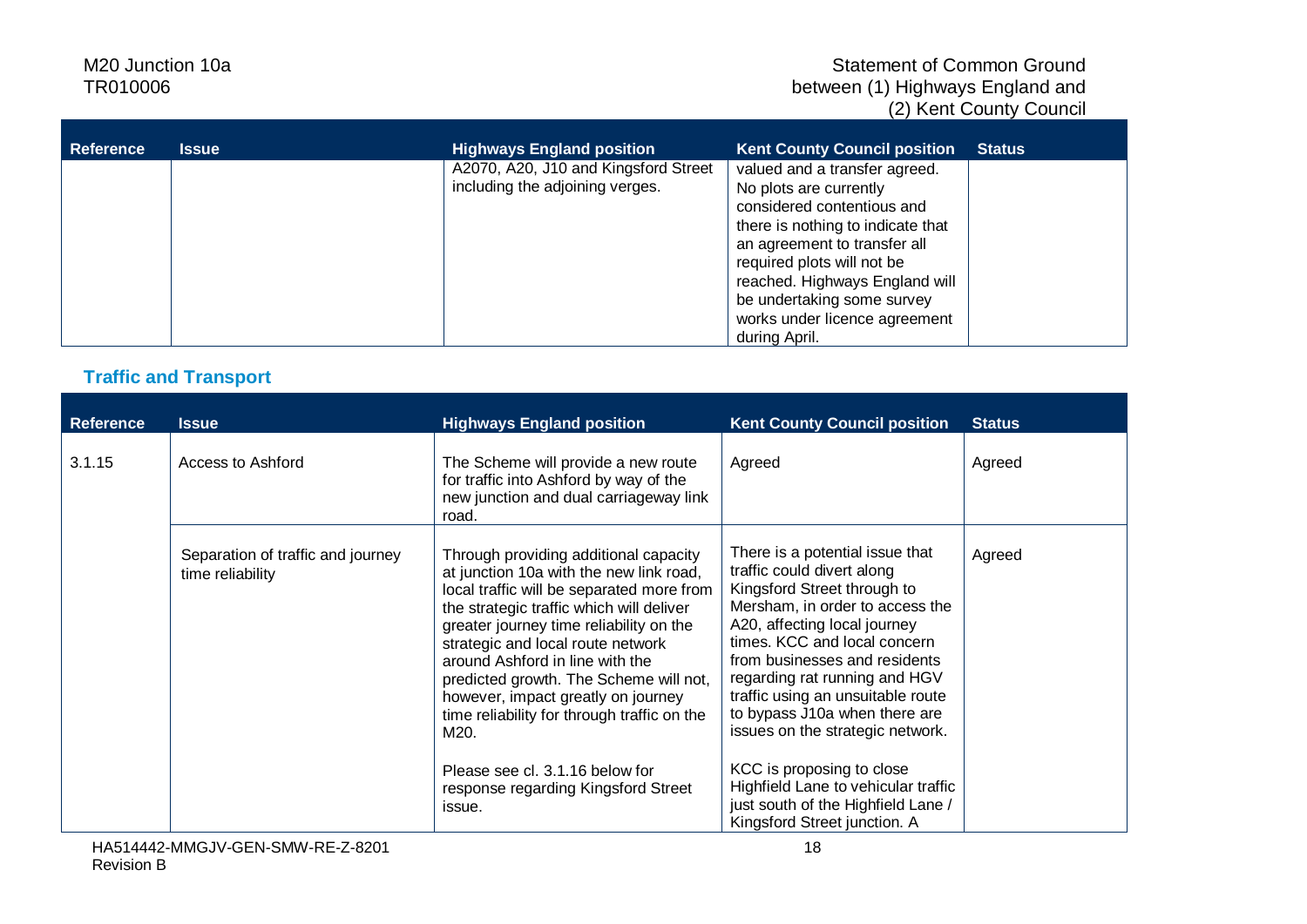| <b>Reference</b> | <b>Issue</b> | <b>Highways England position</b> | <b>Kent County Council position</b>       | <b>Status</b> |
|------------------|--------------|----------------------------------|-------------------------------------------|---------------|
|                  |              |                                  | pedestrian / cycle route will be          |               |
|                  |              |                                  | maintained through the provision          |               |
|                  |              |                                  | of bollards. The developers of            |               |
|                  |              |                                  | Stour Park have agreed to fund            |               |
|                  |              |                                  | the provision of a turning circle         |               |
|                  |              |                                  | on land that they own to the east         |               |
|                  |              |                                  | of Highfield Lane so that large           |               |
|                  |              |                                  | vehicles can turn around in a             |               |
|                  |              |                                  | safe manner. Subject to                   |               |
|                  |              |                                  | planning permission for the               |               |
|                  |              |                                  | Stour Park site being granted             |               |
|                  |              |                                  | and the developer transferring            |               |
|                  |              |                                  | the land that KCC require for the         |               |
|                  |              |                                  | turning circle within 8 weeks of          |               |
|                  |              |                                  | the grant of planning permission,         |               |
|                  |              |                                  | KCC intends to carry out the              |               |
|                  |              |                                  | turning circle works in the               |               |
|                  |              |                                  | summer of 2017, before any                |               |
|                  |              |                                  | works commence on the                     |               |
|                  |              |                                  | Junction 10a scheme. The                  |               |
|                  |              |                                  | turning circle works will take            |               |
|                  |              |                                  | approximately 8-10 weeks to               |               |
|                  |              |                                  | constructlf KCC cannot                    |               |
|                  |              |                                  | complete the turning circle               |               |
|                  |              |                                  | works by 5 February 2018, KCC             |               |
|                  |              |                                  | will carry out the turning circle         |               |
|                  |              |                                  | works after the project permitted         |               |
|                  |              |                                  | by the DCO is completed.                  |               |
|                  |              |                                  |                                           |               |
|                  |              |                                  | HE and KCC have agreed to                 |               |
|                  |              |                                  | enter into an agreement                   |               |
|                  |              |                                  | confirming that:                          |               |
|                  |              |                                  | HE will not obstruct or<br>$\mathbf{1}$ . |               |
|                  |              |                                  | prevent the delivery of the               |               |
|                  |              |                                  |                                           |               |
|                  |              |                                  | turning circle.                           |               |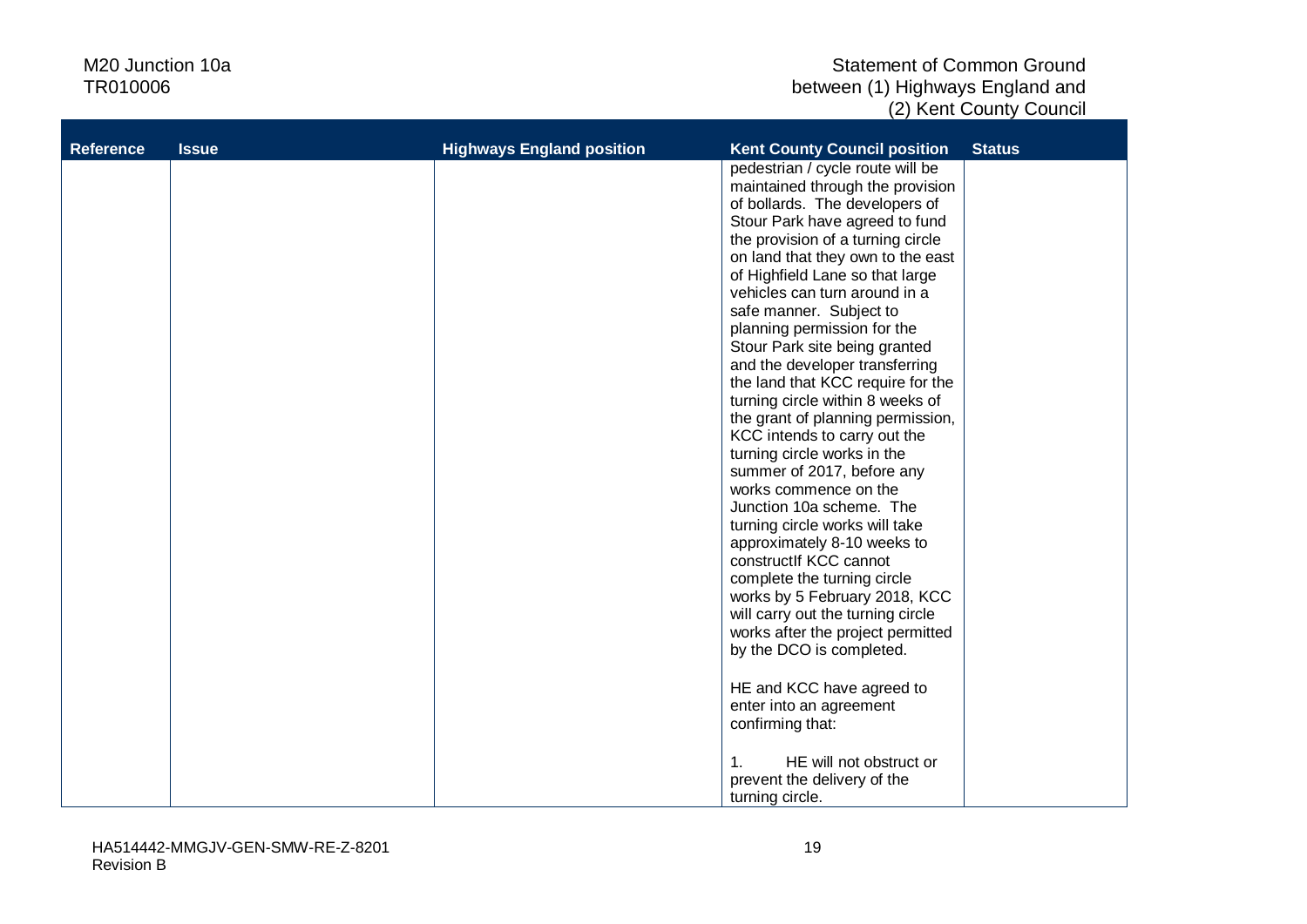| <b>Reference</b> | <b>Issue</b> | <b>Highways England position</b>                                                                                                               | <b>Kent County Council position</b>                                                                                                                                                                                                                                                                                                                                                                                                                                                                                                                              | <b>Status</b>                                                             |
|------------------|--------------|------------------------------------------------------------------------------------------------------------------------------------------------|------------------------------------------------------------------------------------------------------------------------------------------------------------------------------------------------------------------------------------------------------------------------------------------------------------------------------------------------------------------------------------------------------------------------------------------------------------------------------------------------------------------------------------------------------------------|---------------------------------------------------------------------------|
|                  |              |                                                                                                                                                | 2.<br>KCC will vacate the<br>turning circle land by no later<br>than 5 February 2018 in the<br>event works to construct the<br>turning circle are ongoing when<br>HE enter the land.<br>KCC will not commence<br>3.<br>the turning circle works any later<br>than 13 November 2017 and<br>following this date will not carry<br>out the turning circle works until<br>the project permitted by the<br>DCO is completed and HE has<br>vacated the land.                                                                                                           |                                                                           |
|                  | Congestion   | It is agreed the issue of congestion<br>around Barrey Road lies outside this<br>NSIP scheme and all parties are<br>actively seeking a solution | It is agreed the issue of<br>congestion around Barrey Road<br>lies outside this NSIP scheme<br>and all parties are actively<br>seeking a solution. KCC<br>therefore seeks HE's<br>commitment for appropriate<br>improvement if and when<br>required, as part of the road<br>operation service on its Strategic<br>Road Network.<br>KCC is not aware that this<br>commitment has been formally<br>signed up to by HE Area 4 and<br>needs to include that all parties<br>seek funding and construction<br>solutions - this cannot be KCC's<br>sole responsibility. | Agreed, subject to<br>commitment being<br>formally signed up to<br>by HE. |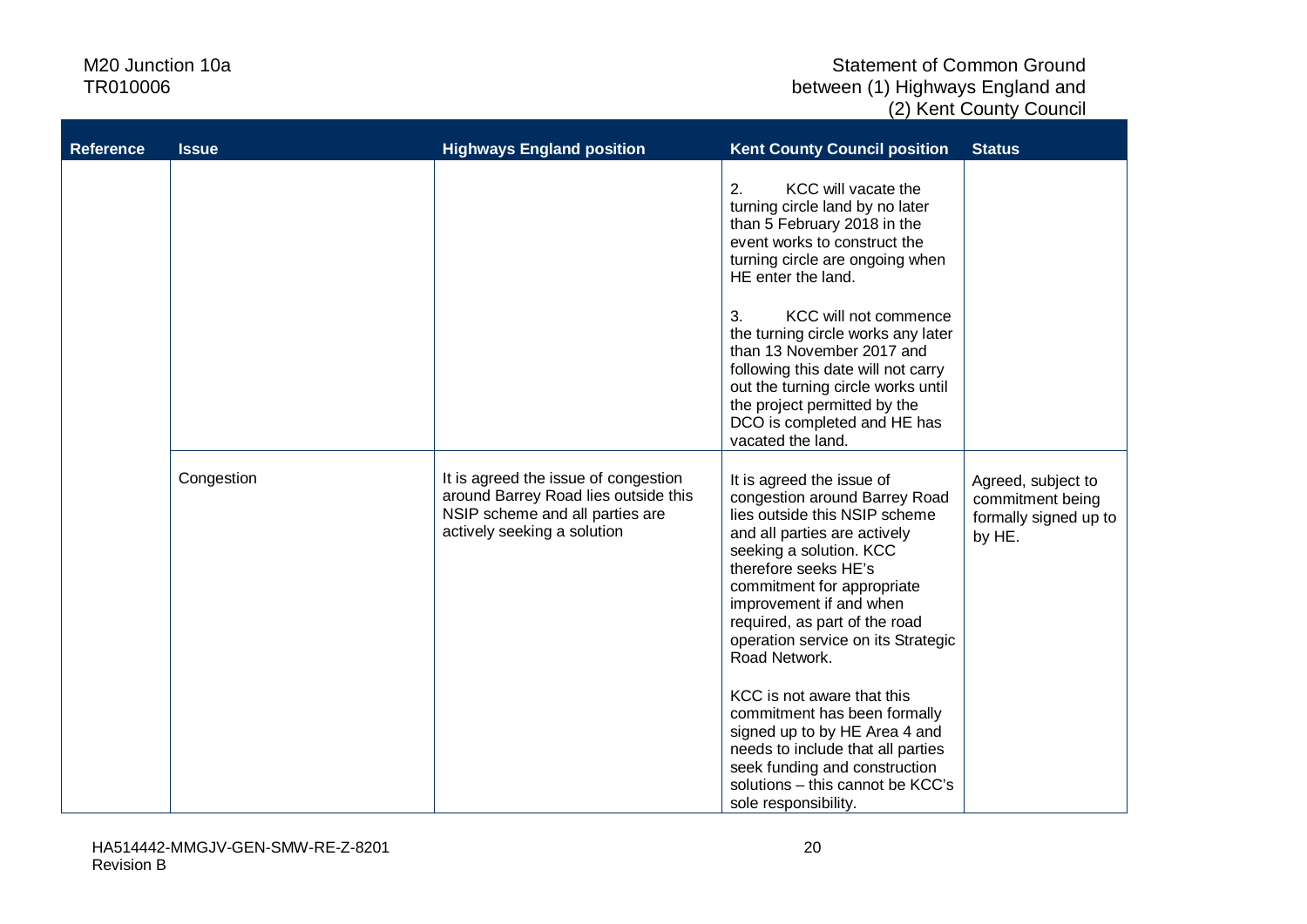| <b>Reference</b> | <b>Issue</b>                                           | <b>Highways England position</b>                                                                                                                                                                                                               | <b>Kent County Council position</b>                                                                                                                                                                                                                                                                                                                                                                                                                                                                                                                                                                                                              | <b>Status</b>                                                             |
|------------------|--------------------------------------------------------|------------------------------------------------------------------------------------------------------------------------------------------------------------------------------------------------------------------------------------------------|--------------------------------------------------------------------------------------------------------------------------------------------------------------------------------------------------------------------------------------------------------------------------------------------------------------------------------------------------------------------------------------------------------------------------------------------------------------------------------------------------------------------------------------------------------------------------------------------------------------------------------------------------|---------------------------------------------------------------------------|
|                  | Safety                                                 | It is agreed the issue of congestion<br>around Barrey Road lies outside this<br>NSIP scheme and all parties are<br>actively seeking a solution                                                                                                 | KCC agrees that the scheme will<br>provide a safer network in<br>general terms. It is agreed the<br>issue of congestion around<br>Barrey Road lies outside this<br>NSIP scheme and all parties are<br>actively seeking a solution. KCC<br>therefore seeks HE's<br>commitment for appropriate<br>improvement if and when<br>required, as part of the road<br>operation service on its Strategic<br>Road Network.<br>KCC is not aware that this<br>commitment has been formally<br>signed up to by HE Area 4 and<br>needs to include that all parties<br>seek funding and construction<br>solutions - this cannot be KCC's<br>sole responsibility. | Agreed, subject to<br>commitment being<br>formally signed up to<br>by HE. |
|                  | Journey time reliability to William<br>Harvey Hospital | Journey time reliability to the William<br>Harvey Hospital (WHH) will generally<br>be improved as less congestion is<br>forecast to occur at junction 10 in the<br>future with the addition of junction 10a.                                   | Agreed                                                                                                                                                                                                                                                                                                                                                                                                                                                                                                                                                                                                                                           | Agreed                                                                    |
|                  | Reduction in rat running                               | The severance of Highfield Lane from<br>the A20 immediately north of the<br>Highfield Lane/ Kingsford Street<br>junction will reduce the attractiveness<br>of rat running as the new link road<br>would offer a more effective<br>alternative. | There is a potential issue that<br>traffic could divert along<br>Kingsford Street through to<br>Mersham in order to access the<br>A20, affecting local journey<br>times. KCC and local concern<br>from businesses and residents<br>regarding rat running and HGV                                                                                                                                                                                                                                                                                                                                                                                 | Agreed                                                                    |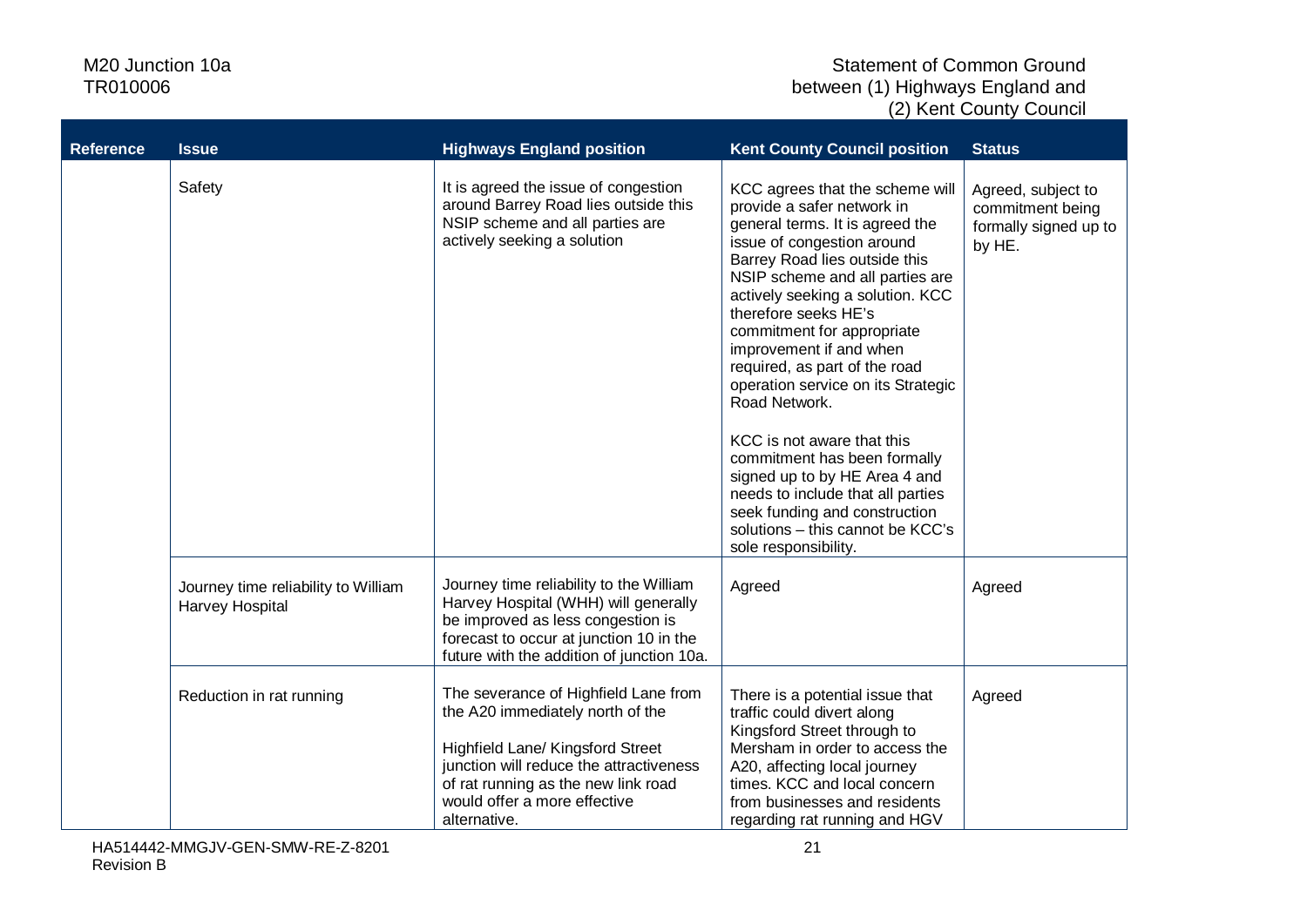| <b>Reference</b> | <b>Issue</b> | <b>Highways England position</b>              | <b>Kent County Council position</b> | <b>Status</b> |
|------------------|--------------|-----------------------------------------------|-------------------------------------|---------------|
|                  |              |                                               | traffic using an unsuitable route   |               |
|                  |              | Please see cl. 3.1.16 below for               | to bypass J10a when there are       |               |
|                  |              | response regarding Kingsford Street<br>issue. | issues on the strategic network.    |               |
|                  |              |                                               | KCC is proposing to close           |               |
|                  |              |                                               | Highfield Lane to vehicular traffic |               |
|                  |              |                                               | just south of the Highfield Lane /  |               |
|                  |              |                                               | Kingsford Street junction. A        |               |
|                  |              |                                               | pedestrian / cycle route will be    |               |
|                  |              |                                               | maintained through the provision    |               |
|                  |              |                                               | of bollards. The developers of      |               |
|                  |              |                                               | Stour Park have agreed to fund      |               |
|                  |              |                                               | the provision of a turning circle   |               |
|                  |              |                                               | on land that they own to the east   |               |
|                  |              |                                               | of Highfield Lane so that large     |               |
|                  |              |                                               | vehicles can turn around in a       |               |
|                  |              |                                               | safe manner. Subject to             |               |
|                  |              |                                               | planning permission for the         |               |
|                  |              |                                               | Stour Park site being granted       |               |
|                  |              |                                               | and the developer transferring      |               |
|                  |              |                                               | the land that KCC require for the   |               |
|                  |              |                                               | turning circle within 8 weeks of    |               |
|                  |              |                                               | the grant of the planning           |               |
|                  |              |                                               | permission, KCC intends to          |               |
|                  |              |                                               | carry out the turning circle works  |               |
|                  |              |                                               | in the summer of 2017, before       |               |
|                  |              |                                               | any works commence on the           |               |
|                  |              |                                               | Junction 10a scheme. The            |               |
|                  |              |                                               | turning circle works will take      |               |
|                  |              |                                               | approximately 8-10 weeks to         |               |
|                  |              |                                               | construct. If these works cannot    |               |
|                  |              |                                               | take place over the summer of       |               |
|                  |              |                                               | 2017, then further discussions      |               |
|                  |              |                                               | and an agreement will be            |               |
|                  |              |                                               | required with Highways England      |               |
|                  |              |                                               | over the deliverability of the      |               |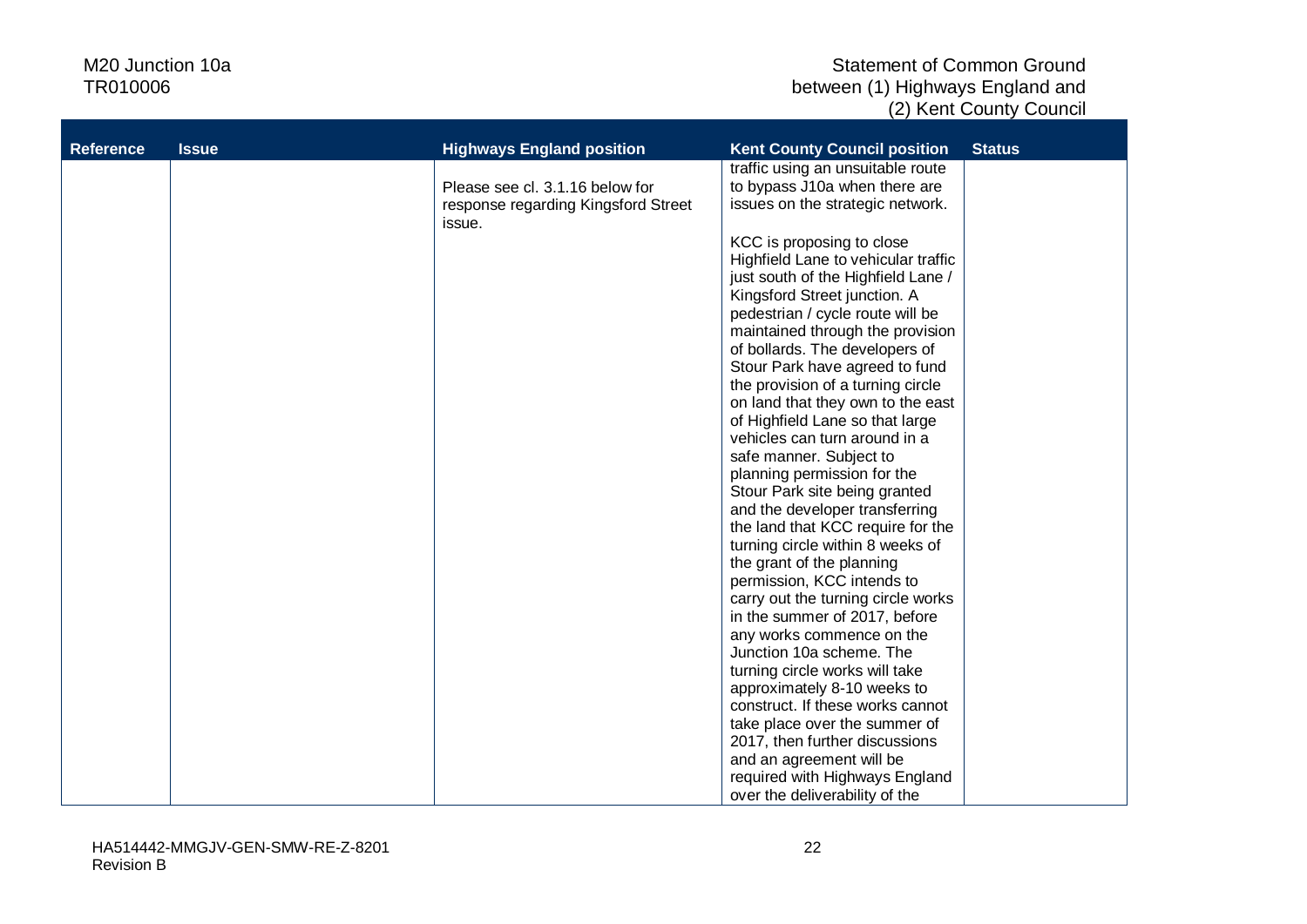| <b>Reference</b> | <b>Issue</b>               | <b>Highways England position</b>                                                                                                                                                                                  | <b>Kent County Council position</b>                                                                                                                                                                                                                                                    | <b>Status</b> |
|------------------|----------------------------|-------------------------------------------------------------------------------------------------------------------------------------------------------------------------------------------------------------------|----------------------------------------------------------------------------------------------------------------------------------------------------------------------------------------------------------------------------------------------------------------------------------------|---------------|
|                  |                            |                                                                                                                                                                                                                   | turning circle and land required<br>for these purposes.                                                                                                                                                                                                                                |               |
|                  |                            |                                                                                                                                                                                                                   | HE and KCC have agreed to<br>enter into an agreement<br>confirming that:                                                                                                                                                                                                               |               |
|                  |                            |                                                                                                                                                                                                                   | HE will not obstruct or<br>$\mathbf{1}$ .<br>prevent the delivery of the<br>turning circle.                                                                                                                                                                                            |               |
|                  |                            |                                                                                                                                                                                                                   | KCC will vacate the<br>2.<br>turning circle land by no later<br>than 5 February 2018 in the<br>event works to construct the<br>turning circle are ongoing when<br>HE enter the land.                                                                                                   |               |
|                  |                            |                                                                                                                                                                                                                   | KCC will not commence<br>3.<br>the turning circle works any later<br>than 13 November 2017 and<br>following this date will not carry<br>out the turning circle works until<br>the project permitted by the<br>DCO is completed and HE has<br>vacated the land.                         |               |
|                  | Local goals and objectives | The Scheme aligns with the goals and<br>objectives set out at a local level and<br>provides benefits to the wider transport<br>network as well as the local area.<br>Please see responses to the issues<br>above. | It remains difficult to agree that<br>the local goals and objectives<br>are adequately addressed,<br>considering the status of Barrey<br>Road (where KCC is awaiting<br>commitment being formally<br>signed up to by HE), the A20<br>and Kingsford Street Bridge<br>access to the A20. | Not agreed.   |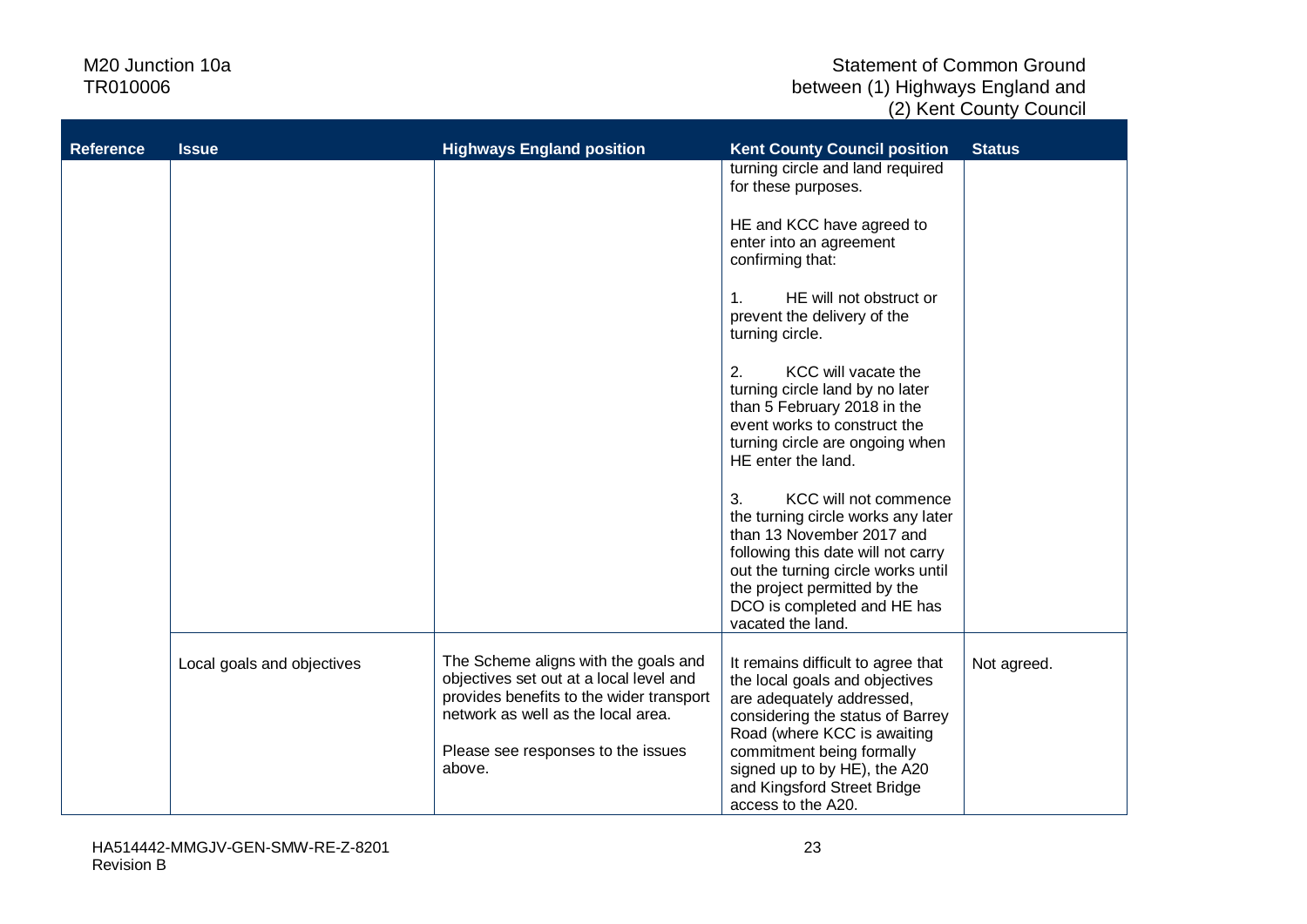| <b>Reference</b> | <b>Issue</b>          | <b>Highways England position</b>                                                                                                                                                                                                                                                                                                                                                                                                                                                                                                                                                                                                                                                                                                                                                                                                                                                                                                                                                                                         | <b>Kent County Council position</b>                                                                                                                                                                                                                                                                                                                                                                                                                                                                                                                                                                                                                                                                                                                                                                                                                                                                                                                                                                                                                                                                                                                                                                                      | <b>Status</b> |
|------------------|-----------------------|--------------------------------------------------------------------------------------------------------------------------------------------------------------------------------------------------------------------------------------------------------------------------------------------------------------------------------------------------------------------------------------------------------------------------------------------------------------------------------------------------------------------------------------------------------------------------------------------------------------------------------------------------------------------------------------------------------------------------------------------------------------------------------------------------------------------------------------------------------------------------------------------------------------------------------------------------------------------------------------------------------------------------|--------------------------------------------------------------------------------------------------------------------------------------------------------------------------------------------------------------------------------------------------------------------------------------------------------------------------------------------------------------------------------------------------------------------------------------------------------------------------------------------------------------------------------------------------------------------------------------------------------------------------------------------------------------------------------------------------------------------------------------------------------------------------------------------------------------------------------------------------------------------------------------------------------------------------------------------------------------------------------------------------------------------------------------------------------------------------------------------------------------------------------------------------------------------------------------------------------------------------|---------------|
| 3.1.16           | <b>Highfield Lane</b> | Highways England considers this<br>request to be outside of the schemes<br>scope. There is no justification from<br>traffic modelling to justify this<br>incorporation in the scheme. Highways<br>England have been informed by Stour<br>Park developers that under the terms<br>of their section 106 agreement with<br>Ashford Borough Council, the land<br>required for the turning circle must be<br>transferred to Kent County Council and<br>a financial contribution made to Kent<br>County Council to cover the cost of<br>delivering it. Highways England will<br>work closely with Kent County Council<br>to ensure that this will be<br>accommodated.<br>Highways England has also been<br>informed by Kent County Council that<br>they will construct the turning circle<br>before the opening of M20 J10a<br>Scheme. If an agreement is required<br>between Highways England and Kent<br>County Council to document this issue<br>then Highways England will work with<br>Kent County Council to agree this. | KCC is aware that there have<br>been a large number of<br>complaints about potential HGV<br>movements along Highfield<br>Lane. There is a potential issue<br>that traffic could divert along<br>Kingsford Street through to<br>Mersham in order to access the<br>A20, affecting local journey<br>times. KCC and local concern<br>from businesses and residents<br>regarding rat running and HGV<br>traffic using an unsuitable route<br>to bypass J10a when there are<br>issues on the strategic network.<br>KCC is proposing to close<br>Highfield Lane to vehicular traffic<br>just south of the Highfield Lane /<br>Kingsford Street junction. A<br>pedestrian / cycle route will be<br>maintained through the provision<br>of bollards. The developers of<br>Stour Park have agreed to fund<br>the provision of a turning circle<br>on land that they own to the east<br>of Highfield Lane so that large<br>vehicles can turn around in a<br>safe manner. Subject to<br>planning permission for the<br>Stour Park site being granted<br>and the developer transferring<br>the land that KCC require for the<br>turning circle within 8 weeks of<br>the grant of planning permission,<br>KCC intends to carry out the | Agreed        |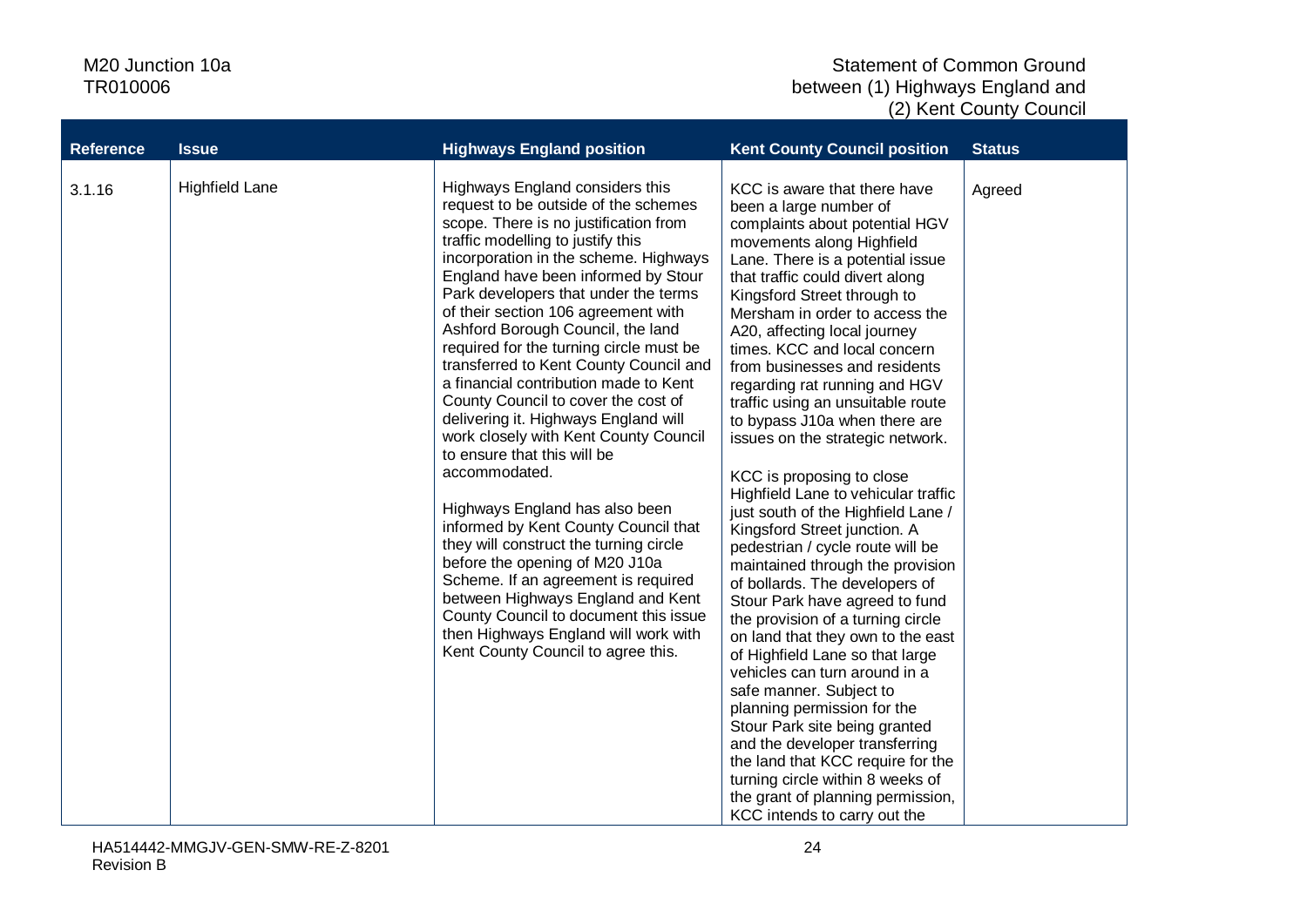| <b>Reference</b> | <b>Issue</b> | <b>Highways England position</b> | <b>Kent County Council position</b>                                | <b>Status</b> |
|------------------|--------------|----------------------------------|--------------------------------------------------------------------|---------------|
|                  |              |                                  | turning circle works in the                                        |               |
|                  |              |                                  | summer of 2017, before any<br>works commence on the                |               |
|                  |              |                                  | Junction 10a scheme. The                                           |               |
|                  |              |                                  | turning circle works will take                                     |               |
|                  |              |                                  | approximately 8-10 weeks to<br>construct. If KCC cannot            |               |
|                  |              |                                  | complete the turning circle                                        |               |
|                  |              |                                  | works by 5 February 2018, KCC<br>will carry out the turning circle |               |
|                  |              |                                  | works after the project permitted                                  |               |
|                  |              |                                  | by the DCO is completed.                                           |               |
|                  |              |                                  | HE and KCC have agreed to                                          |               |
|                  |              |                                  | enter into an agreement                                            |               |
|                  |              |                                  | confirming that:                                                   |               |
|                  |              |                                  | HE will not obstruct or<br>$\mathbf{1}$ .                          |               |
|                  |              |                                  | prevent the delivery of the<br>turning circle.                     |               |
|                  |              |                                  |                                                                    |               |
|                  |              |                                  | 2.<br>KCC will vacate the                                          |               |
|                  |              |                                  | turning circle land by no later<br>than 5 February 2018 in the     |               |
|                  |              |                                  | event works to construct the                                       |               |
|                  |              |                                  | turning circle are ongoing when<br>HE enter the land.              |               |
|                  |              |                                  |                                                                    |               |
|                  |              |                                  | KCC will not commence<br>3.                                        |               |
|                  |              |                                  | the turning circle works any later<br>than 13 November 2017 and    |               |
|                  |              |                                  | following this date will not carry                                 |               |
|                  |              |                                  | out the turning circle works until<br>the project permitted by the |               |
|                  |              |                                  | DCO is completed and HE has                                        |               |
|                  |              |                                  | vacated the land.                                                  |               |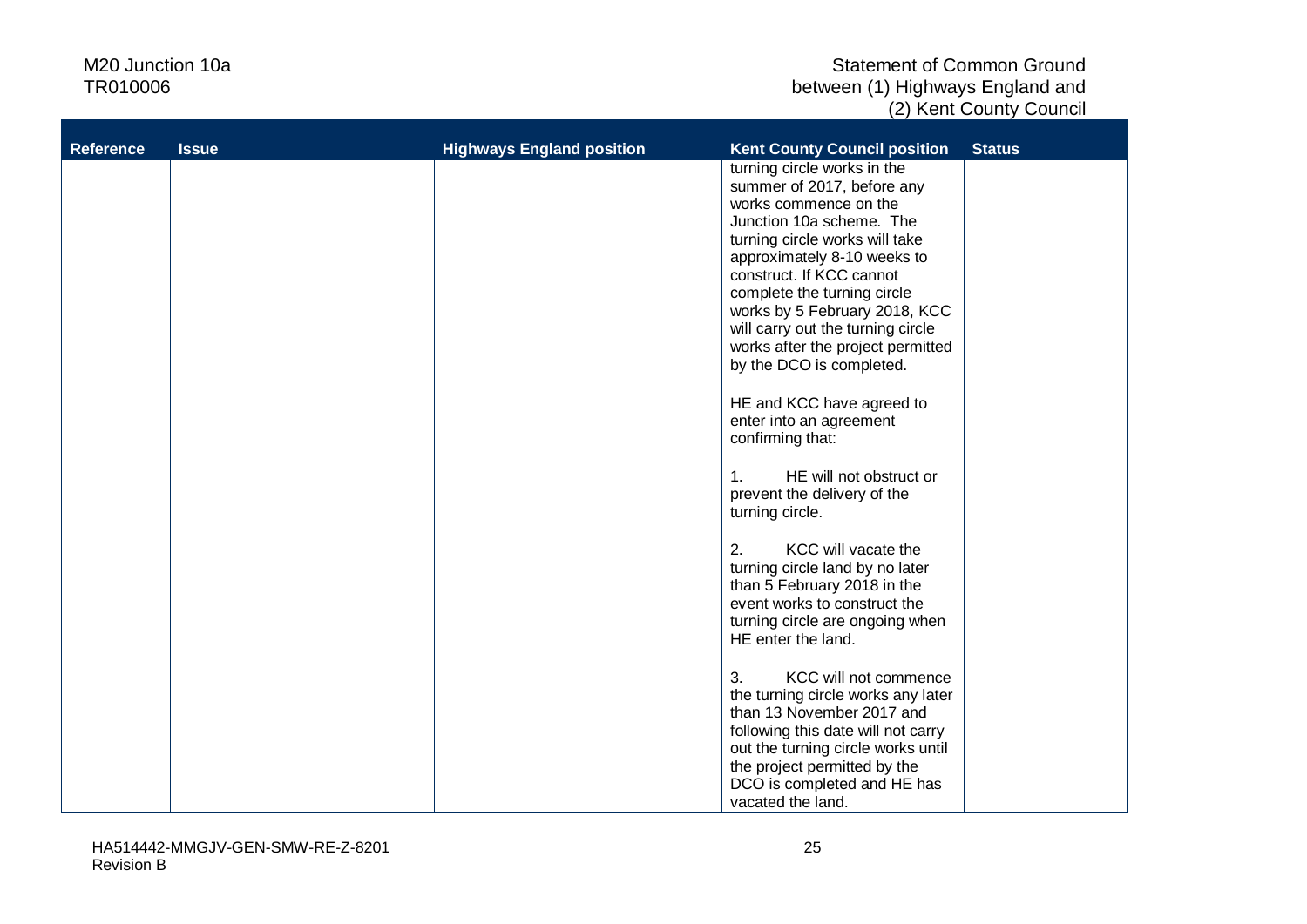#### M20 Junction 10a TR010006 **Draft Development Consent Order (DCO)**

| <b>Reference</b> | <b>Issue</b>              | <b>Highways England position</b>                                                                                            | <b>Kent County Council position</b>                                                                                                                                                                                                                          | <b>Status</b> |
|------------------|---------------------------|-----------------------------------------------------------------------------------------------------------------------------|--------------------------------------------------------------------------------------------------------------------------------------------------------------------------------------------------------------------------------------------------------------|---------------|
| 3.1.18           | Requirements (Schedule 2) | The Requirements contained in Schedule 2<br>of the draft DCO are agreed between<br>Highways England and the County Council. | KCC cannot agree the<br>Requirements contained in<br>Schedule 2 of the draft DCO at<br>this stage. Having reviewed<br>ABC's comments and having<br>considered the content of the<br>Schedule, KCC considers that<br>further provisions will be<br>necessary. | Not agreed    |
|                  |                           |                                                                                                                             | The required further provisions<br>have been submitted as<br>comments on the draft DCO<br>under deadline 6. Further<br>consideration needs to be given<br>to KCC comments on article 9<br>(protected species) as submitted<br>under deadline 6.              |               |
|                  |                           |                                                                                                                             | CEMP and landscaping has<br>been updated in accordance<br>with the provisions in the turning<br>loop position statement. The<br>amendments discussed at the<br>hearings in February 2017 have<br>been incorporated.                                          |               |

#### **Socio- Economic**

| <b>Reference</b> | <b>Issue</b>   | <b>Highways England position</b>                                                                        | <b>Kent County Council position</b> | ∣ Status <b>∖</b> |
|------------------|----------------|---------------------------------------------------------------------------------------------------------|-------------------------------------|-------------------|
| 3.1.19           | Socio-economic | The Appendix 13.1 Land use and<br>Economic Development Report of the<br>Chapter 13 of the Environmental | Agreed                              | Agreed            |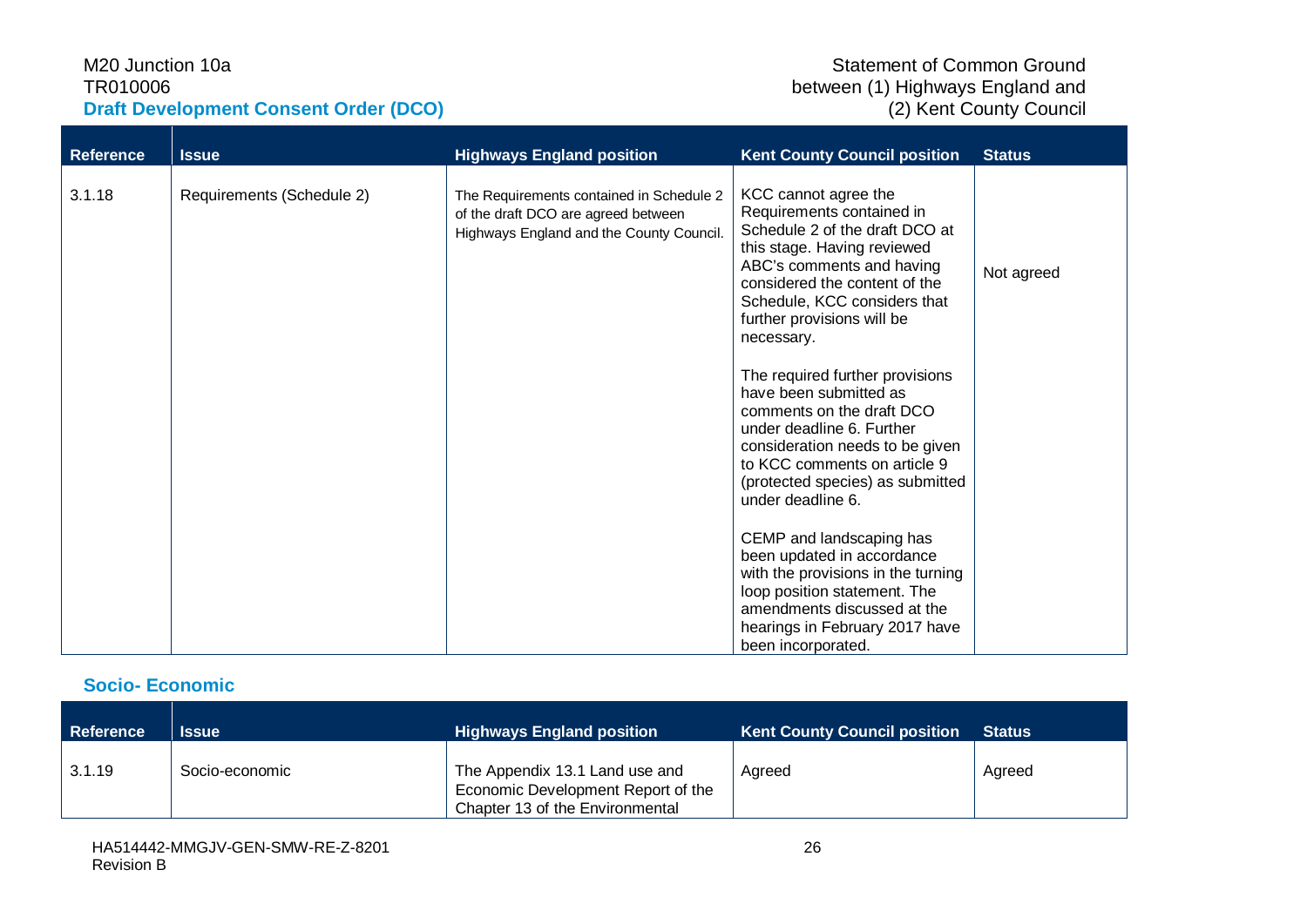| <b>Reference</b> | Issue | <b>Highways England position</b>     | <b>Kent County Council position</b> | <b>Status</b> |
|------------------|-------|--------------------------------------|-------------------------------------|---------------|
|                  |       | Statement (Volumes 6.1, 6.2 and 6.3) |                                     |               |
|                  |       | properly assesses the social and     |                                     |               |
|                  |       | economic impacts of the Scheme.      |                                     |               |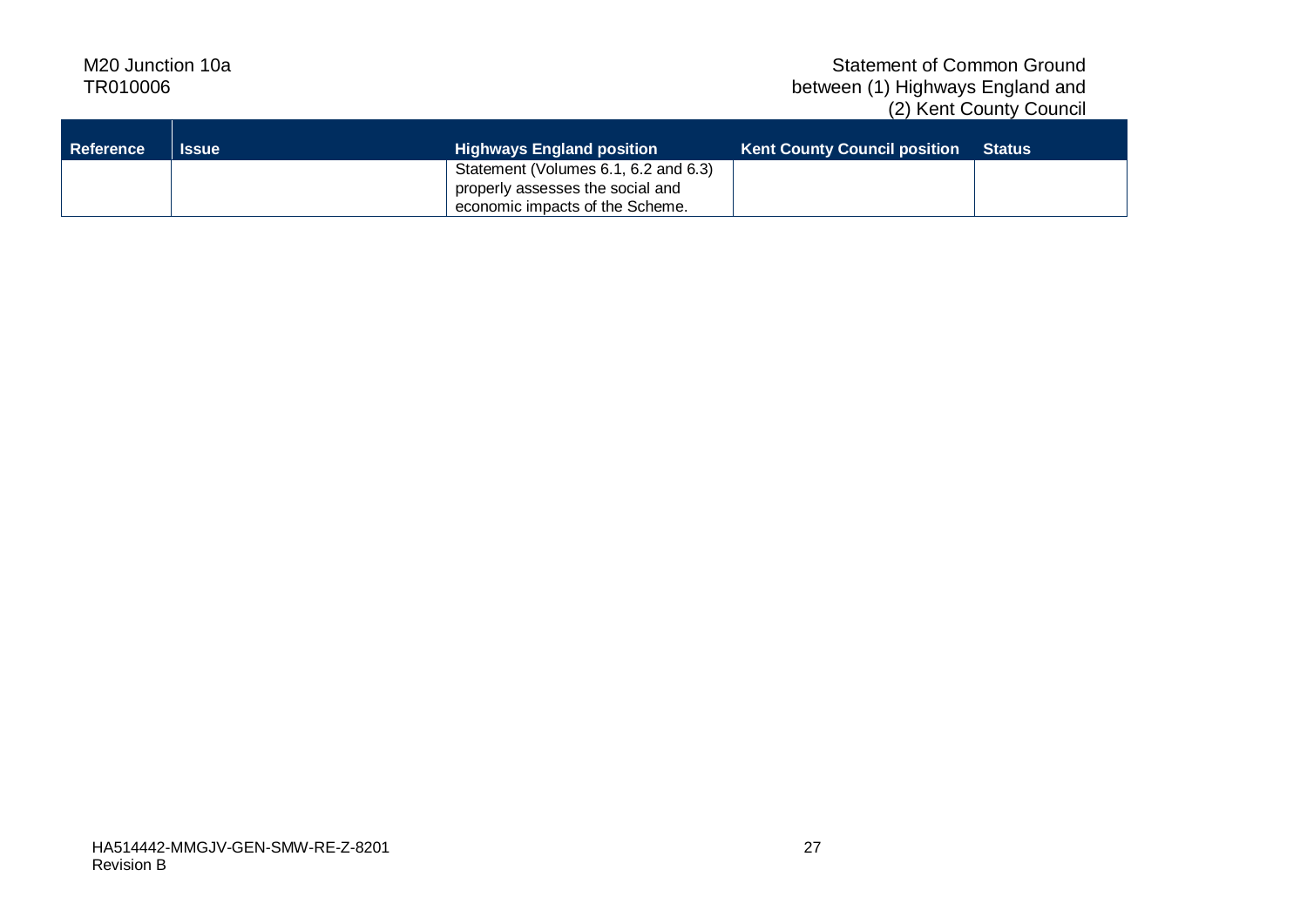#### Statement of Common Ground between (1) Highways England and (2) Kent County Council

#### 3.2 Environmental Statement related issues

#### **General**

| <b>Reference</b> | <b>Issue</b>        | <b>Highways England position</b>                                                 | <b>Kent County Council position</b>                                                                                                                                                                                                                                                                                                                                                                                                                                                                                                                                                                                                                                                                                                                   | <b>Status</b> |
|------------------|---------------------|----------------------------------------------------------------------------------|-------------------------------------------------------------------------------------------------------------------------------------------------------------------------------------------------------------------------------------------------------------------------------------------------------------------------------------------------------------------------------------------------------------------------------------------------------------------------------------------------------------------------------------------------------------------------------------------------------------------------------------------------------------------------------------------------------------------------------------------------------|---------------|
| 3.2.1            | Limits of deviation | Limits of deviation (1m) have been<br>covered in the Environmental<br>Statement. | The DCO draft (APP-018) at<br>Part 2, Section 8, gives a 1m<br>limit of deviation, the<br>consequences of which will<br>need to be considered and<br>clarification is sought as to<br>whether these limits have been<br>covered in the Environmental<br>Statement.<br>A change in the alignment by<br>1m does seem rather a lot. The<br>initial query was around<br>evidencing whether this is really<br>necessary and if HE does<br>deviate by 1m, what impact<br>does that have on the<br>surrounding area; there could be<br>environmental or visual<br>considerations. KCC's question<br>is why is this deviation required<br>and is it really necessary, given<br>the outline design is already<br>done and the alignment more or<br>less fixed. | Not agreed    |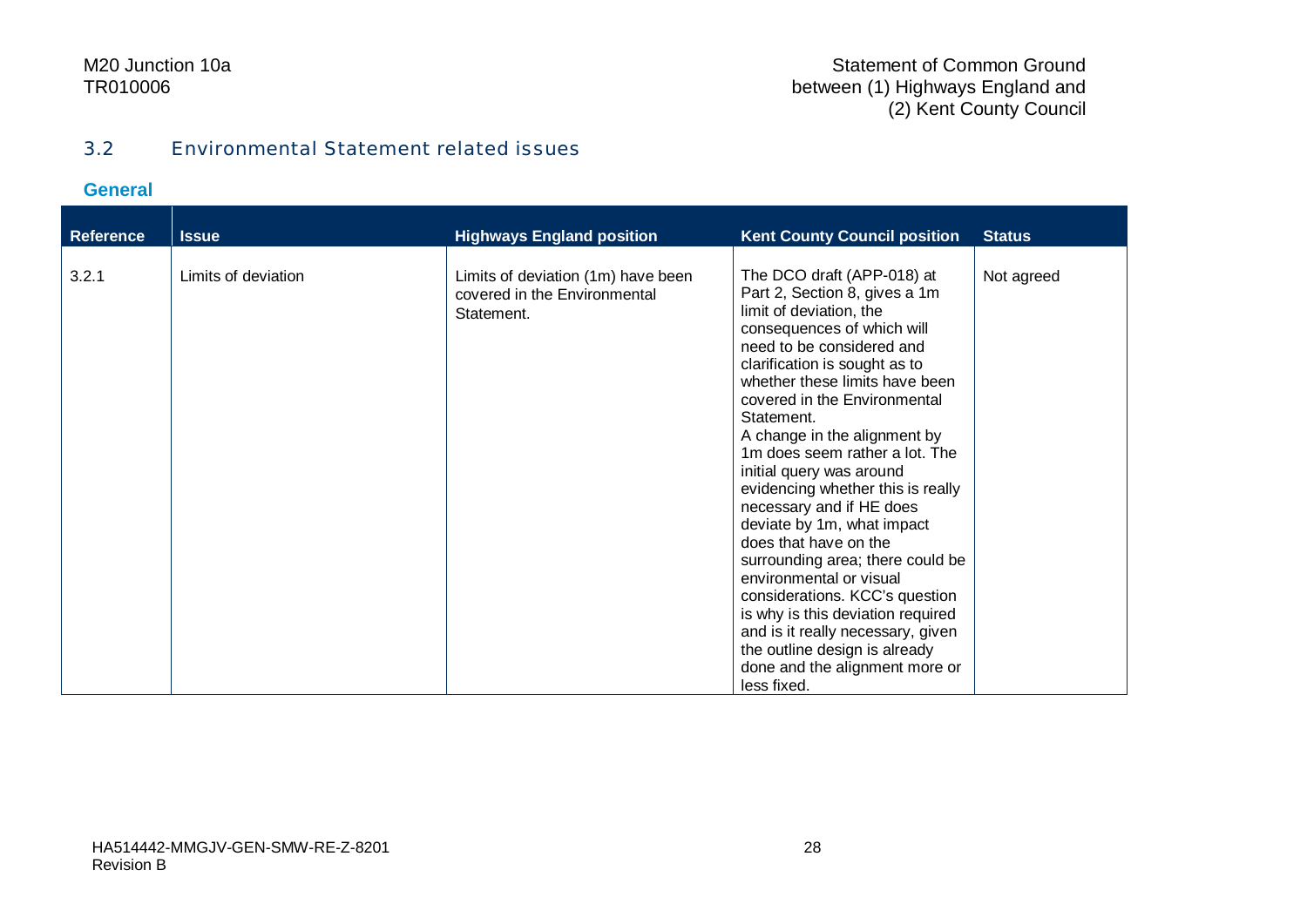#### M20 Junction 10a TR010006 **Chapter 5: Air Quality**

| <b>Reference</b> | <b>Issue</b>                                                 | <b>Highways England position</b>                                                                                                                                                                                                                            | <b>Kent County Council position</b>                      | <b>Status</b>   |
|------------------|--------------------------------------------------------------|-------------------------------------------------------------------------------------------------------------------------------------------------------------------------------------------------------------------------------------------------------------|----------------------------------------------------------|-----------------|
| 3.2.2            | <b>Air Quality</b>                                           | The Air Quality Chapter (Chapter 5) of<br>the Environmental Statement and<br>associated figures and technical<br>appendices (Volumes 6.1, 6.2 and 6.3)<br>properly assess the potential impacts<br>of the Scheme on air quality.                            | KCC will rely on comments<br>made by ABC on this matter. | Deferred to ABC |
|                  | Air Quality - methodology                                    | The Air Quality Chapter (Chapter 5) of<br>the Environmental Statement and<br>associated figures and technical<br>appendices (Volumes 6.1, 6.2 and 6.3)<br>has used the appropriate<br>methodology.                                                          | KCC will rely ABC on this<br>matter.                     | Deferred to ABC |
|                  | <b>Air Quality</b>                                           | The assessment of impacts, proposed<br>mitigation measures and conclusions<br>regarding air quality are agreed<br>between Highways England and the<br>County Council.                                                                                       | KCC will rely on comments<br>made by ABC on this matter. | Deferred to ABC |
|                  | <b>Outline Construction Environmental</b><br>Management Plan | The Air Quality measures included in<br>the Outline Construction<br>Environmental Management Plan<br>(Appendix 17.1, Volume 6.3 of the<br>Environmental Statement) are<br>appropriate and are agreed between<br>Highways England and the County<br>Council. | KCC will rely on comments<br>made by ABC on this matter. | Deferred to ABC |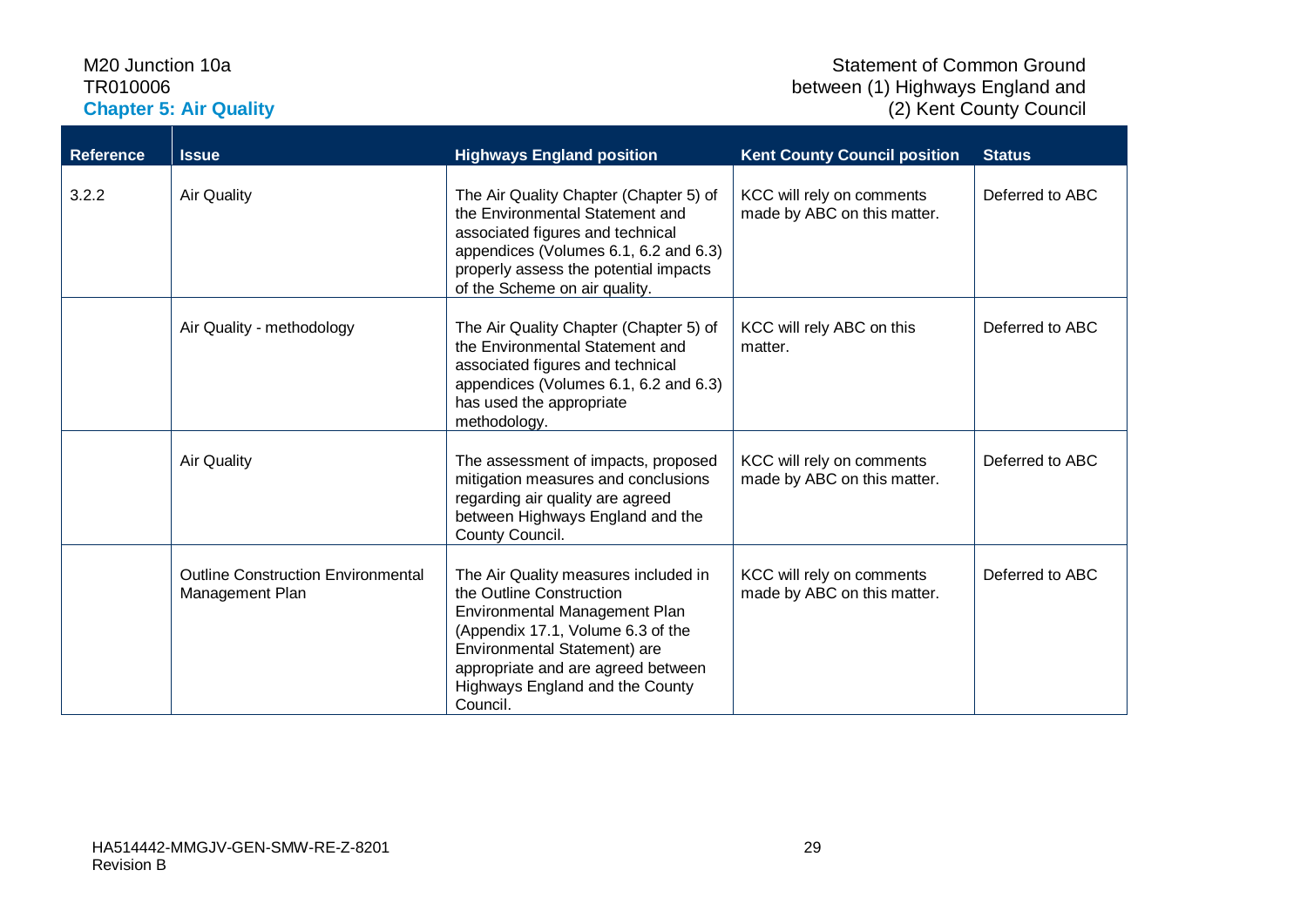#### Statement of Common Ground between (1) Highways England and (2) Kent County Council

### **Chapter 6: Cultural Heritage**

| <b>Reference</b> | <b>Issue</b>                                                 | <b>Highways England position</b>                                                                                                                                                                                                                                                                                                                                                                                                                                             | <b>Kent County Council</b><br>position                                                                                                                                    | <b>Status</b>                   |
|------------------|--------------------------------------------------------------|------------------------------------------------------------------------------------------------------------------------------------------------------------------------------------------------------------------------------------------------------------------------------------------------------------------------------------------------------------------------------------------------------------------------------------------------------------------------------|---------------------------------------------------------------------------------------------------------------------------------------------------------------------------|---------------------------------|
| 3.2.3            | <b>Cultural Heritage</b>                                     | The Cultural Heritage Chapter<br>(Chapter 6) of the Environmental<br>Statement and associated figures<br>and technical appendices (Volumes<br>6.1, 6.2 and 6.3) properly assess the<br>potential impacts of the Scheme on<br>cultural heritage and the<br>methodology used is appropriate.<br>The assessment of impacts,<br>proposed mitigation measures and<br>conclusions regarding cultural<br>heritage are agreed between<br>Highways England and the County<br>Council. | <b>Comments on Cultural</b><br>Heritage are brief, but in<br>general acceptable.                                                                                          | Agreed                          |
| 3.2.4            | <b>Outline Construction Environmental</b><br>Management Plan | The cultural heritage measures<br>included in the Outline Construction<br>Environmental Management Plan<br>(Appendix 17.1, Volume 6.3 of the<br>Environmental Statement) are<br>appropriate and are agreed between<br>Highways England and the County<br>Council.                                                                                                                                                                                                            | Comments on cultural heritage<br>measures are brief, but in<br>general acceptable.                                                                                        | Agreed                          |
| 3.2.5            | Written Scheme of Investigation                              | The representation received from<br>Historic England at Deadline 5 noted<br>that no further assessment is<br>required with regards to the<br>cumulative effects of the Scheme<br>and the Stour Park development on<br>Sevington Church.                                                                                                                                                                                                                                      | Points raised in KCC's<br><b>Relevant Representations</b><br>submission have been<br>addressed by HE and KCC<br>defers to Historic England,<br>which has made comments on | Deferred to Historic<br>England |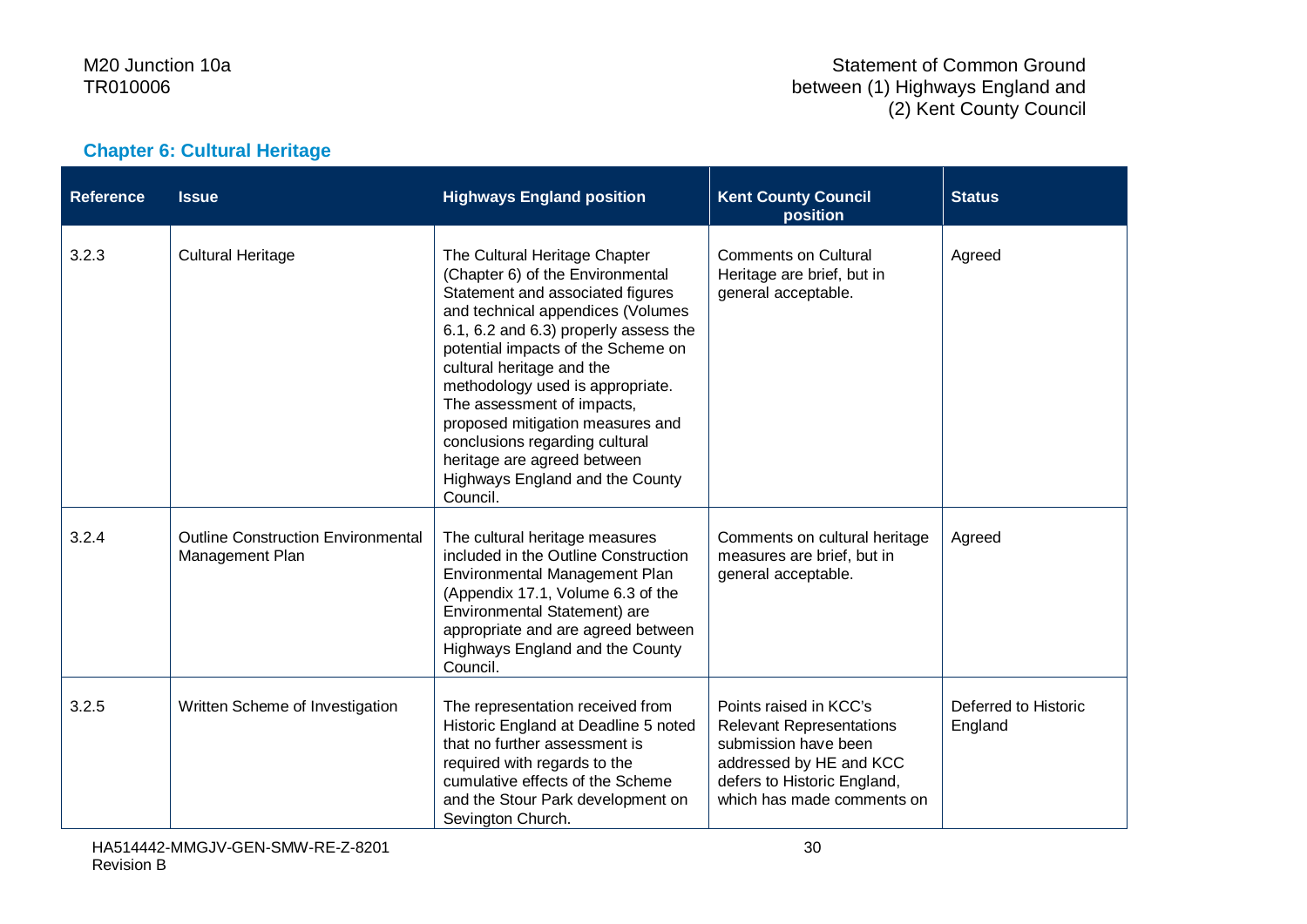| <b>Reference</b> | <b>Issue</b>                                                    | <b>Highways England position</b>                                                                                                                                                                                                                                                             | <b>Kent County Council</b><br>position                                                                                                                                                                                                                                                                            | <b>Status</b>                                                                                         |
|------------------|-----------------------------------------------------------------|----------------------------------------------------------------------------------------------------------------------------------------------------------------------------------------------------------------------------------------------------------------------------------------------|-------------------------------------------------------------------------------------------------------------------------------------------------------------------------------------------------------------------------------------------------------------------------------------------------------------------|-------------------------------------------------------------------------------------------------------|
|                  |                                                                 |                                                                                                                                                                                                                                                                                              | the impact on Sevington<br>Church.                                                                                                                                                                                                                                                                                |                                                                                                       |
| 3.2.6            | <b>Consultation with Heritage</b><br>Conservation Dept. and KCC | Highways England has prepared a<br>Written Scheme of Investigation in<br>consultation with Kent County<br>Council. Consultation with the<br>Heritage Conservation Dept. and<br>KCC will be carried out throughout<br>the investigation works, as described<br>in Section 5 of the WSI.       | The Heritage Conservation<br>Department at KCC will need<br>to ensure that the mitigation for<br>heritage and archaeological<br>work is pursued in full<br>consultation with KCC Heritage<br>and that the implementation of<br>the mitigation is also monitored<br>and in full consultation with<br>KCC Heritage. | Agreed, subject to<br>compliance with Draft<br>Development Order<br>Rev D Schedule 2 part<br>9        |
| 3.2.7            | Communication links for<br>construction period                  | The link between the Contractor and<br>the County Archaeologist will be<br>provided by Highways England, in<br>accordance with contractual<br>requirements.                                                                                                                                  | There need to be direct<br>communication links between<br>the appointed archaeological<br>contractor and the County<br>Archaeologist, to ensure<br>efficient sign off of mitigation<br>measures, especially<br>archaeological fieldwork.                                                                          | Under discussion                                                                                      |
| 3.2.8            | <b>Environmental Statement</b>                                  | A Cultural Heritage Assessment has<br>been undertaken (Chapter 6; Cultural<br>Heritage, Volume 6.1 of the<br>Environmental Statement) in<br>accordance with:<br>• Design Manual for Roads and<br>Bridges, Environmental Assessment<br>(Volume 11, Section 3, Part 2 -<br>Cultural Heritage). | In summary, the assessment of<br>Cultural Heritage issues is<br>reasonable. In addition to the<br>points raised below, further<br>detailed comments are<br>provided in Appendix A.<br>There is potential for the<br>scheme to impact on<br>prehistoric, Roman, Early<br>Medieval and Medieval                     | Agreed subject to<br>implementation of 2 <sup>nd</sup><br>stage evaluation works<br>agreed April 2017 |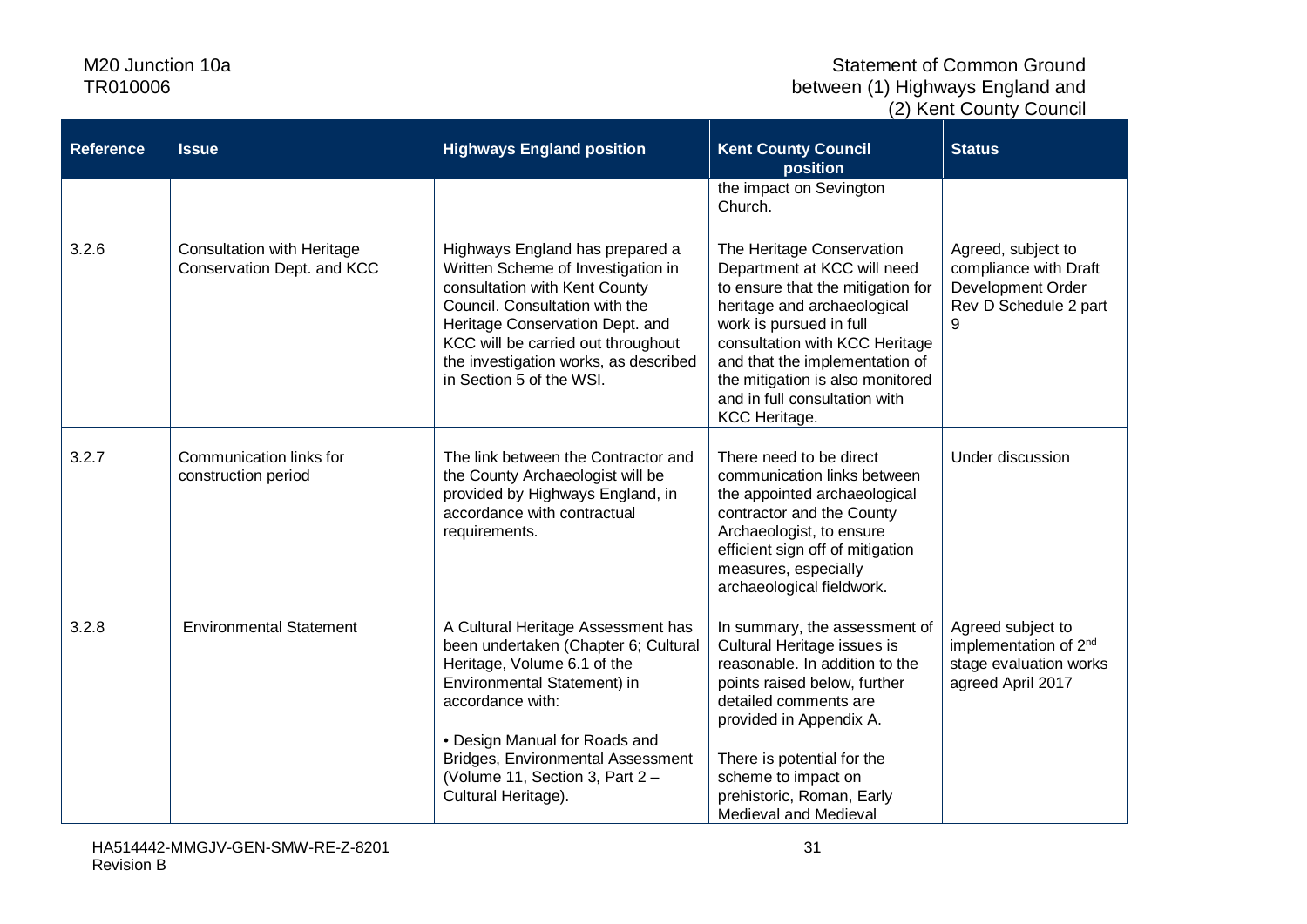| <b>Reference</b> | <b>Issue</b>                             | <b>Highways England position</b>                                                                                                                                                                                                                                                                                                                                                                                                                                                                                                                           | <b>Kent County Council</b><br>position                                                                                                                                                                                                                                                                                                                                                                                                                      | <b>Status</b>                                                                          |
|------------------|------------------------------------------|------------------------------------------------------------------------------------------------------------------------------------------------------------------------------------------------------------------------------------------------------------------------------------------------------------------------------------------------------------------------------------------------------------------------------------------------------------------------------------------------------------------------------------------------------------|-------------------------------------------------------------------------------------------------------------------------------------------------------------------------------------------------------------------------------------------------------------------------------------------------------------------------------------------------------------------------------------------------------------------------------------------------------------|----------------------------------------------------------------------------------------|
|                  |                                          | • Historic England (2008)<br>Conservation Principles, Policies and<br>Guidance.<br>• Historic Environment Good Practice<br>Advice in Planning note 2 (GPA2) -<br>Managing significance in decision<br>taking in the historic environment).<br>• Historic Environment Good Practice<br>Advice in Planning note 3 (GPA3) -<br>The setting of heritage assets.<br>• Chartered Institute for<br>Archaeologists Standard and<br>Guidance for historic environment<br>assessment                                                                                 | remains, which may be<br>considered of greater<br>importance than "low local<br>value" only. The evaluation<br>work so far is too limited to<br>suggest there are no significant<br>remains within the scheme<br>area.                                                                                                                                                                                                                                      |                                                                                        |
| 3.2.9            | Designated milestone (HA no:<br>1276471) | A second visit was undertaken on the<br>7th July 2015. This visit was partly<br>undertaken to carry out a thorough<br>search of the roadside along the A20<br>in the area of the missing milestone.<br>The roadside was not significantly<br>overgrown and areas under trees<br>and shrubs were visible. There was<br>no evidence of the presence of the<br>milestone. In addition, it was noted<br>during the assessment of the earlier<br>M20 J10a scheme that the milestone<br>was absent. No record of where the<br>milestone has gone has been found. | The designated milestone (HA<br>no: 1276471) (Table 6.5, p 16<br>and p18, APP-034) should not<br>be excluded from mitigation<br>solely on the basis only of a<br>site visit made in 13 October<br>2014 (para. 6.7.15, APP-034)<br>KCC is content that, as a result<br>of a second site visit, as<br>specified by Highways<br>England, the milestone has not<br>been found. KCC recommends<br>that provision is made for an<br>archaeological watching brief | Agreed, subject to<br>provision being made<br>for an archaeological<br>watching brief. |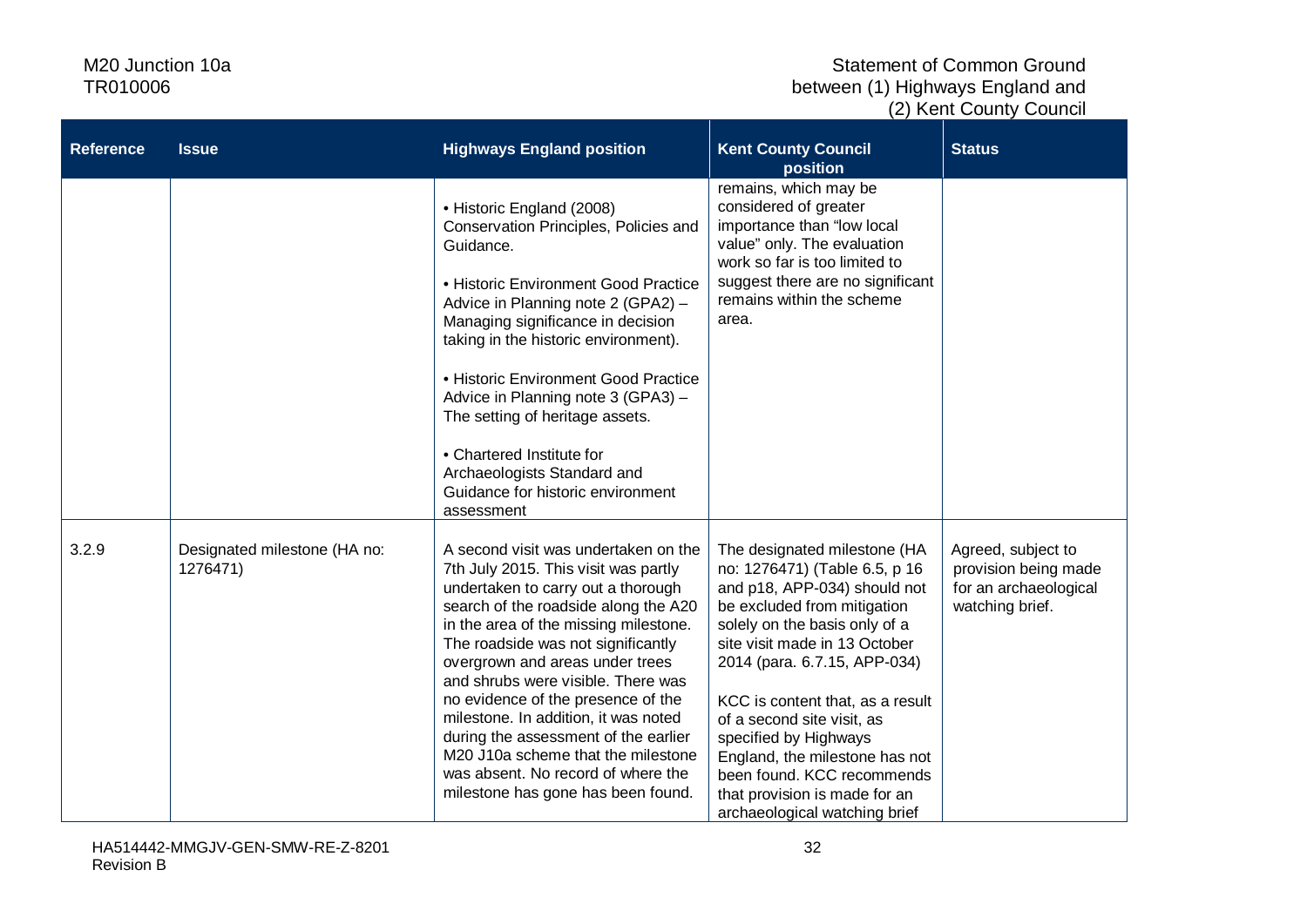| <b>Reference</b> | <b>Issue</b>                                | <b>Highways England position</b>                                                                                                                                        | <b>Kent County Council</b><br>position                                                                                                                                                                                                                                                                                                                                                                                                                                    | <b>Status</b> |
|------------------|---------------------------------------------|-------------------------------------------------------------------------------------------------------------------------------------------------------------------------|---------------------------------------------------------------------------------------------------------------------------------------------------------------------------------------------------------------------------------------------------------------------------------------------------------------------------------------------------------------------------------------------------------------------------------------------------------------------------|---------------|
|                  |                                             |                                                                                                                                                                         | to monitor the wider location of<br>the milestone (in case it is<br>buried in hedgerows or fields<br>nearby and can be retrieved as<br>part of this project).                                                                                                                                                                                                                                                                                                             |               |
| 3.2.10           | Mitigation measures for St Mary's<br>Church | Discussions are ongoing between<br><b>Highways England and Historic</b><br>England to agree the mitigation<br>measures required for St Mary's<br>Church.                | Assessment of St Mary's<br>Church should reflect the<br>complexity of its significance<br>and be more detailed. Historic<br>England has noted that there is<br>likely to be considerable harm<br>from the proposed Stour Park<br>scheme but that suitable<br>mitigation measures for both<br>schemes could reduce the<br>level of harm (APP-199 and<br>APP-043, page 13,<br>14/00906/AS). Mitigation for St<br>Mary's Church needs to be<br>agreed with Historic England. | Agreed        |
| 3.2.11           | Construction mitigation                     | Discussions are ongoing between<br>Highways England and the County<br>Archaeologist to agree the mitigation<br>measures required for the<br>construction of the Scheme. | Archaeological mitigation<br>needs to be integrated into all<br>aspects of the scheme,<br>including the initial enabling<br>works, ecological and drainage<br>works.<br>HE needs to put forward a<br>meaningful construction<br>programme with mechanisms<br>in place to ensure<br>archaeological mitigation is                                                                                                                                                           | Agreed        |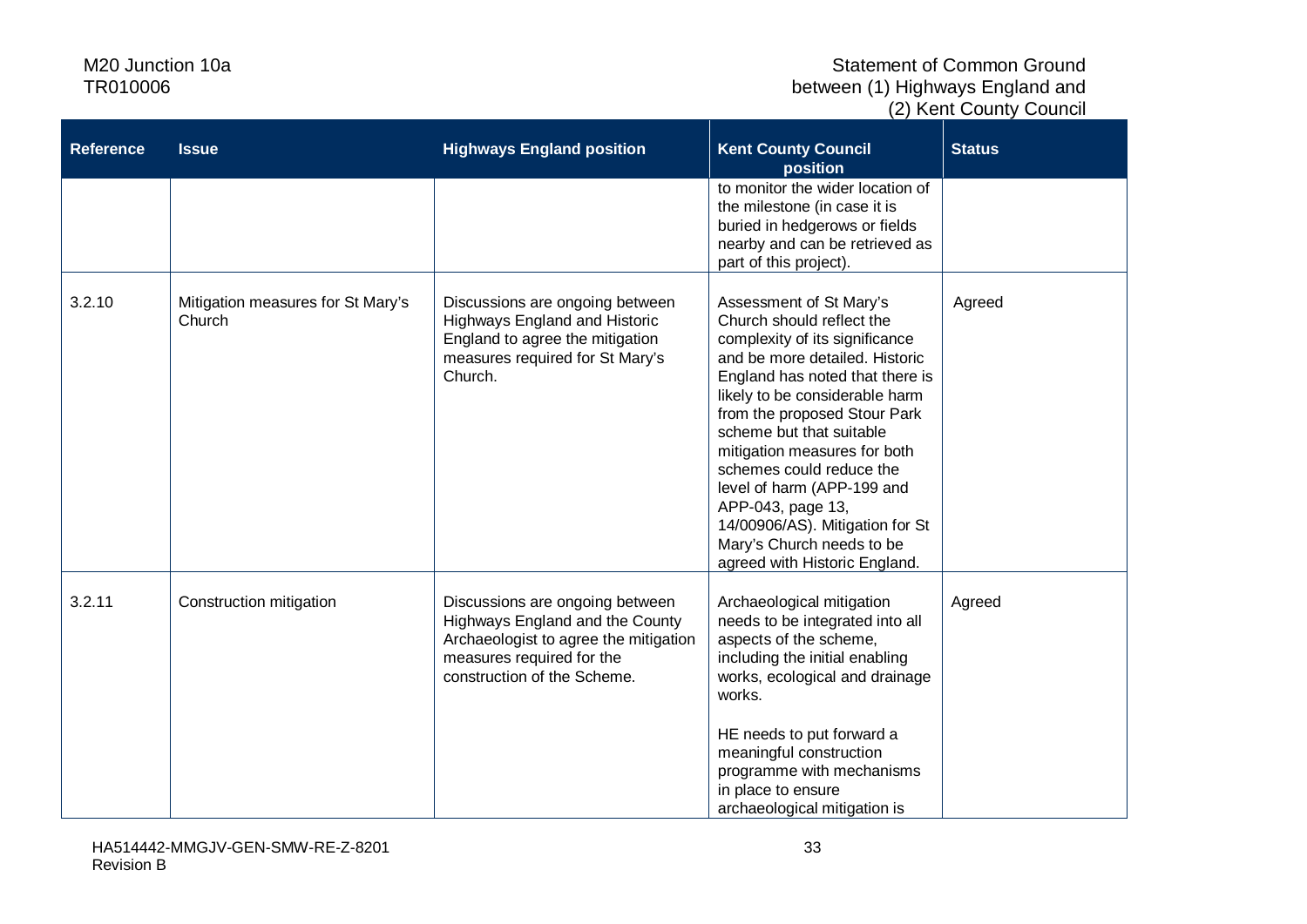| <b>Reference</b> | <b>Issue</b>                   | <b>Highways England position</b>                                                                                                                                                                                                                                                                                                                                                                                                                                                                                                                                                                                                                   | <b>Kent County Council</b><br>position                                                                                                                                                                                                                                               | <b>Status</b>                   |
|------------------|--------------------------------|----------------------------------------------------------------------------------------------------------------------------------------------------------------------------------------------------------------------------------------------------------------------------------------------------------------------------------------------------------------------------------------------------------------------------------------------------------------------------------------------------------------------------------------------------------------------------------------------------------------------------------------------------|--------------------------------------------------------------------------------------------------------------------------------------------------------------------------------------------------------------------------------------------------------------------------------------|---------------------------------|
|                  |                                |                                                                                                                                                                                                                                                                                                                                                                                                                                                                                                                                                                                                                                                    | suitably dealt with, including<br>County Archaeologist sign off<br>of detailed mitigation and<br>agreement of post-excavation<br>works.                                                                                                                                              |                                 |
| 3.2.13           | Lacton Green Conservation Area | A Cultural Heritage Assessment has<br>been undertaken (Chapter 6; Cultural<br>Heritage, Volume 6.1 of the<br>Environmental Statement). As part of<br>both heritage walkovers the Lacton<br>Green Conservation Area was<br>visited. It was clear from the<br>walkovers that the conservation area<br>was inward facing, with the key views<br>being contained along 'The Street'.<br>Filtering from the existing tree lines<br>(to the rear of the properties) visually<br>separates the asset from the A20<br>and the existing M20 junction and<br>would also (along with the natural<br>topography) filter the visibility of the<br>new junction. | The visible impact on Lacton<br>Green Conservation Area,<br>150m north of scheme<br>boundary, should be checked.<br>Robust consideration is<br>needed in view of scale and<br>height of new roundabout and<br>possible increased traffic flows.                                      | Agreed                          |
| 3.2.14           | <b>Hatch Park</b>              | The methodology of the Cultural<br>Heritage Assessment in Chapter 6;<br>Cultural Heritage (Volume 6.1 of the<br>Environmental Statement) is in<br>accordance with Design Manual for<br>Roads and Bridges, Environmental<br>Assessment (Volume 11, Section 3,<br>Part 2 - Cultural Heritage).                                                                                                                                                                                                                                                                                                                                                       | KCC disagrees with the<br>Cultural Heritage assessment,<br>which suggests that some<br>designated heritage assets,<br>such as Hatch Park parkland,<br>can be of "high regional value",<br>as a designated heritage asset<br>is generally considered to be of<br>national importance. | Deferred to Historic<br>England |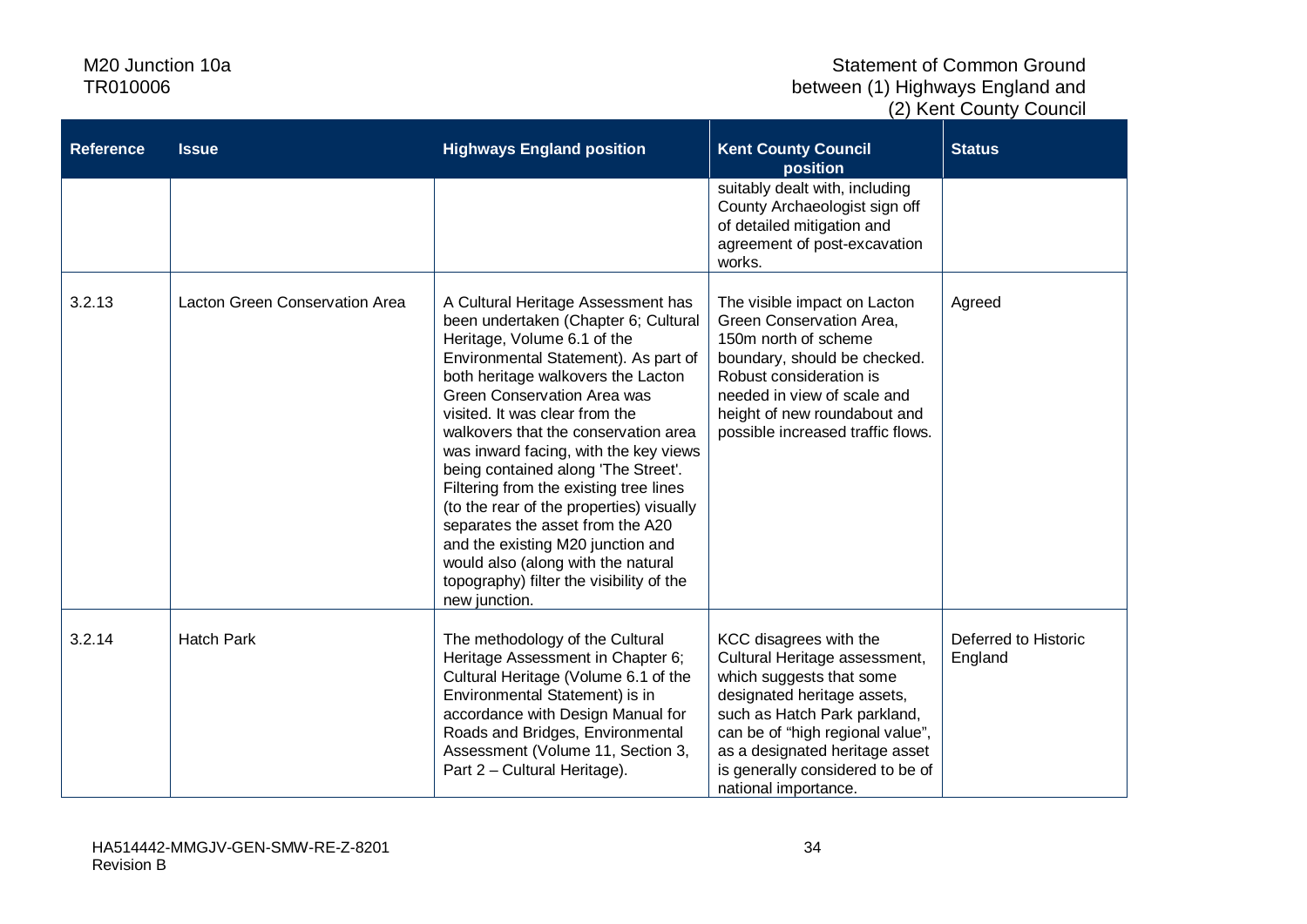| <b>Reference</b> | <b>Issue</b>                                                    | <b>Highways England position</b>                                                                                                                                                                                                                                                                | <b>Kent County Council</b><br>position                                                                                                                                                                                                                                                                                                                                                                                                            | <b>Status</b> |
|------------------|-----------------------------------------------------------------|-------------------------------------------------------------------------------------------------------------------------------------------------------------------------------------------------------------------------------------------------------------------------------------------------|---------------------------------------------------------------------------------------------------------------------------------------------------------------------------------------------------------------------------------------------------------------------------------------------------------------------------------------------------------------------------------------------------------------------------------------------------|---------------|
|                  |                                                                 | Please see letter submitted by<br>Historic England at Deadline 5.                                                                                                                                                                                                                               | Hatch Park is a designated<br>parkland and designed<br>landscape and should<br>therefore be considered to be<br>of national importance, unless<br>otherwise indicated by Historic<br>England.                                                                                                                                                                                                                                                     |               |
| 3.2.15           | WSI and pre-construction intrusive<br>evaluation                | Highways England has prepared a<br>Written Scheme of Investigation in<br>consultation with Kent County<br>Council. The pre-construction<br>intrusive evaluation will be carried<br>out in 2017.                                                                                                 | The scheme area has only<br>been partially evaluated. Many<br>of the trenches were not<br>excavated, partly due to<br>ecological constraints. As<br>such, there are areas north of<br>St Mary's Church, which will be<br>impacted by both the scheme<br>and by the proposed site<br>compound, which have not<br>been reasonably evaluated.<br>Further archaeological<br>evaluation of this area ahead<br>of initial scheme works is<br>essential. | Agreed        |
| 3.2.16           | Prehistoric background data from<br><b>Ashford Orbital Park</b> | The report came available after the<br>assessment was undertaken. Due to<br>the location of this archaeological<br>site, the archaeological potential of<br>the scheme is not affected and<br>therefore there is no change to the<br>likely effects. In this instance no<br>update is required. | Additional prehistoric<br>background data from the<br>more recent findings from<br>Ashford Orbital Park including<br>3 Iron Age funerary enclosures<br>(Oxford Archaeology East<br>2015) should be included.                                                                                                                                                                                                                                      | Agreed        |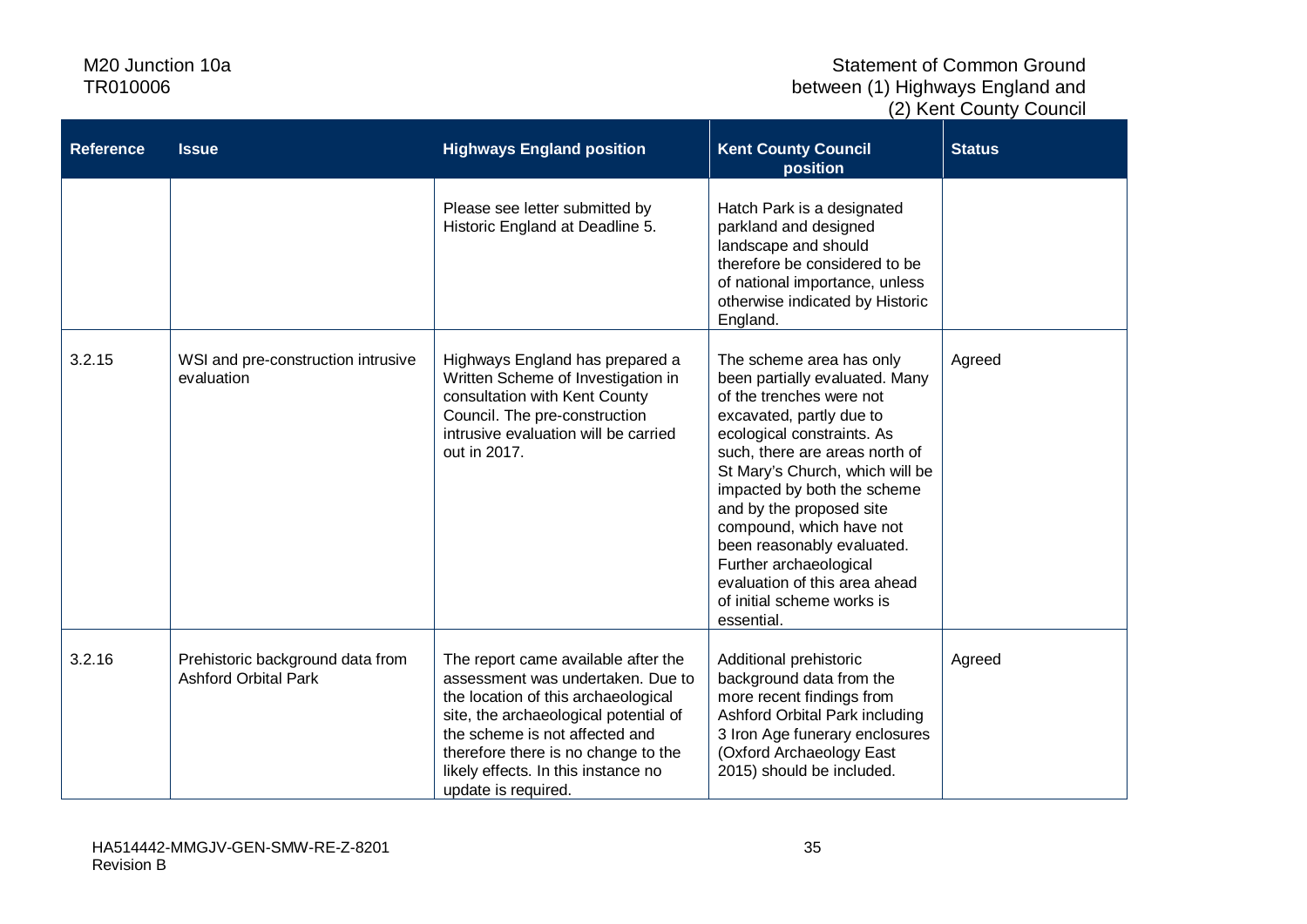| <b>Reference</b> | <b>Issue</b>           | <b>Highways England position</b>                                                                                                                                                                                                                                                                                                                                                                                                                                                                                                         | <b>Kent County Council</b><br>position                                                                                                                                                                                                                                                                                                                                                                                                                                                                                                                                                                                                                                | <b>Status</b>                                                                                                                                  |
|------------------|------------------------|------------------------------------------------------------------------------------------------------------------------------------------------------------------------------------------------------------------------------------------------------------------------------------------------------------------------------------------------------------------------------------------------------------------------------------------------------------------------------------------------------------------------------------------|-----------------------------------------------------------------------------------------------------------------------------------------------------------------------------------------------------------------------------------------------------------------------------------------------------------------------------------------------------------------------------------------------------------------------------------------------------------------------------------------------------------------------------------------------------------------------------------------------------------------------------------------------------------------------|------------------------------------------------------------------------------------------------------------------------------------------------|
| 3.2.17           | Historic lime kiln     | The site of the lime kiln is located<br>outside of the scheme area used in<br>Chapter 6; Cultural Heritage (Volume<br>6.1 of the Environmental Statement)<br>(20m north of the redline boundary).<br>In addition, the area of the limekiln<br>was subject to quarry in the mid-20th<br>century and has subsequently been<br>used as a landfill site.                                                                                                                                                                                     | There is no mention of a Lime<br>kiln and its associated quarry<br>which are identifiable on the<br>1st Ed OS map immediately<br>north of the proposed Junction<br>10a. It is not clear whether this<br>post medieval structure is<br>within the scheme or not but<br>recommendation that some<br>assessment of this feature is<br>required to ensure suitable<br>assessment and mitigation if<br>necessary.                                                                                                                                                                                                                                                          | Deferred to finalisation<br>of Archaeological<br><b>Framework Strategy</b><br>described in DCO Rev<br>D Schedule2<br>Requirement 9             |
| 3.2.18           | Assessment methodology | The methodology of the Cultural<br>Heritage Assessment in Chapter 6;<br>Cultural Heritage (Volume 6.1 of the<br>Environmental Statement) is in<br>accordance with Design Manual for<br>Roads and Bridges, Environmental<br>Assessment (Volume 11, Section 3,<br>Part 2 - Cultural Heritage). For an<br>asset to be of moderate value then it<br>has to be of equivalence of a<br>conservation area/ Grade II Listed<br>building. The evidence at this stage<br>(may change after further evaluation)<br>does not support a higher value. | The assessment of importance<br>level of Palaeolithic remains is<br>debateable. Palaeolithic<br>remains are so rare that they<br>are generally considered to be<br>of importance, subject to their<br>context. It should also be noted<br>that river valleys, including the<br>Aylesford Stream one, were<br>favourable areas for prehistoric<br>activity. This valley could also<br>have high potential for palaeo-<br>environmental evidence which<br>could provide valuable<br>information on the<br>development of the stream in<br>relation to the River Stour and<br>the local environment during<br>the Prehistoric and later<br>periods. Palaeo-environmental | Agreed, subject to<br>finalisation of<br>Archaeological<br><b>Framework Strategy</b><br>described in DCO Rev<br>D Schedule 2<br>Requirement 9. |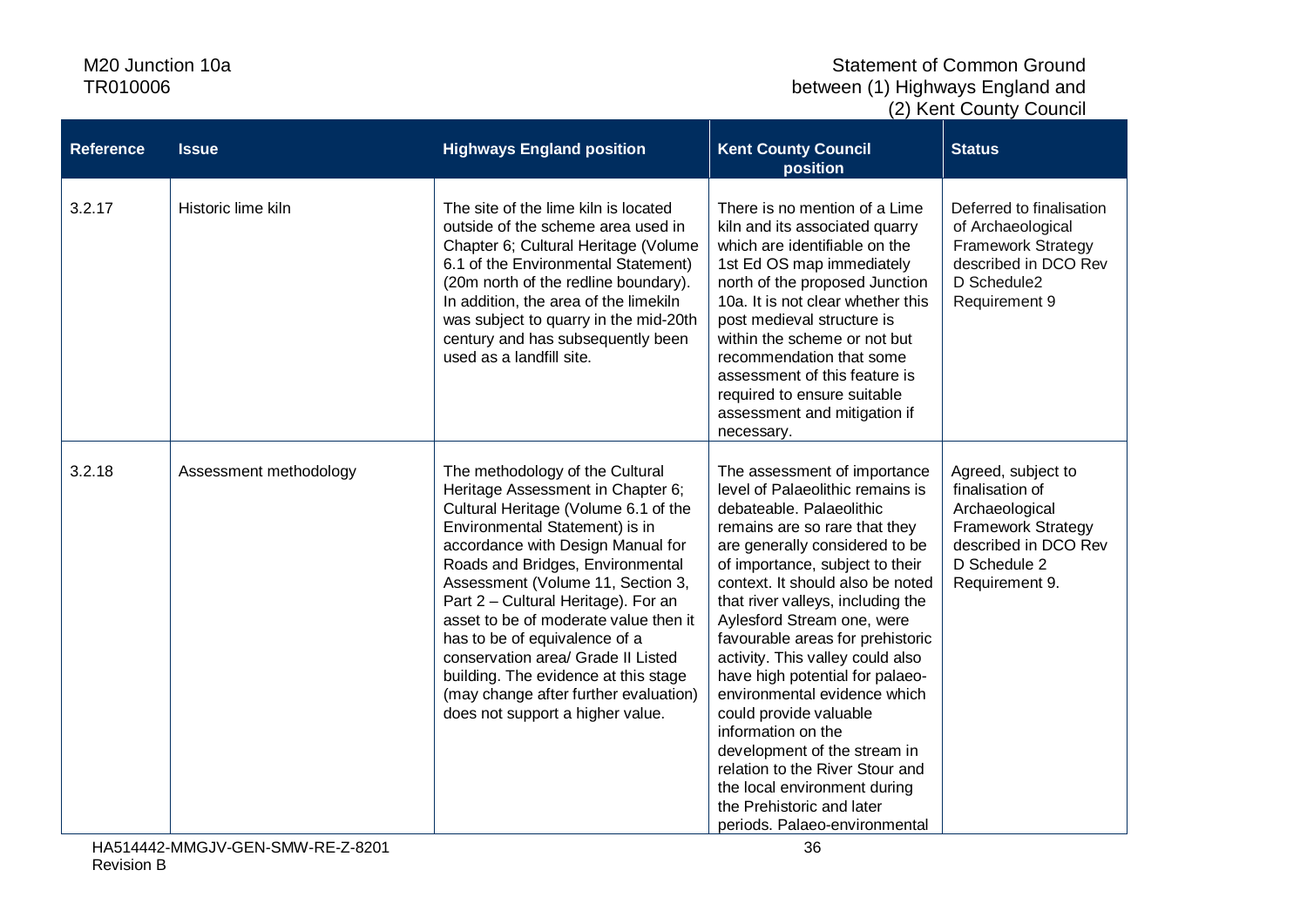| <b>Reference</b> | <b>Issue</b>           | <b>Highways England position</b>                                                                                                                                                                                                                                                                                                                                                                                                                                                                                                                                                                                                                                                                                                                                                                                                                                                          | <b>Kent County Council</b><br>position                                                                                                                                                                                                                                                                                                                                                                                                                                                                                                                                                                                                                                                                                                                                                                                  | <b>Status</b>                                                                                                 |
|------------------|------------------------|-------------------------------------------------------------------------------------------------------------------------------------------------------------------------------------------------------------------------------------------------------------------------------------------------------------------------------------------------------------------------------------------------------------------------------------------------------------------------------------------------------------------------------------------------------------------------------------------------------------------------------------------------------------------------------------------------------------------------------------------------------------------------------------------------------------------------------------------------------------------------------------------|-------------------------------------------------------------------------------------------------------------------------------------------------------------------------------------------------------------------------------------------------------------------------------------------------------------------------------------------------------------------------------------------------------------------------------------------------------------------------------------------------------------------------------------------------------------------------------------------------------------------------------------------------------------------------------------------------------------------------------------------------------------------------------------------------------------------------|---------------------------------------------------------------------------------------------------------------|
|                  |                        |                                                                                                                                                                                                                                                                                                                                                                                                                                                                                                                                                                                                                                                                                                                                                                                                                                                                                           | evaluation and assessment<br>would need to be fully<br>integrated into the formal<br>programme of archaeological<br>works.                                                                                                                                                                                                                                                                                                                                                                                                                                                                                                                                                                                                                                                                                              |                                                                                                               |
|                  | Assessment methodology | The methodology of the Cultural<br>Heritage Assessment in Chapter 6;<br>Cultural Heritage (Volume 6.1 of the<br>Environmental Statement) is in<br>accordance with Design Manual for<br>Roads and Bridges, Environmental<br>Assessment (Volume 11, Section 3,<br>Part 2 - Cultural Heritage). The<br>evidence to date from the Stour Park<br>site and M20 J10a trenches and<br>geophysics point to only a discrete<br>pattern of archaeological remains<br>(largely associated with agricultural<br>activity) around the scheme area,<br>with significant settlement located to<br>the south Court Lodge (rather than<br>north of the Church). For an asset to<br>be of moderate value then it has to<br>be of equivalence of a conservation<br>area/ Grade II Listed building. The<br>evidence at this stage (may change<br>after further evaluation) does not<br>support a higher value. | KCC disagrees with the<br>assessment that the scheme is<br>likely to only contain prehistoric<br>or Roman features of "Low<br>local value". The<br>archaeological fieldwork so far<br>has been minimal and there<br>was evidence of prehistoric<br>activity. There is potential for<br>this scheme to have an impact<br>on archaeology of greater<br>significance than "low local<br>value".<br>KCC considers that the<br>fieldwork undertaken to inform<br>the assessment so far has<br>been minimalist. Some<br>trenching has been undertaken<br>but there are many areas of<br>the scheme which have not<br>been subject to any<br>archaeological field evaluation.<br>It therefore cannot be<br>confidently stated yet that<br>there are no significant<br>archaeological remains within<br>the area of the scheme. | Agreed, subject to<br>implementation of 2 <sup>nd</sup><br><b>Stage Evaluation works</b><br>agreed April 2017 |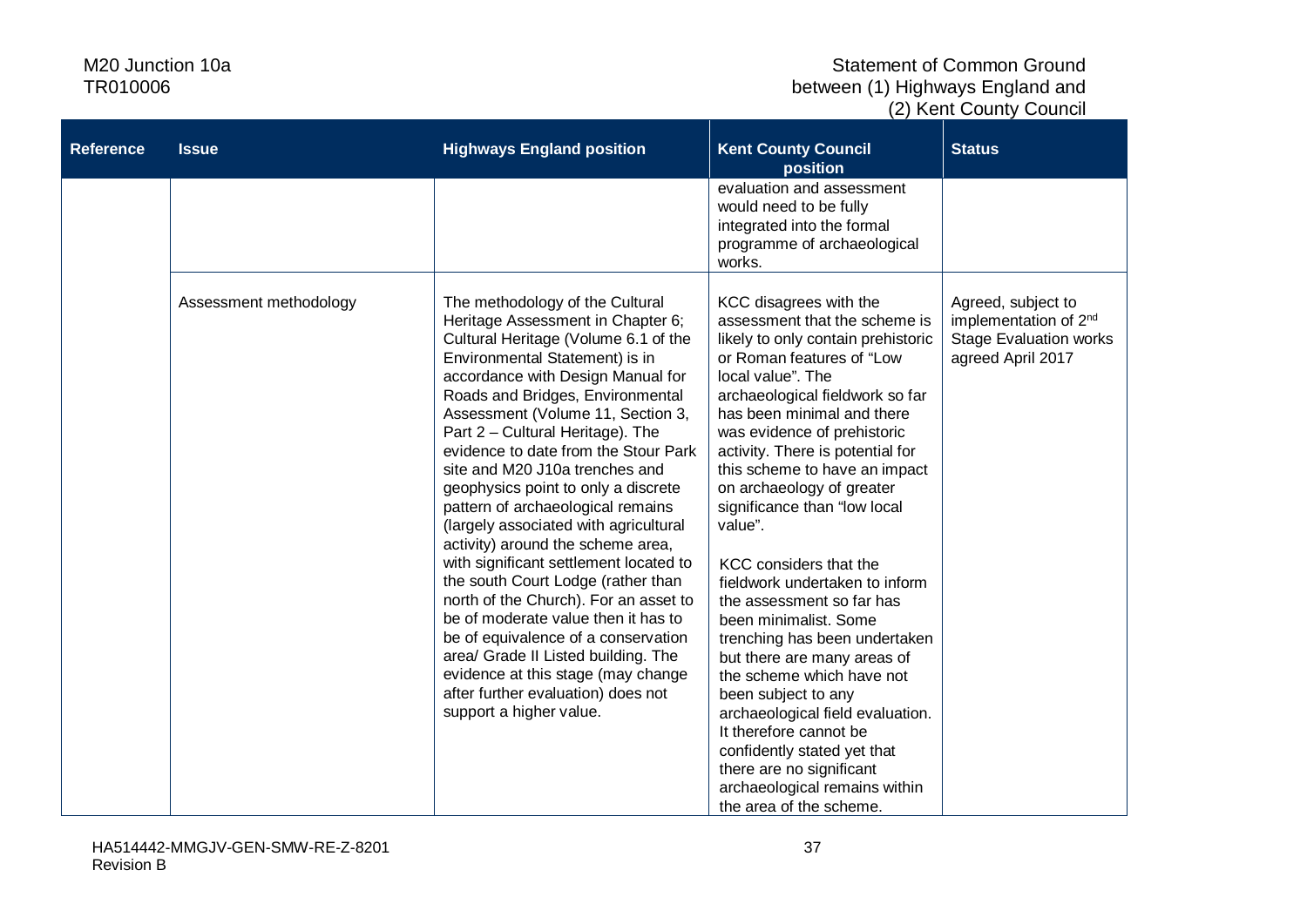| <b>Reference</b> | <b>Issue</b>           | <b>Highways England position</b>                                                                                                                                                                                                                                                                                                                                                                                                                                                                                                                                                                                                                                                                                                                                                                                                                                                                                                                                                                                                                                                                                                                                  | <b>Kent County Council</b><br>position                                                                                                                                                                                                                                                                                                                                                                      | <b>Status</b>                                                                                                                           |
|------------------|------------------------|-------------------------------------------------------------------------------------------------------------------------------------------------------------------------------------------------------------------------------------------------------------------------------------------------------------------------------------------------------------------------------------------------------------------------------------------------------------------------------------------------------------------------------------------------------------------------------------------------------------------------------------------------------------------------------------------------------------------------------------------------------------------------------------------------------------------------------------------------------------------------------------------------------------------------------------------------------------------------------------------------------------------------------------------------------------------------------------------------------------------------------------------------------------------|-------------------------------------------------------------------------------------------------------------------------------------------------------------------------------------------------------------------------------------------------------------------------------------------------------------------------------------------------------------------------------------------------------------|-----------------------------------------------------------------------------------------------------------------------------------------|
|                  | Assessment methodology | The methodology of the Cultural<br>Heritage Assessment in Chapter 6;<br>Cultural Heritage (Volume 6.1 of the<br>Environmental Statement) is in<br>accordance with Design Manual for<br>Roads and Bridges, Environmental<br>Assessment (Volume 11, Section 3,<br>Part 2 - Cultural Heritage). The<br>evidence for early med/medieval<br>(largely associated with agricultural<br>activity) is limited. The evidence from<br>the geophysical survey and trial<br>trenches (although limited) to the<br>north of the church do not support<br>the presence of significant settlement<br>in the area of the proposed scheme.<br>The settlement pattern in the wider<br>area for this period indicates a<br>historic core of a farm (Court Lodge)<br>and a church. With later settlement<br>development taking place at some<br>distance from the church/farm core.<br>As seen at Willesborough, Mersham<br>and Aldington. For an asset to be of<br>moderate value then it has to be of<br>equivalence of a conservation area/<br>Grade II Listed building. The<br>evidence at this stage (may change<br>after further evaluation) does not<br>support a higher value. | KCC disagrees with the<br>assessment that the scheme is<br>likely to contain early medieval<br>or medieval remains of "low<br>local value". Early medieval<br>remains are not common and<br>in view of the proximity of St<br>Marys Church Sevington and<br>Court Lodge, suggestion that<br>there is reasonable potential<br>for remains which may be of<br>greater significance than "low<br>local value". | Agreed, subject to<br>finalisation of<br>Archaeological<br>Framework Strategy,<br>described in DCO Rev<br>D Schedule 2<br>Requirement 9 |
|                  | Assessment methodology | A statement of significance has been<br>prepared, which forms part of the                                                                                                                                                                                                                                                                                                                                                                                                                                                                                                                                                                                                                                                                                                                                                                                                                                                                                                                                                                                                                                                                                         | The Archaeological Potential<br>and Value Assessment does<br>not provide reasonable                                                                                                                                                                                                                                                                                                                         | Deferred to Historic<br>England                                                                                                         |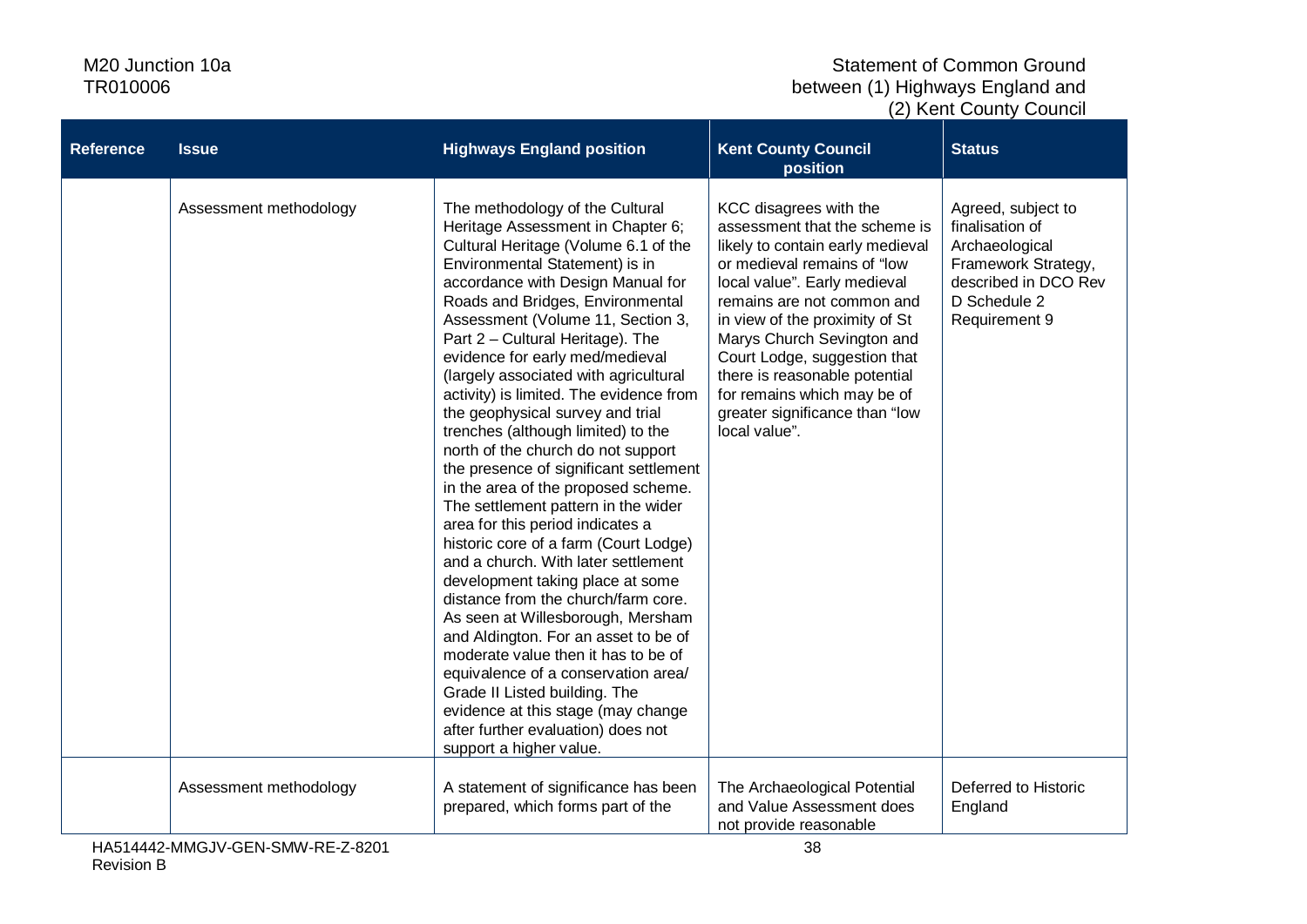| <b>Reference</b> | <b>Issue</b>            | <b>Highways England position</b>                                                                                          | <b>Kent County Council</b><br>position                                                                                                                                                                                                                                                                                                                                                                                                                                                                                                                                                                          | <b>Status</b>                                                                                                                                                     |
|------------------|-------------------------|---------------------------------------------------------------------------------------------------------------------------|-----------------------------------------------------------------------------------------------------------------------------------------------------------------------------------------------------------------------------------------------------------------------------------------------------------------------------------------------------------------------------------------------------------------------------------------------------------------------------------------------------------------------------------------------------------------------------------------------------------------|-------------------------------------------------------------------------------------------------------------------------------------------------------------------|
|                  |                         | Statement of Common Ground with<br>Historic England.                                                                      | statement of significance for St<br>Mary's Church Sevington. St<br>Mary's Church is a significant<br>and complex archaeological<br>and historic site and there is<br>potential for the scheme to<br>impact on remains directly<br>associated with this asset as<br>well as on its setting and<br>character. KCC would advise<br>thatthere needs to be a robust<br>assessment of this designated<br>heritage asset dealing with all<br>areas of significance and<br>value. Mitigation needs to be<br>clearly informed and evidence-<br>based. However, on this<br>matter, KCC will defer to<br>Historic England. |                                                                                                                                                                   |
| 3.2.19           | Construction mitigation | Discussions are ongoing between<br>Highways England and Historic<br>England to agree the mitigation<br>measures required. | The comments from Historic<br>England submitted with the<br>application details are noted,<br>although it is focused on the<br>proposed industrial<br>development off Highfield<br>Lane. HE's comments repeat<br>the concerns over the level of<br>harm to St Mary's Church and<br>consider it is "substantial" but<br>that mitigation could effectively<br>reduce the level of harm. In<br>view of this, there is a need for<br>this Highways England scheme<br>to also ensure that mitigation                                                                                                                 | Deferred to Historic<br>England and to<br>finalisation of<br>Archaeological<br><b>Framework Strategy</b><br>described in DCO RevD<br>Schedule 2<br>Requirement 9. |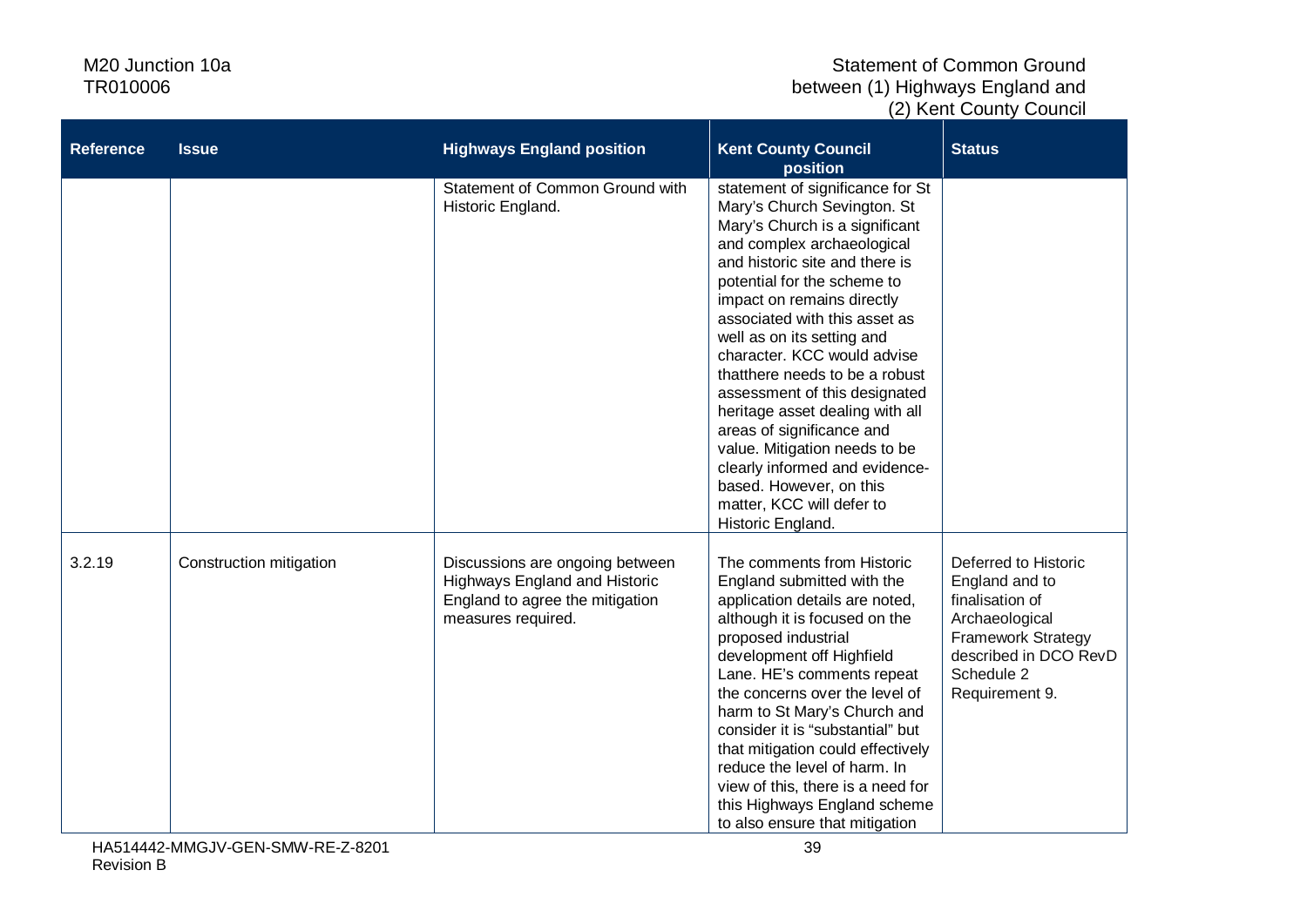| <b>Reference</b> | <b>Issue</b>            | <b>Highways England position</b>                                                                                                                                                                                    | <b>Kent County Council</b><br>position                                                                                                                                                                                                                                                                                                                                                                                                                                                            | <b>Status</b>                                                                                                                      |
|------------------|-------------------------|---------------------------------------------------------------------------------------------------------------------------------------------------------------------------------------------------------------------|---------------------------------------------------------------------------------------------------------------------------------------------------------------------------------------------------------------------------------------------------------------------------------------------------------------------------------------------------------------------------------------------------------------------------------------------------------------------------------------------------|------------------------------------------------------------------------------------------------------------------------------------|
|                  |                         |                                                                                                                                                                                                                     | measures for St Mary's church<br>are robust and agreed with<br>Historic England.<br>The mitigation measures for St<br>Mary's Church need to be<br>agreed with KCC Heritage as<br>well as Historic England $-$ if                                                                                                                                                                                                                                                                                  |                                                                                                                                    |
|                  |                         |                                                                                                                                                                                                                     | only to ensure standard<br>heritage/archaeological<br>mitigation measures for the<br>rest of the scheme do not<br>replicate or conflict with the<br>specific measures agreed for<br>St Mary's Church.                                                                                                                                                                                                                                                                                             |                                                                                                                                    |
|                  | Construction mitigation | Agree with evaluation and mitigation<br>being undertaken in advance.<br>Construction works around Aylesford<br>stream are limited. Discussions on<br>appropriate mitigation will proceed<br>after evaluation stage. | Mitigation and Compensation<br>Measures need to be more<br>robust. Mitigation for heritage<br>needs to be scheduled well in<br>advance of construction work<br>and integrated into every<br>aspect of the scheme,<br>including site compound set<br>up, landscaping, drainage<br>schemes etc. If there are<br>intentions to undertake<br>geotechnical work, especially<br>along the Aylesford Stream<br>area, it would be advantageous<br>to include archaeological<br>palaeo-environmental work. | Deferred to finalisation<br>of Archaeological<br><b>Framework Strategy</b><br>described in DCO RevD<br>Schedule2 Requirement<br>9. |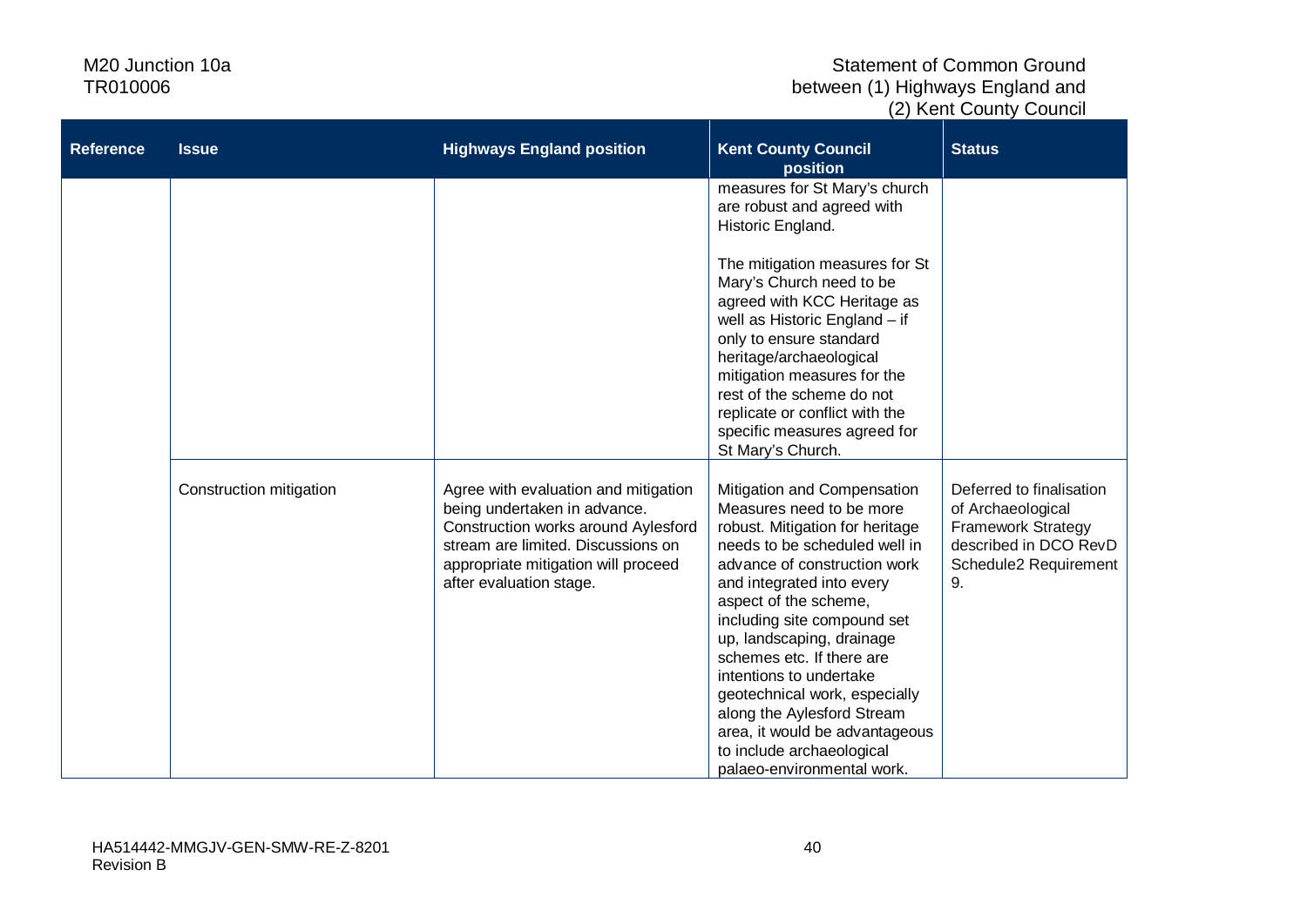| <b>Reference</b> | <b>Issue</b>                                                     | <b>Highways England position</b>                                                                                                                                                                                                                                                                                                                                                                                                          | <b>Kent County Council</b><br>position                                                                                                                                                                                                                                                                                                                                                                   | <b>Status</b> |
|------------------|------------------------------------------------------------------|-------------------------------------------------------------------------------------------------------------------------------------------------------------------------------------------------------------------------------------------------------------------------------------------------------------------------------------------------------------------------------------------------------------------------------------------|----------------------------------------------------------------------------------------------------------------------------------------------------------------------------------------------------------------------------------------------------------------------------------------------------------------------------------------------------------------------------------------------------------|---------------|
| 3.2.20           | Non-Designated Assets drawing                                    | Noted. These were produced as part<br>of the previous M20 j10a scheme<br>and the Stour Park scheme but have<br>been used in the design of the<br>evaluation works (as well as the<br>assessment of the current scheme)<br>and will be included with the Written<br>Scheme of Investigation (WSI) for<br>the evaluation.                                                                                                                   | Non-Designated Assets<br>drawing (DCO Document 6.2,<br>Figure 6.2) does not indicate<br>the presence of known<br>archaeological remains within<br>the scheme area or within the<br>study area, as suggested by<br>the Archaeological Evaluation<br>of Land West of Highfield Lane<br>and by the Geophysical<br>Survey.                                                                                   | Agreed        |
| 3.2.21           | <b>Evaluation Report and Geophysical</b><br><b>Survey Report</b> | The heritage assessment for the<br>scheme was incorporated into the<br>chapter rather than a standalone<br>technical appendix. The evaluation<br>reports were not produced as part of<br>this scheme (but were referred to)<br>and therefore could not be included<br>within the Cultural Heritage Appendix<br>(Volume 6.3 of the Environmental<br>Statement). The reports are available<br>in the KCC Historic Environmental<br>Records. | Reports of any archaeological<br>fieldwork in Kent should ideally<br>be placed on the Historic<br>Environment Record for Kent,<br>especially if they are part of<br>formal development schemes.<br>The reports can be deposited<br>but treated as confidential.<br>Copyright stays with the author<br>even if the reports are<br>deposited on the county HER.<br>So copyright should not be an<br>issue. | Agreed        |
| 3.2.22           | Archaeological potential map                                     | An archaeological potential map<br>would be useful but due to the limited<br>nature of the evidence then this<br>would be best produced as part of<br>the evaluation.                                                                                                                                                                                                                                                                     | There appear to be only two<br>figures showing heritage<br>assets and areas. This is<br>rather limited and it would be<br>helpful to have more detailed<br>Cultural Heritage figures,<br>especially ones showing areas                                                                                                                                                                                   | Agreed        |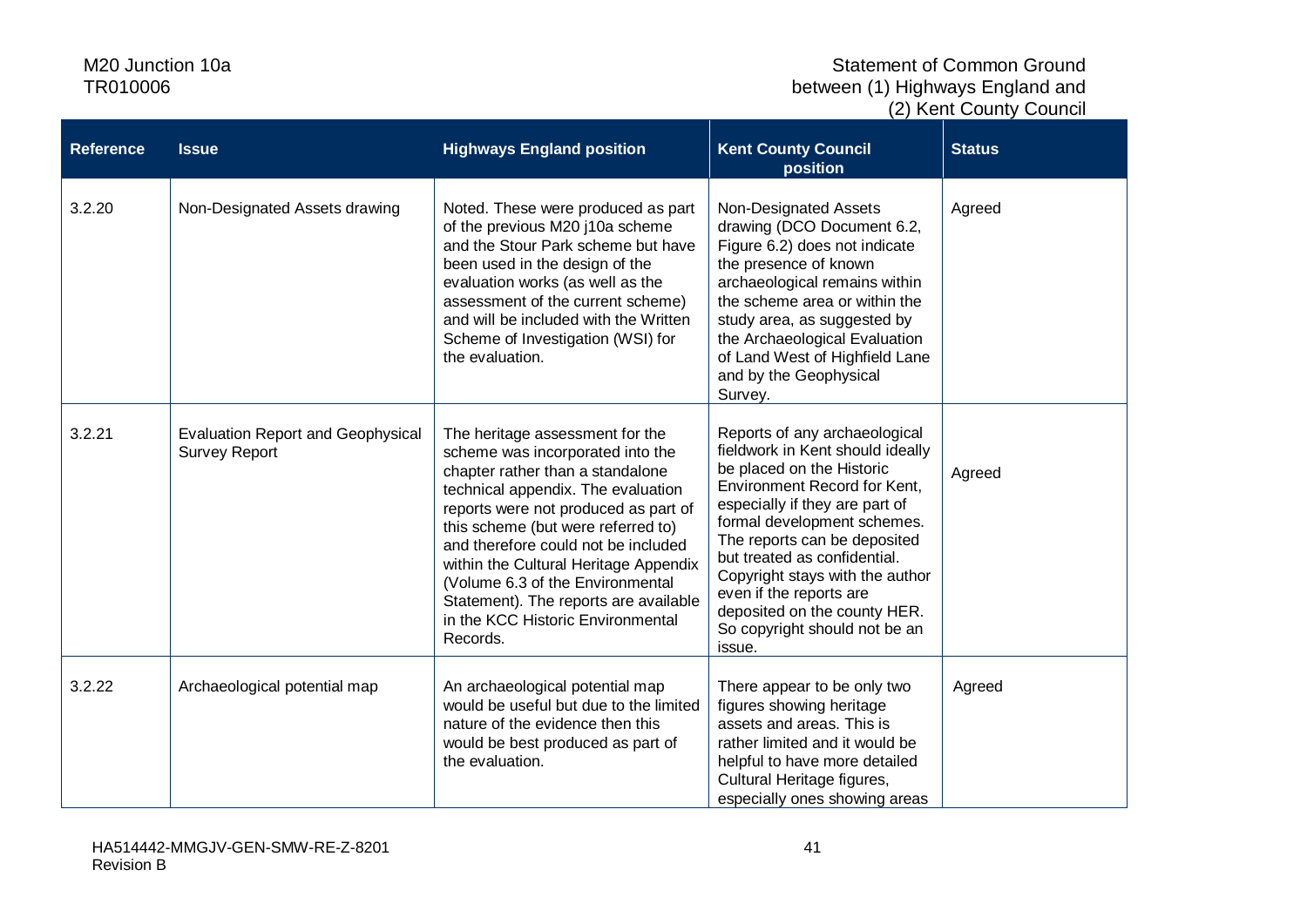#### Statement of Common Ground between (1) Highways England and (2) Kent County Council

| Reference | <b>Issue</b> | <b>Highways England position</b> | <b>Kent County Council</b><br>position | <b>Status</b> |
|-----------|--------------|----------------------------------|----------------------------------------|---------------|
|           |              |                                  | of impact on known heritage<br>assets. |               |

#### **Chapter 7: Landscape**

| <b>Reference</b> | <b>Issue</b>             | <b>Highways England position</b>                                                                                                                                                                                                                                                                                                                                                                                                                                                                                                                                                                     | <b>Kent County Council position</b>                                                                                                                                    | <b>Status</b>                                                                   |
|------------------|--------------------------|------------------------------------------------------------------------------------------------------------------------------------------------------------------------------------------------------------------------------------------------------------------------------------------------------------------------------------------------------------------------------------------------------------------------------------------------------------------------------------------------------------------------------------------------------------------------------------------------------|------------------------------------------------------------------------------------------------------------------------------------------------------------------------|---------------------------------------------------------------------------------|
| 3.2.21           | Landscape                | The Landscape Chapter (Chapter 7) of<br>the Environmental Statement and<br>associated figures and technical<br>appendices (Volumes 6.1, 6.2 and 6.3)<br>properly assess the potential impacts<br>of the Scheme on landscape and the<br>methodology used is appropriate. The<br>assessment of impacts, proposed<br>mitigation measures and conclusions<br>regarding landscape are agreed<br>between Highways England and the<br>County Council.<br>Refer to Appendix A for a copy of the<br>Ashford Borough Council Statement of<br>Common Ground which provides a<br>response to the Ashford Borough | KCC will rely on comments<br>made by ABC on this matter.                                                                                                               | Deferred to ABC                                                                 |
| 3.2.22           | Environmental Masterplan | Council Relevant Representation.<br>The mitigation measures outlined in<br>the Environmental Masterplan for both<br>the Main Scheme and Alternative<br>Scheme (Figures 2.6a to g and Figures<br>2.7a to c, Volume 6.2 of the<br>Environmental Statement) properly<br>address the potential impacts of the<br>scheme and the methodology used is                                                                                                                                                                                                                                                      | There is a need for Kingsford<br>Street mitigation to be agreed<br>For other matters under this<br>clause, KCC will rely on<br>comments made by ABC on this<br>matter. | <b>Kingsford Street</b><br>mitigation needs to<br>be agreed.<br>Deferred to ABC |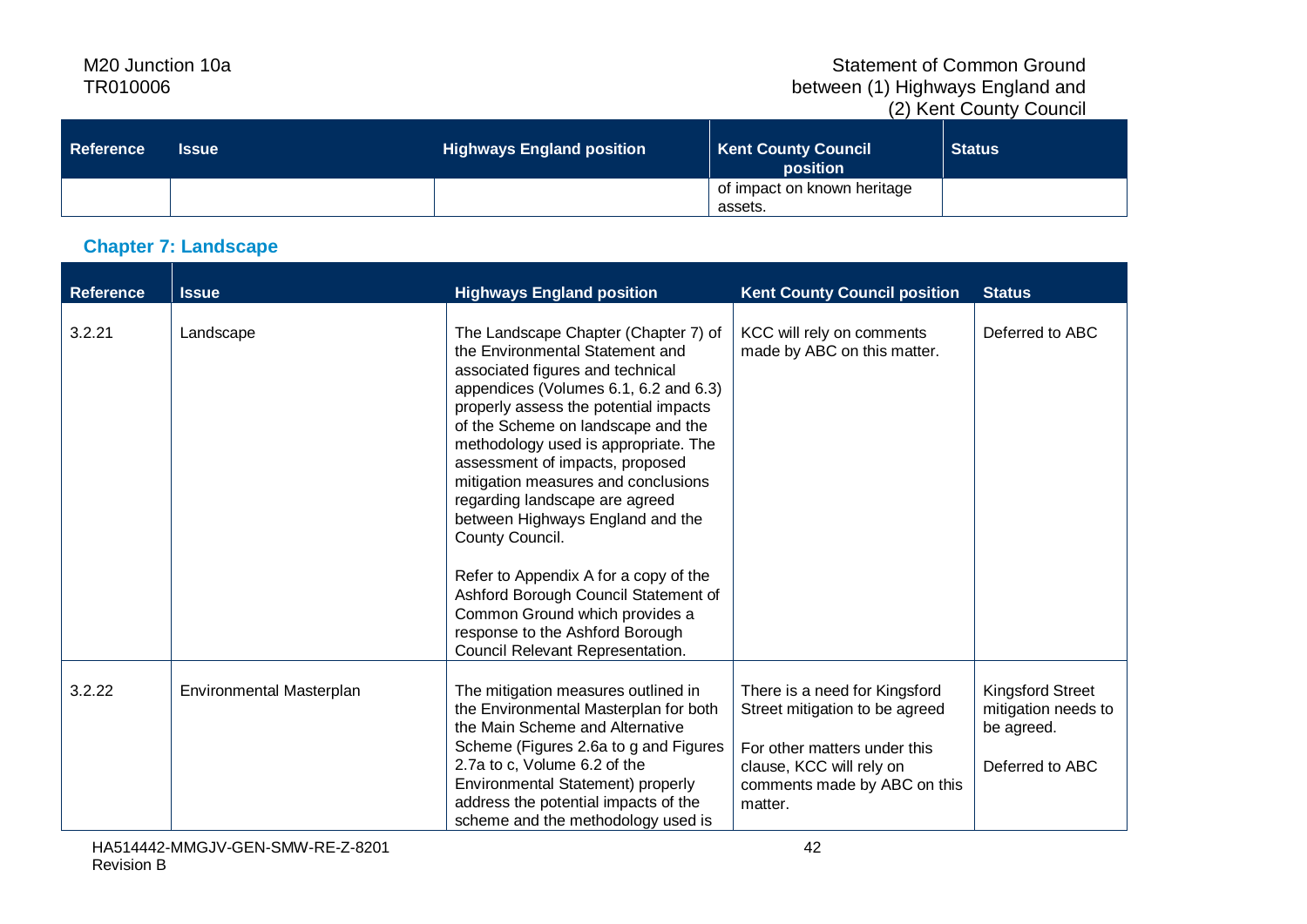#### Statement of Common Ground between (1) Highways England and (2) Kent County Council

| <b>Reference</b> | <b>Issue</b> | <b>Highways England position</b>                                                                                                                                                       | <b>Kent County Council position</b> | <b>Status</b> |
|------------------|--------------|----------------------------------------------------------------------------------------------------------------------------------------------------------------------------------------|-------------------------------------|---------------|
|                  |              | appropriate. The proposed mitigation<br>measures are agreed between<br>Highways England and the County<br>Council. This includes provisions for<br>Kingsford Street.                   |                                     |               |
|                  |              | Refer to Appendix A for a copy of the<br>Ashford Borough Council Statement of<br>Common Ground which provides a<br>response to the Ashford Borough<br>Council Relevant Representation. |                                     |               |

#### **Chapter 8: Nature Conservation**

| <b>Reference</b> | <b>Issue</b>               | <b>Highways England position</b>                                                                                                                                                                                                                                                                                                                                                                                                                                                                                                                                  | <b>Kent County Council</b><br>position                                                                                                                                                                                                                                                                                                                                                                                                                                                    | <b>Status</b>                                                                                        |
|------------------|----------------------------|-------------------------------------------------------------------------------------------------------------------------------------------------------------------------------------------------------------------------------------------------------------------------------------------------------------------------------------------------------------------------------------------------------------------------------------------------------------------------------------------------------------------------------------------------------------------|-------------------------------------------------------------------------------------------------------------------------------------------------------------------------------------------------------------------------------------------------------------------------------------------------------------------------------------------------------------------------------------------------------------------------------------------------------------------------------------------|------------------------------------------------------------------------------------------------------|
| 3.2.23           | <b>Nature Conservation</b> | The Nature Conservation Chapter<br>(Chapter 8) of the Environmental<br>Statement and associated figures<br>and technical appendices<br>(Volumes 6.1, 6.2 and 6.3)<br>properly assess the potential<br>impacts of the Scheme on nature<br>conservation and the<br>methodology used is appropriate.<br>The assessment of impacts,<br>proposed mitigation measures<br>and conclusions regarding nature<br>conservation are agreed between<br>Highways England and the<br>County Council.<br>Additional surveys will be carried<br>out in 2017 for protected species, | The mitigation works are not<br>due to commence until 2018,<br>so there may be a need for<br>updated surveys to update the<br>mitigation strategies or inform<br>the EPS licences.<br>The timetable highlights that<br>the enhancement works to the<br>receptor sites will also<br>commence in 2018. If<br>possible, HE should be<br>implementing the<br>enhancement works in 2017<br>to give them time to establish<br>and ensure that they are<br>suitable to be used as<br>mitigation. | Agreed, subject to clarity on<br>points raised by KKC and<br>updating of surveys where<br>necessary. |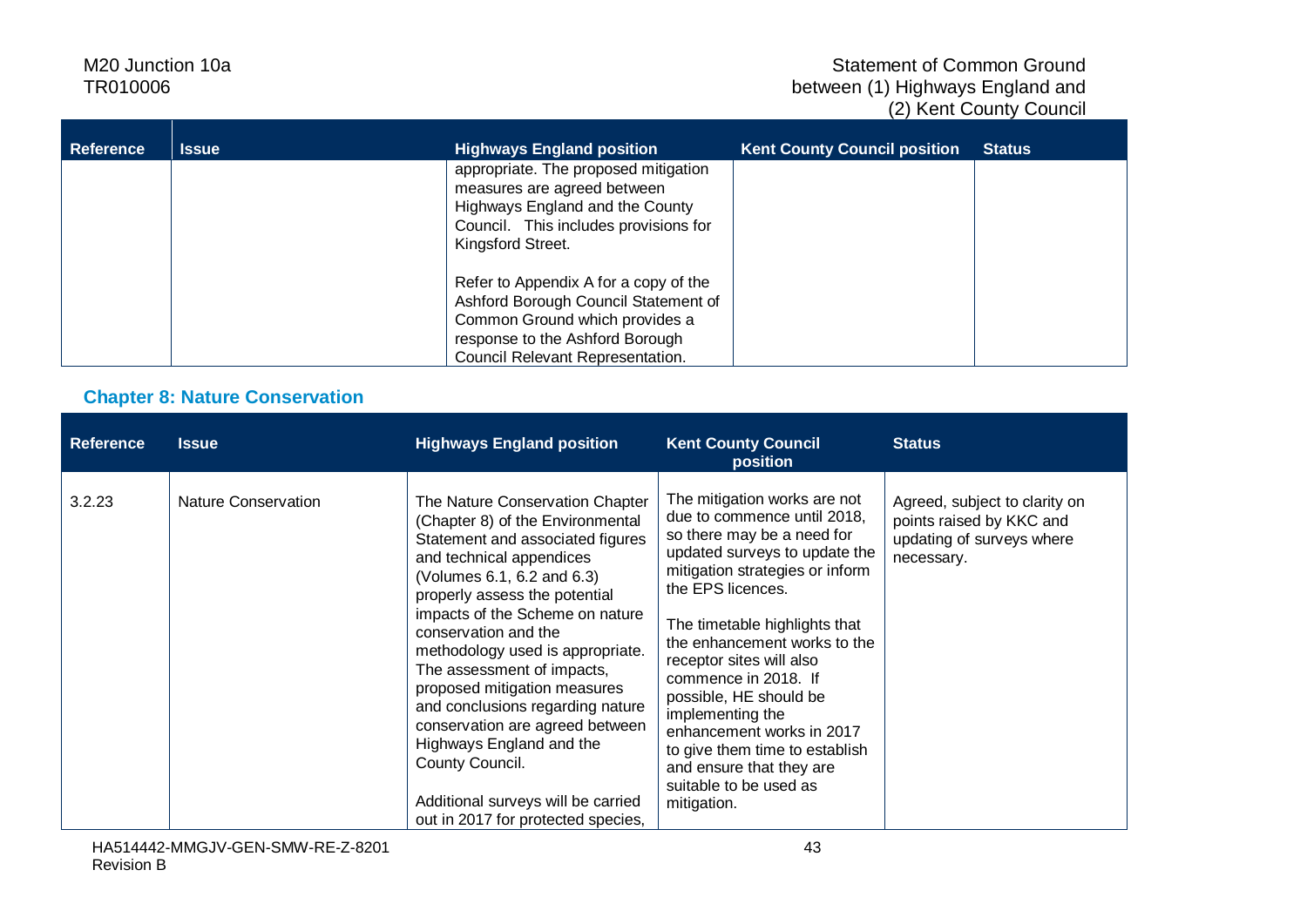| <b>Reference</b> | <b>Issue</b>                                                           | <b>Highways England position</b>                                                                                                                                                                                                                                                | <b>Kent County Council</b><br>position                                                                                                                                                                                                                                                                                                                  | <b>Status</b>                                                                                       |
|------------------|------------------------------------------------------------------------|---------------------------------------------------------------------------------------------------------------------------------------------------------------------------------------------------------------------------------------------------------------------------------|---------------------------------------------------------------------------------------------------------------------------------------------------------------------------------------------------------------------------------------------------------------------------------------------------------------------------------------------------------|-----------------------------------------------------------------------------------------------------|
|                  |                                                                        | to update the mitigation<br>strategies, if required, and inform<br>EPS licences, Consideration is<br>being given to the advancement<br>of mitigation works.                                                                                                                     |                                                                                                                                                                                                                                                                                                                                                         |                                                                                                     |
| 3.2.24           | <b>Outline Construction</b><br><b>Environmental Management</b><br>Plan | The Nature Conservation<br>measures included in the Outline<br><b>Construction Environmental</b><br>Management Plan (Appendix<br>17.1, Volume 6.3 of the<br>Environmental Statement) are<br>appropriate and are agreed<br>between Highways England and<br>the County Council.   | As above, in 3.2.23                                                                                                                                                                                                                                                                                                                                     | Agreed, subject to clarity on<br>points raised by KCC and<br>updating of surveys where<br>necessary |
| 3.2.25           | <b>Habitat creation</b>                                                | Advanced habitat enhancement<br>and creation has been considered<br>in the Ghost licenses and<br>approved by Natural England. A<br>Letter of No Impediment has now<br>been issued by NE.                                                                                        | KCC is satisfied that a sound<br>understanding of what<br>species and habitats are<br>present and what mitigation is<br>required has been<br>demonstrated.                                                                                                                                                                                              | Agreed, subject to provision of<br>development timetable content,<br>as stated                      |
|                  |                                                                        | Consideration is being given to<br>the advancement of mitigation<br>works, to facilitate the<br>construction works, and<br>discussions are ongoing between<br>the Schemes' Contractor and the<br>ecologists to ensure mitigation<br>and construction programmes are<br>aligned. | However, there is a need to<br>ensure that the time to<br>create/enhance the habitat for<br>the required mitigation is<br>factored in to the development<br>timetable. This will ensure that<br>development works are not<br>delayed waiting for habitat to<br>establish before the mitigation<br>is implemented, nor that<br>substandard mitigation is |                                                                                                     |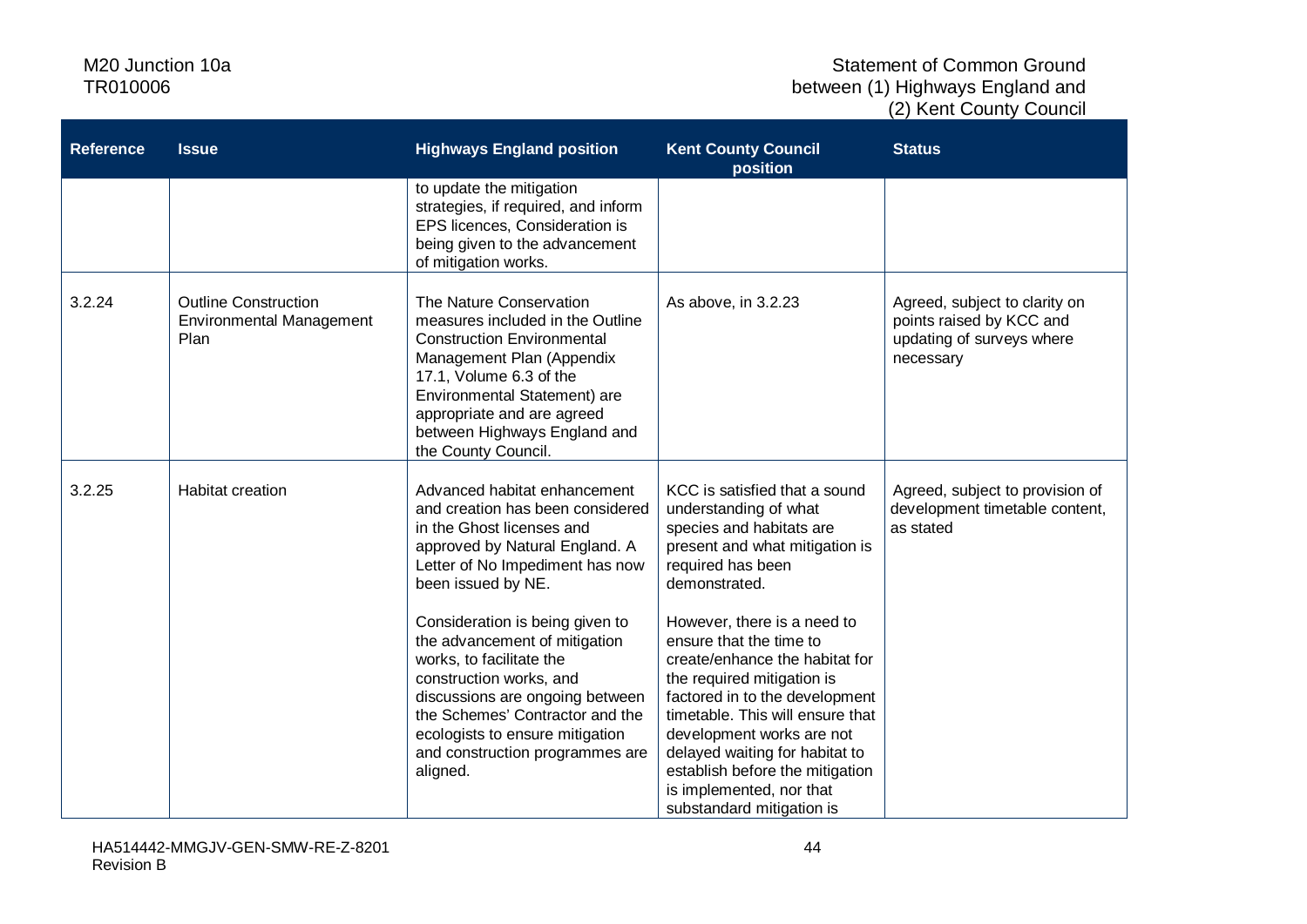| <b>Reference</b> | <b>Issue</b>            | <b>Highways England position</b>                                                                                                                                                                                                                                                                                                                                                                                                                                            | <b>Kent County Council</b><br>position                                                                                                                                                                                                                                                                                                                                                                                                                                                                            | <b>Status</b>                                                           |
|------------------|-------------------------|-----------------------------------------------------------------------------------------------------------------------------------------------------------------------------------------------------------------------------------------------------------------------------------------------------------------------------------------------------------------------------------------------------------------------------------------------------------------------------|-------------------------------------------------------------------------------------------------------------------------------------------------------------------------------------------------------------------------------------------------------------------------------------------------------------------------------------------------------------------------------------------------------------------------------------------------------------------------------------------------------------------|-------------------------------------------------------------------------|
|                  |                         |                                                                                                                                                                                                                                                                                                                                                                                                                                                                             | carried out at the risk of the<br>mitigation being unsuccessful<br>(e.g. species dying as there is<br>not sufficient food to support<br>them).                                                                                                                                                                                                                                                                                                                                                                    |                                                                         |
| 3.2.26           | Habitat creation        | Advanced habitat enhancement<br>and creation has been considered<br>in the Ghost licenses and<br>approved by Natural England. A<br>Letter of No Impediment has now<br>been issued by NE.<br>Consideration is being given to<br>the advancement of mitigation<br>works, to facilitate the<br>construction works, and<br>discussions are ongoing between<br>the Schemes' Contractor and the<br>ecologists to ensure mitigation<br>and construction programmes are<br>aligned. | Habitat enhancements should<br>be carried out as soon as<br>possible to give them<br>sufficient time to establish.<br>For instance, it is noted that<br>the dormouse mitigation is<br>proposing to create a<br>dormouse feeding station; this<br>can only be a short-term<br>mitigation measure, and long-<br>term habitats must be created<br>that provide suitable foraging<br>habitat for dormouse.<br>Measures must be in place to<br>ensure the feeding station is<br>stocked up for as long as<br>required. | Agreed, subject to measures<br>incorporated for habitat<br>enhancements |
| 3.2.27           | <b>Habitat creation</b> | Advanced habitat enhancement<br>and creation has been considered<br>in the Ghost licenses and<br>approved by Natural England. A<br>Letter of No Impediment has now<br>been issued by NE.<br>Consideration is being given to<br>the advancement of mitigation<br>works, to facilitate the                                                                                                                                                                                    | To address this and wider<br>concerns about the timetable<br>for such works, it is suggested<br>that a timetable is produced,<br>clearly setting out the<br>programme for the proposed<br>habitat<br>enhancements/creation and<br>species/habitat mitigation.<br>This will ensure the                                                                                                                                                                                                                             | Agreed, subject to incorporation<br>of timetable                        |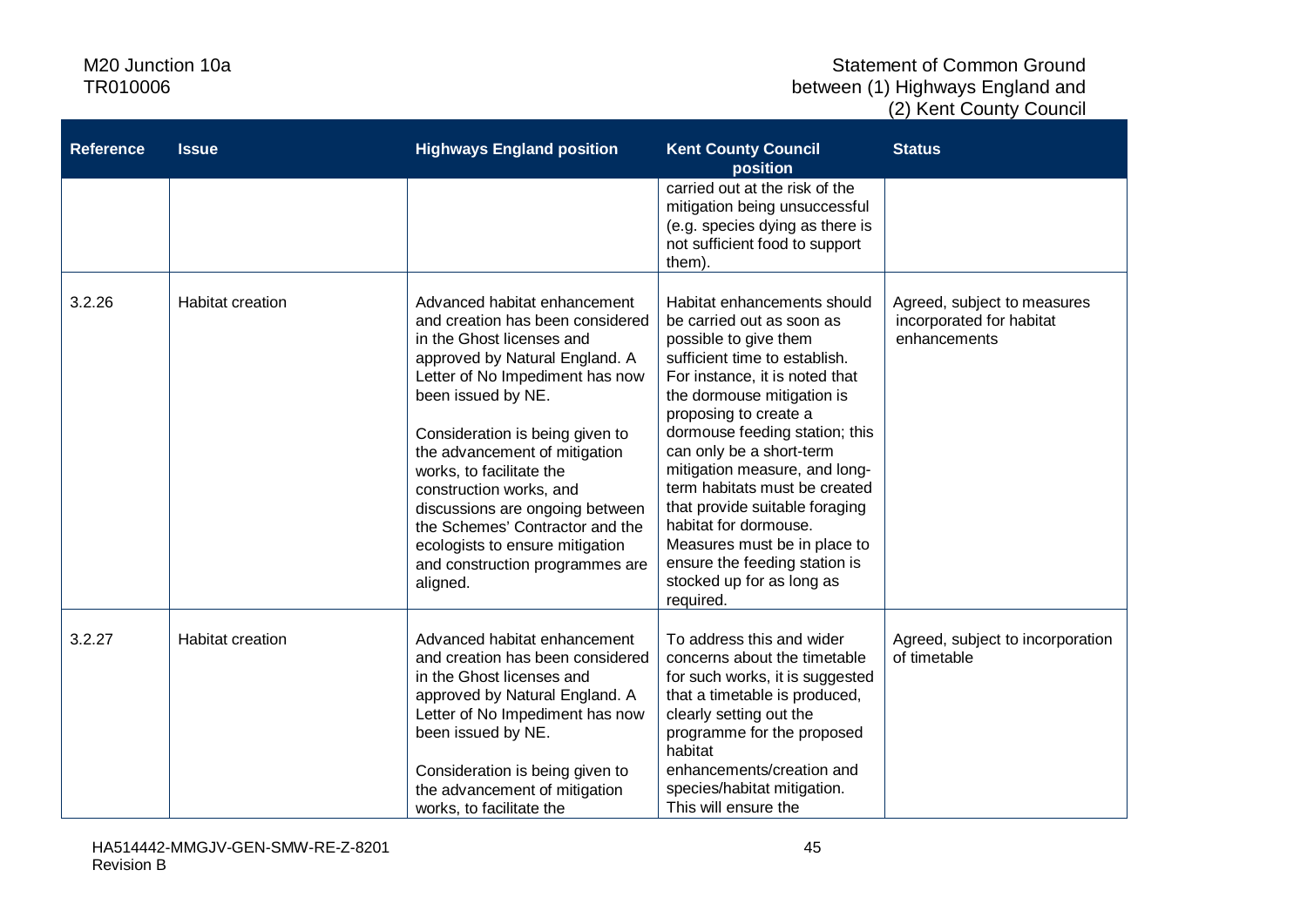| <b>Reference</b> | <b>Issue</b>            | <b>Highways England position</b>                                                                                                                                                                                                                                                                                                                                                  | <b>Kent County Council</b><br>position                                                                                                                                                                                                                                                                                                                                                                                                                                                                                                                                                                                                                                                                                                                              | <b>Status</b>                                                           |
|------------------|-------------------------|-----------------------------------------------------------------------------------------------------------------------------------------------------------------------------------------------------------------------------------------------------------------------------------------------------------------------------------------------------------------------------------|---------------------------------------------------------------------------------------------------------------------------------------------------------------------------------------------------------------------------------------------------------------------------------------------------------------------------------------------------------------------------------------------------------------------------------------------------------------------------------------------------------------------------------------------------------------------------------------------------------------------------------------------------------------------------------------------------------------------------------------------------------------------|-------------------------------------------------------------------------|
|                  |                         | construction works, and<br>discussions are ongoing between<br>the Schemes' Contractor and the<br>ecologists to ensure mitigation<br>and construction programmes are<br>aligned.                                                                                                                                                                                                   | development timetable can be<br>designed accordingly.                                                                                                                                                                                                                                                                                                                                                                                                                                                                                                                                                                                                                                                                                                               |                                                                         |
| 3.2.28           | <b>Habitat creation</b> | Advanced habitat enhancement<br>and creation has been considered<br>in the Ghost licenses and<br>approved by Natural England. A<br>Letter of No Impediment has now<br>been issued by NE.<br>Maintenance work for the Main<br>and Alternative Scheme will be<br>managed by Highways England<br>'Area 4' team, which is<br>operationally responsible for the<br>local road network. | In respect of long-term<br>management, there is a need<br>to ensure that the<br>created/enhanced<br>management is managed<br>long-term to ensure that the<br>mitigation will be successful.<br>This means either changing<br>long-term management plans<br>for Highways England land or<br>ensuring landowners (where<br>enhancements will be carried<br>out) can, and are willing to,<br>manage the habitat<br>appropriately. For example,<br>the receptor site for reptiles is<br>proposed to be located on the<br>London Bound M20 Highways<br>verge, which is currently<br>unsuitable for reptiles (as it is<br>regularly cut), so there is a<br>need to ensure that the<br>maintenance team<br>understands that the<br>management of this area has<br>changed. | Agreed, subject to points on<br>long-term management being<br>addressed |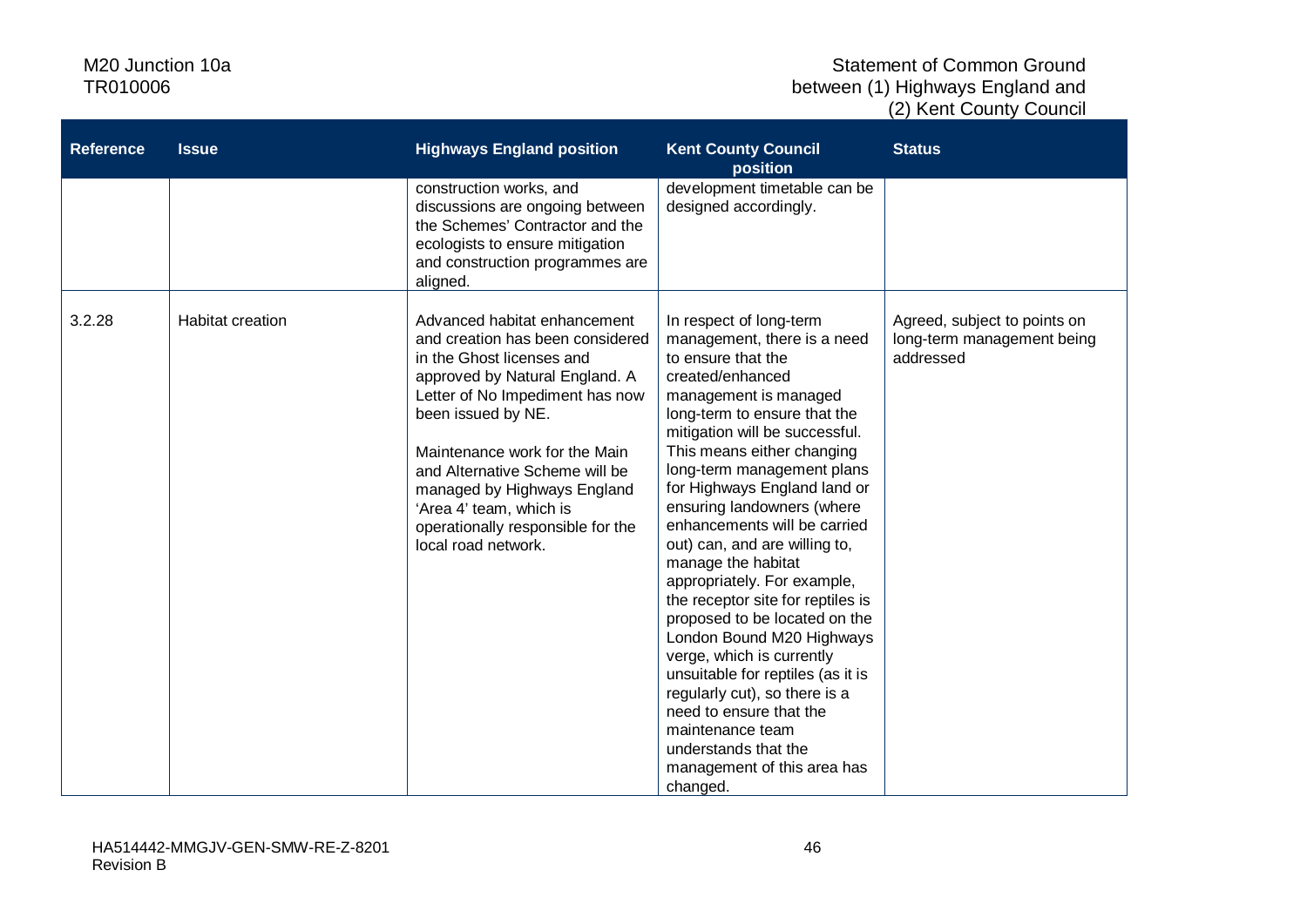#### Statement of Common Ground between (1) Highways England and (2) Kent County Council

| <b>Reference</b> | Issue            | <b>Highways England position</b>                                                                                                                                                                                                                                                                                                                                                                                                         | <b>Kent County Council</b><br><b>position</b>                                                                                                                                                                                                                                                                                                                           | <b>Status</b>                                                    |
|------------------|------------------|------------------------------------------------------------------------------------------------------------------------------------------------------------------------------------------------------------------------------------------------------------------------------------------------------------------------------------------------------------------------------------------------------------------------------------------|-------------------------------------------------------------------------------------------------------------------------------------------------------------------------------------------------------------------------------------------------------------------------------------------------------------------------------------------------------------------------|------------------------------------------------------------------|
| 3.2.29           | Habitat creation | Advanced habitat enhancement<br>and creation has been considered<br>in the Ghost licenses and<br>approved by Natural England. A<br>Letter of No Impediment has now<br>been issued by NE.<br>Discussions are ongoing with the<br>Stour Park developer to ensure<br>that the proposed mitigation<br>measures for the areas where the<br>M <sub>20</sub> Junction 10a Schemes and<br>the Stour Park development<br>overlap do not conflict. | There are other developments<br>being delivered or proposed<br>within this area. HE needs to<br>ensure they are aware of any<br>developments within the<br>surrounding area to confirm<br>the mitigation proposed<br>remains suitable; there may<br>be a need to tweak / change<br>the mitigation due to other<br>works being carried out within<br>the immediate area. | Agreed, subject to confirmation<br>on suitability of mitigation. |

# **Chapter 9: Geology and Soils**

| <b>Reference</b> | <b>Issue</b>      | <b>Highways England position</b>                                                                                                                                                               | <b>Kent County Council position</b>                                                                                                                                                                                                                                                                                                                                                                                                    | <b>Status</b> |
|------------------|-------------------|------------------------------------------------------------------------------------------------------------------------------------------------------------------------------------------------|----------------------------------------------------------------------------------------------------------------------------------------------------------------------------------------------------------------------------------------------------------------------------------------------------------------------------------------------------------------------------------------------------------------------------------------|---------------|
| 3.2.30           | Geology and Soils | The Geology and Soils Chapter<br>(Chapter 9) of the Environmental<br>Statement (Volumes 6.1) properly<br>assesses the potential impacts of the<br>Scheme on geology and soils and<br>minerals. | Highways England has<br>reappraised the minerals<br>safeguarding issues by looking<br>all the economic geology<br>(Wealden Clay, Sub-Alluvial<br>sands and Gravels and the<br>Hythe Formation) in a Mineral<br>Assessment. KCC can conclude<br>that the presumption to<br>safeguard the identifiable<br>economic geologies (at the M20<br>Junction 10a highway scheme<br>works) according to the Kent<br>Minerals and Waste Local Plan | Agreed        |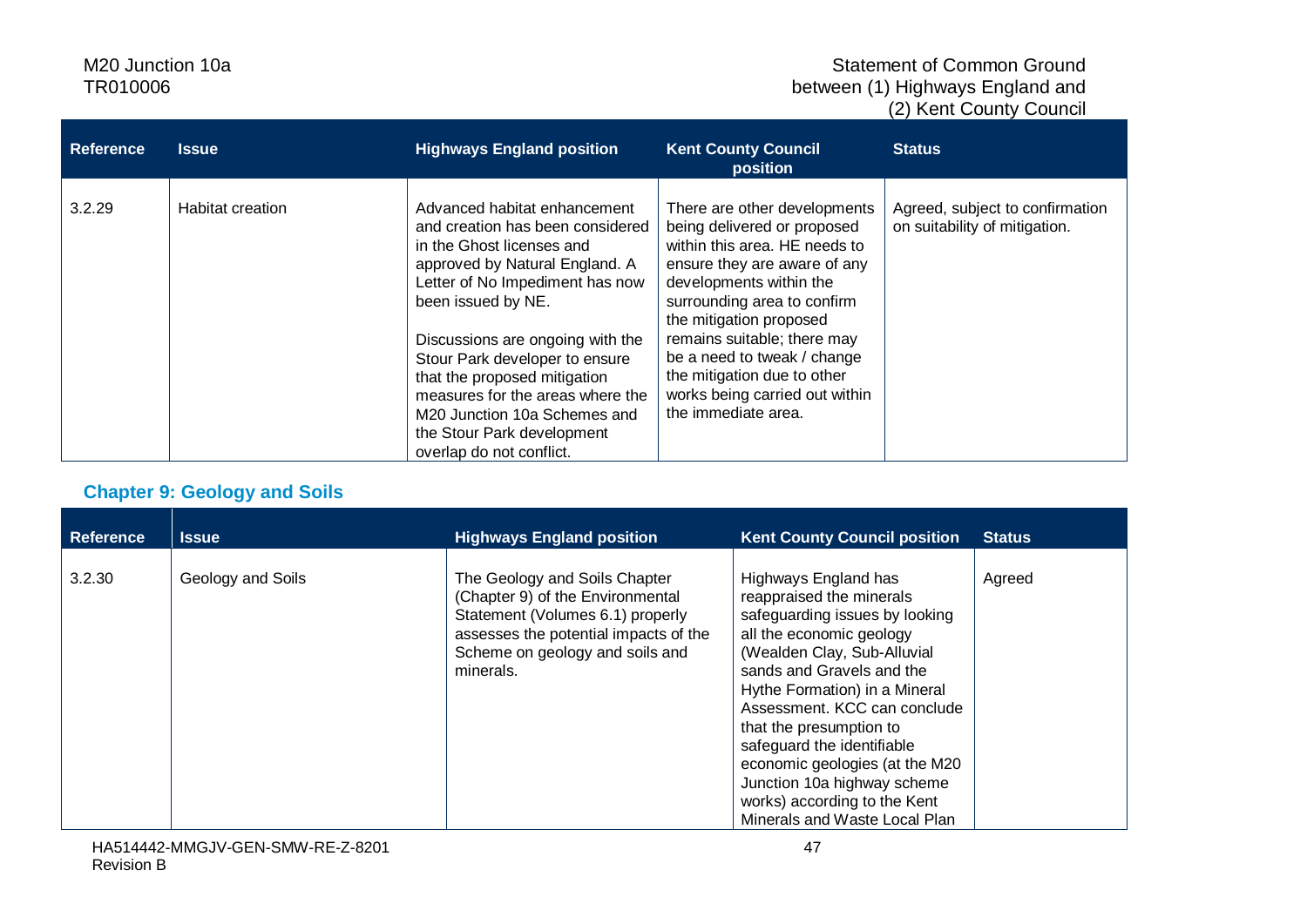| <b>Reference</b> | <b>Issue</b>      | <b>Highways England position</b>                                                | <b>Kent County Council position</b>                               | <b>Status</b> |
|------------------|-------------------|---------------------------------------------------------------------------------|-------------------------------------------------------------------|---------------|
|                  |                   |                                                                                 | 2013-30 is not required. The                                      |               |
|                  |                   |                                                                                 | investigative geological data<br>shows that the relevant criteria |               |
|                  |                   |                                                                                 | of Policy DM 7, as set in the                                     |               |
|                  |                   |                                                                                 | letter's conclusions, can be                                      |               |
|                  |                   |                                                                                 | invoked to satisfy the exemption<br>from the need to safeguard    |               |
|                  |                   |                                                                                 | these minerals.                                                   |               |
|                  |                   |                                                                                 |                                                                   |               |
|                  | Geology and Soils | The Geology and Soils Chapter<br>(Chapter 9) of the Environmental               | Agreed                                                            | Agreed        |
|                  |                   | Statement (Volumes 6.1) properly has                                            |                                                                   |               |
|                  |                   | used the appropriate methodology.                                               |                                                                   |               |
|                  | Geology and Soils | The Geology and Soils Chapter                                                   | Agreed                                                            | Agreed        |
|                  |                   | (Chapter 9) of the Environmental                                                |                                                                   |               |
|                  |                   | Statement (Volumes 6.1) properly                                                |                                                                   |               |
|                  |                   | assesses proposed mitigation<br>measures.                                       |                                                                   |               |
|                  |                   |                                                                                 |                                                                   |               |
|                  | Geology and Soils | An update to the Minerals Assessment                                            | Highways England has                                              | Agreed        |
|                  |                   | has been produced, in discussion with<br>KCC, which further addresses potential | reappraised the minerals<br>safeguarding issues by looking        |               |
|                  |                   | effects on the other safeguarded                                                | all the economic geology                                          |               |
|                  |                   | minerals in relation to Policy DM7.                                             | (Wealden Clay, Sub-Alluvial                                       |               |
|                  |                   |                                                                                 | sands and Gravels and the<br>Hythe Formation) in a Mineral        |               |
|                  |                   |                                                                                 | Assessment. KCC can conclude                                      |               |
|                  |                   |                                                                                 | that the presumption to                                           |               |
|                  |                   |                                                                                 | safeguard the identifiable                                        |               |
|                  |                   |                                                                                 | economic geologies (at the M20<br>Junction 10a highway scheme     |               |
|                  |                   |                                                                                 | works) according to the Kent                                      |               |
|                  |                   |                                                                                 | Minerals and Waste Local Plan                                     |               |
|                  |                   |                                                                                 | 2013-30 is not required. The                                      |               |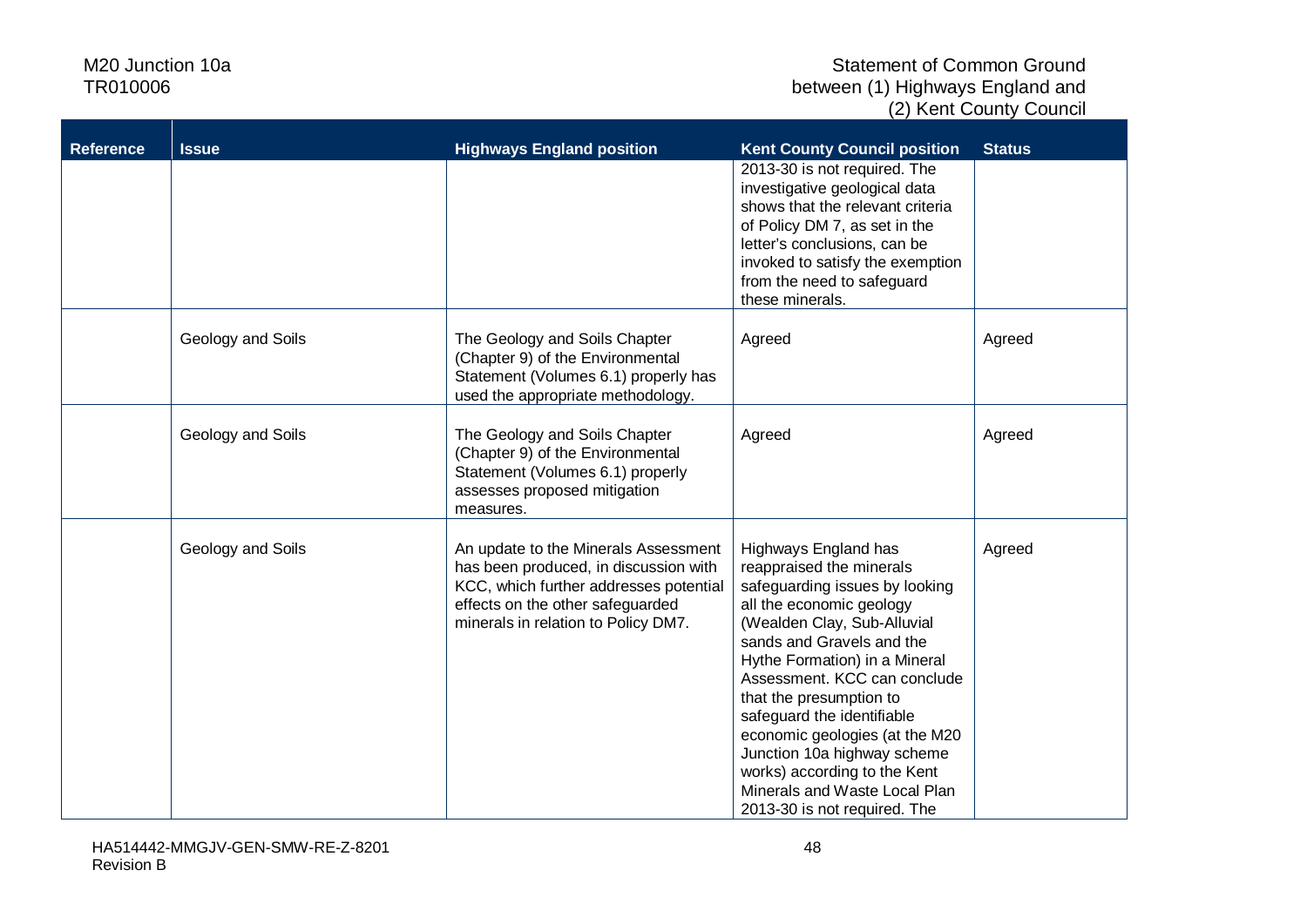| <b>Reference</b> | <b>Issue</b>                      | <b>Highways England position</b>                                            | <b>Kent County Council position</b>                               | <b>Status</b> |
|------------------|-----------------------------------|-----------------------------------------------------------------------------|-------------------------------------------------------------------|---------------|
|                  |                                   |                                                                             | investigative geological data                                     |               |
|                  |                                   |                                                                             | shows that the relevant criteria<br>of Policy DM 7, as set in the |               |
|                  |                                   |                                                                             | letter's conclusions, can be                                      |               |
|                  |                                   |                                                                             | invoked to satisfy the exemption                                  |               |
|                  |                                   |                                                                             | from the need to safeguard                                        |               |
|                  |                                   |                                                                             | these minerals.                                                   |               |
|                  | Geology and Soils                 | Noted                                                                       | The Mineral and Waste Policy                                      |               |
|                  |                                   |                                                                             | Team are not able to comment                                      |               |
|                  |                                   |                                                                             | on all the subjects, as this                                      |               |
|                  |                                   |                                                                             | includes geotechnical and<br>contaminated soils information       |               |
|                  |                                   |                                                                             | for which we do not have the                                      |               |
|                  |                                   |                                                                             | particular expertise on.                                          |               |
|                  | Contaminated Land Desk Study and  | The Contaminated Land Desk Study                                            | As above                                                          | Agreed        |
|                  | Preliminary Interpretative Report | and Preliminary Interpretative Report                                       |                                                                   |               |
|                  |                                   | (DCO document 7.4) properly assess                                          |                                                                   |               |
|                  |                                   | the baseline conditions for the<br>Scheme.                                  |                                                                   |               |
|                  |                                   |                                                                             |                                                                   |               |
|                  | Contaminated Land Desk Study and  | The Contaminated Land Desk Study                                            | As above                                                          | Agreed        |
|                  | Preliminary Interpretative Report | and Preliminary Interpretative Report                                       |                                                                   |               |
|                  |                                   | (DCO document 7.4) has used the<br>appropriate methodology.                 |                                                                   |               |
|                  |                                   |                                                                             |                                                                   |               |
|                  | Contaminated Land Desk Study and  | The Contaminated Land Desk Study                                            | As above                                                          | Agreed        |
|                  | Preliminary Interpretative Report | and Preliminary Interpretative Report<br>(DCO document 7.4) properly assess |                                                                   |               |
|                  |                                   | the recommendations for the                                                 |                                                                   |               |
|                  |                                   | management and mitigation of                                                |                                                                   |               |
|                  |                                   | identified contamination risks are                                          |                                                                   |               |
|                  |                                   | agreed between Highways England                                             |                                                                   |               |
|                  |                                   | and the County Council.                                                     |                                                                   |               |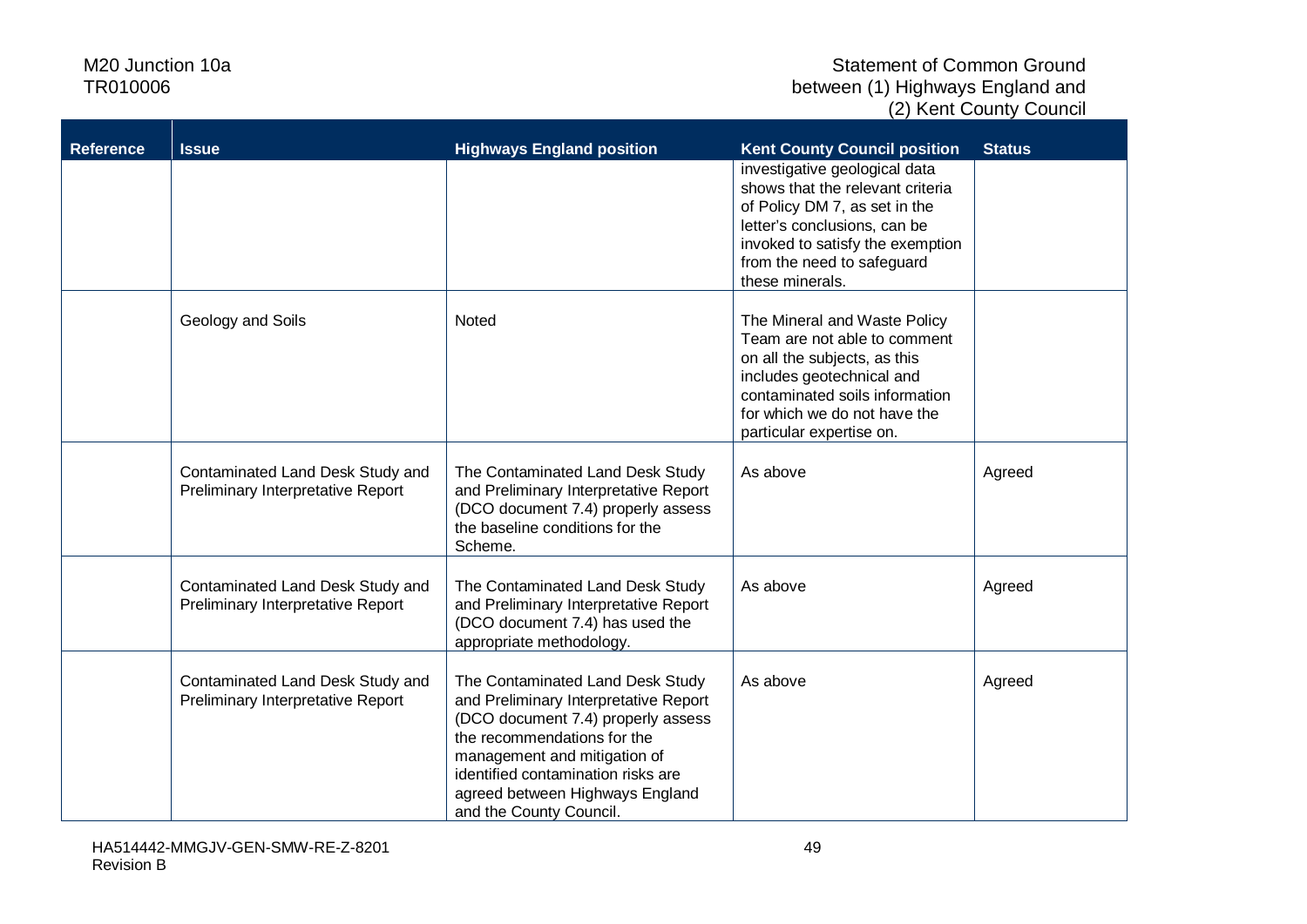#### Statement of Common Ground between (1) Highways England and (2) Kent County Council

| <b>Reference</b> | <b>Issue</b>                                                 | <b>Highways England position</b>                                                                                                                                                                                                                                  | <b>Kent County Council position</b> | <b>Status</b> |
|------------------|--------------------------------------------------------------|-------------------------------------------------------------------------------------------------------------------------------------------------------------------------------------------------------------------------------------------------------------------|-------------------------------------|---------------|
|                  | <b>Outline Construction Environmental</b><br>Management Plan | The Geology and Soils measures<br>included in the Outline Construction<br>Environmental Management Plan<br>(Appendix 17.1, Volume 6.3 of the<br>Environmental Statement) are<br>appropriate and are agreed between<br>Highways England and the County<br>Council. | As above                            |               |

#### **Chapter 10: Materials**

| <b>Reference</b> | <b>Issue</b>     | <b>Highways England position</b>                                                                                                                           | <b>Kent County Council position</b> | <b>Status</b> |
|------------------|------------------|------------------------------------------------------------------------------------------------------------------------------------------------------------|-------------------------------------|---------------|
| 3.2.31           | <b>Materials</b> | The Materials Chapter (Chapter 10) of<br>the Environmental Statement<br>(Volumes 6.1 and 6.3) properly<br>assesses the potential impacts of the<br>Scheme. | Agreed                              | Agreed        |
|                  | <b>Materials</b> | The Materials Chapter (Chapter 10) of<br>the Environmental Statement<br>(Volumes 6.1 and 6.3) has used the<br>appropriate methodology.                     | Agreed                              | Agreed        |
|                  | <b>Materials</b> | The Materials Chapter (Chapter 10) of<br>the Environmental Statement<br>(Volumes 6.1 and 6.3) properly<br>assesses the impacts.                            | Agreed                              | Agreed        |
|                  | <b>Materials</b> | The Materials Chapter (Chapter 10) of<br>the Environmental Statement<br>(Volumes 6.1 and 6.3) properly<br>assesses the proposed mitigation                 | Agreed                              | Agreed        |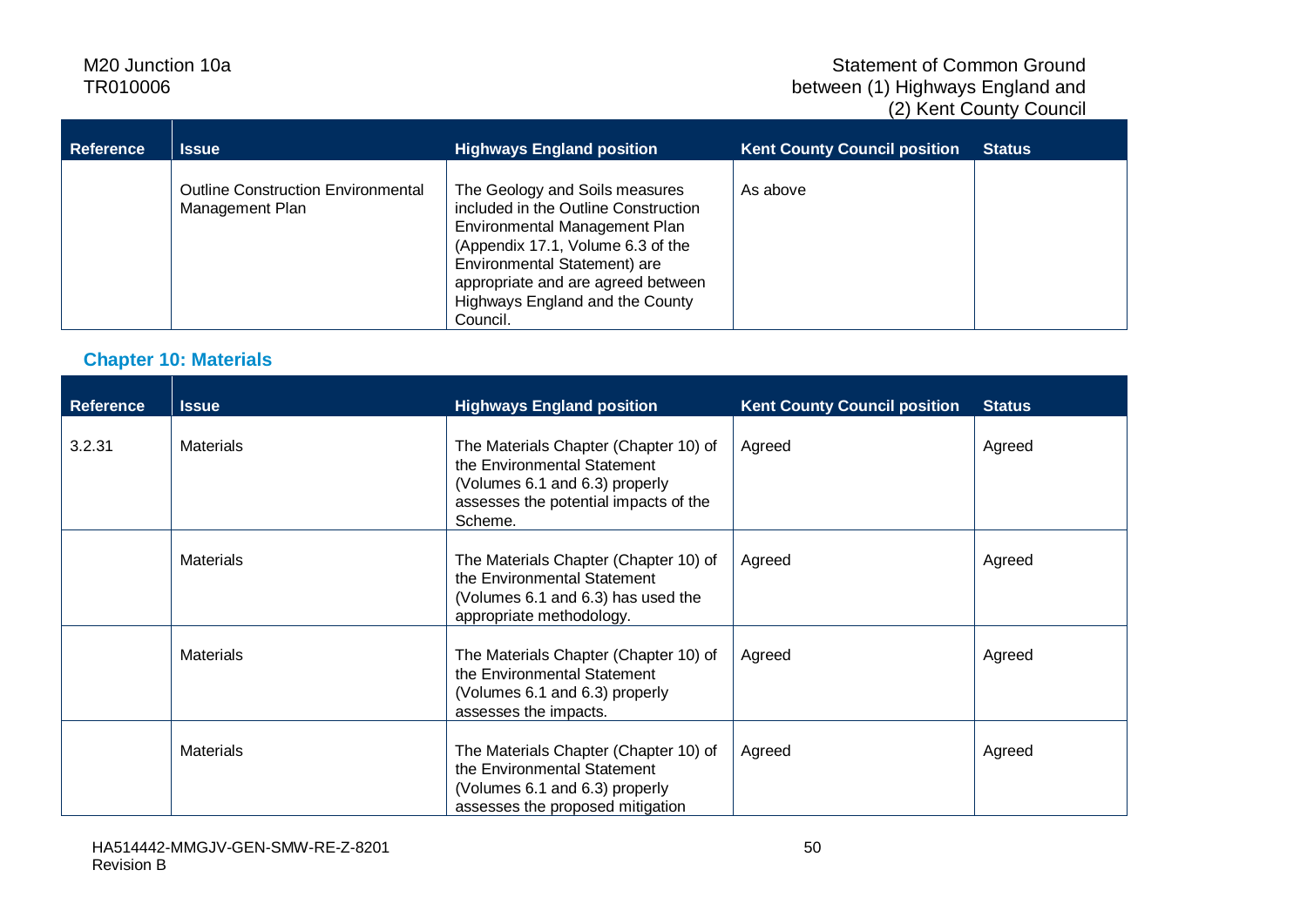| <b>Reference</b> | <b>Issue</b>                  | <b>Highways England position</b>                                                                                                                                                                                                                                                                                                                                                                                                                                                                                                                                         | <b>Kent County Council position</b>                                                                                                                                                                                                                                                                                                                                                                                                                                                                                                                                                                                                                                                                                                                                                                            | <b>Status</b> |
|------------------|-------------------------------|--------------------------------------------------------------------------------------------------------------------------------------------------------------------------------------------------------------------------------------------------------------------------------------------------------------------------------------------------------------------------------------------------------------------------------------------------------------------------------------------------------------------------------------------------------------------------|----------------------------------------------------------------------------------------------------------------------------------------------------------------------------------------------------------------------------------------------------------------------------------------------------------------------------------------------------------------------------------------------------------------------------------------------------------------------------------------------------------------------------------------------------------------------------------------------------------------------------------------------------------------------------------------------------------------------------------------------------------------------------------------------------------------|---------------|
|                  | <b>Materials</b>              | The Materials Chapter (Chapter 10) of<br>the Environmental Statement<br>(Volumes 6.1 and 6.3) properly<br>assesses the conclusions regarding<br>materials.                                                                                                                                                                                                                                                                                                                                                                                                               | Agreed                                                                                                                                                                                                                                                                                                                                                                                                                                                                                                                                                                                                                                                                                                                                                                                                         | Agreed        |
|                  | <b>Waste Management Sites</b> | In response to KCC's comment on the<br>waste management sites in Kent, this<br>has been noted. No changes will be<br>made to the Environmental Statement<br>as the location of the waste<br>management sites provides<br>background to the assessment and<br>would not change the conclusions of<br>the assessment. Up to date<br>information in the Kent County Council<br>Annual Monitoring reports will be used<br>to identify waste management facilities<br>in the Site Waste Management Plan<br>which will be produced by the<br>Contractor prior to construction. | With regards to Chapter 10,<br>which details the sourcing and<br>disposal of material, Highways<br>England has listed a number of<br>waste management sites that<br>appear to be based on the<br>licenses issued by the<br>Environment Agency.<br>The County Council would like<br>to add that whilst a license has<br>been issued, it does not<br>necessarily mean that a waste<br>management site is operational.<br>The KCC Annual Monitoring<br>Reports will provide a more<br>accurate representation of<br>operational waste management<br>sites in Kent. This is also the<br>case for mineral supply sites<br>and it would be advisable for<br>Highways England to use the<br>most up-to-date information<br>available and to be aware of any<br>changes to the operational<br>mineral supply and waste | Agreed        |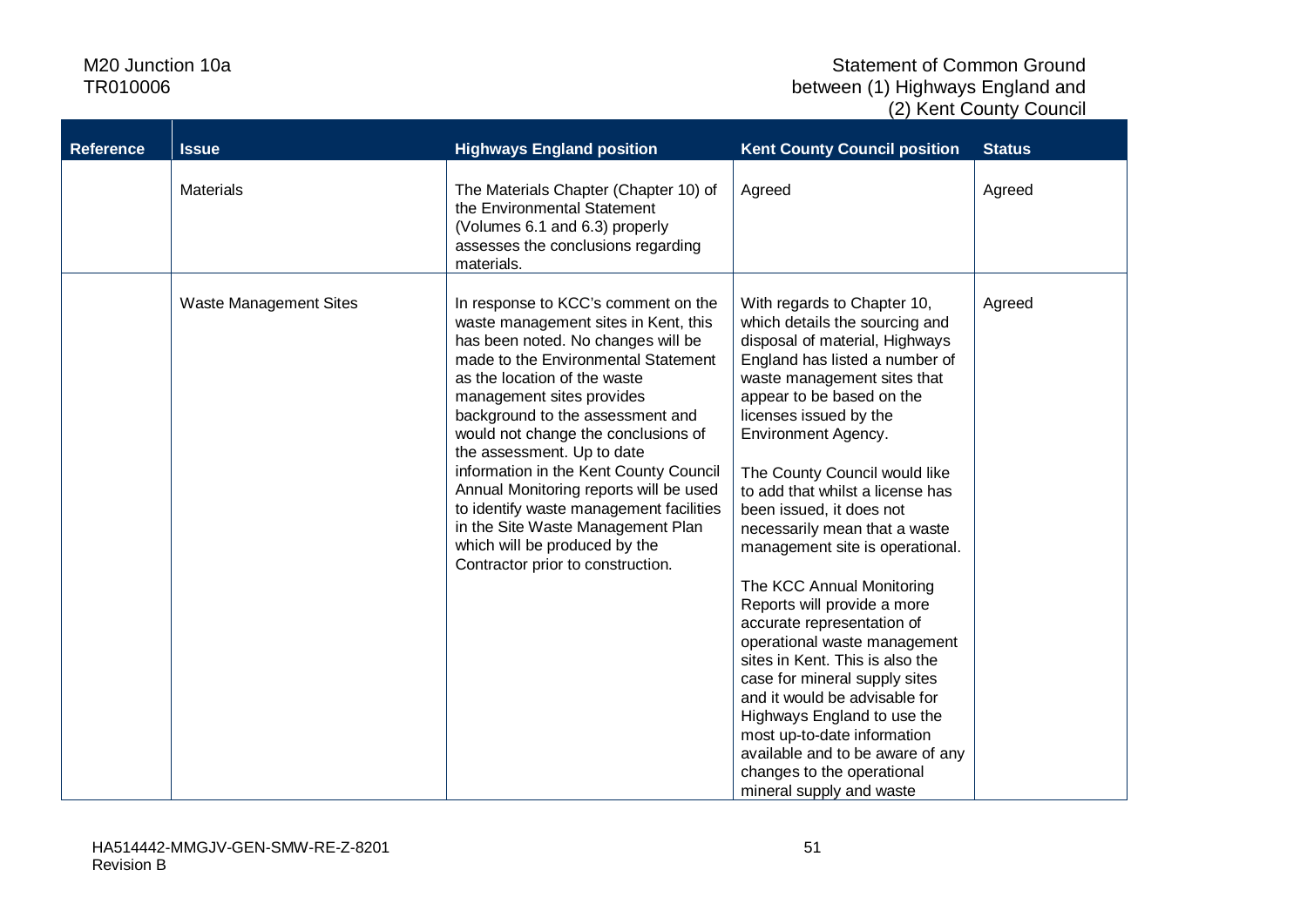#### Statement of Common Ground between (1) Highways England and (2) Kent County Council

| Reference | <b>Issue</b>                                                 | <b>Highways England position</b>                                                                                                                                                                                                                          | <b>Kent County Council position</b>    | <b>Status</b> |
|-----------|--------------------------------------------------------------|-----------------------------------------------------------------------------------------------------------------------------------------------------------------------------------------------------------------------------------------------------------|----------------------------------------|---------------|
|           |                                                              |                                                                                                                                                                                                                                                           | management sites in Kent each<br>year. |               |
|           | <b>Outline Construction Environmental</b><br>Management Plan | The Materials measures included in<br>the Outline Construction<br>Environmental Management Plan<br>(Appendix 17.1, Volume 6.3 of the<br>Environmental Statement) are<br>appropriate and are agreed between<br>Highways England and the County<br>Council. | Agreed                                 | Agreed        |

#### **Chapter 11: Noise and Vibration**

| <b>Reference</b> | <b>Issue</b>        | <b>Highways England position</b>                                                                                                                                                                                                                                                                                                                                                                                          | <b>Kent County Council position</b> | <b>Status</b>   |
|------------------|---------------------|---------------------------------------------------------------------------------------------------------------------------------------------------------------------------------------------------------------------------------------------------------------------------------------------------------------------------------------------------------------------------------------------------------------------------|-------------------------------------|-----------------|
| 3.2.32           | Noise and Vibration | The Noise and Vibration Chapter (Chapter<br>11) of the Environmental Statement<br>(Volumes 6.1, 6.2 and 6.3) properly assesses<br>the potential impacts of the Scheme on noise<br>and vibration and the methodology used is<br>appropriate. The assessment of impacts,<br>proposed mitigation measures and<br>conclusions regarding noise and vibration are<br>agreed between Highways England and the<br>County Council. |                                     | Deferred to ABC |
|                  |                     | Refer to Appendix A for a copy of the Ashford<br>Borough Council Statement of Common<br>Ground which provides a response to the<br>Ashford Borough Council Relevant<br>Representation.                                                                                                                                                                                                                                    |                                     |                 |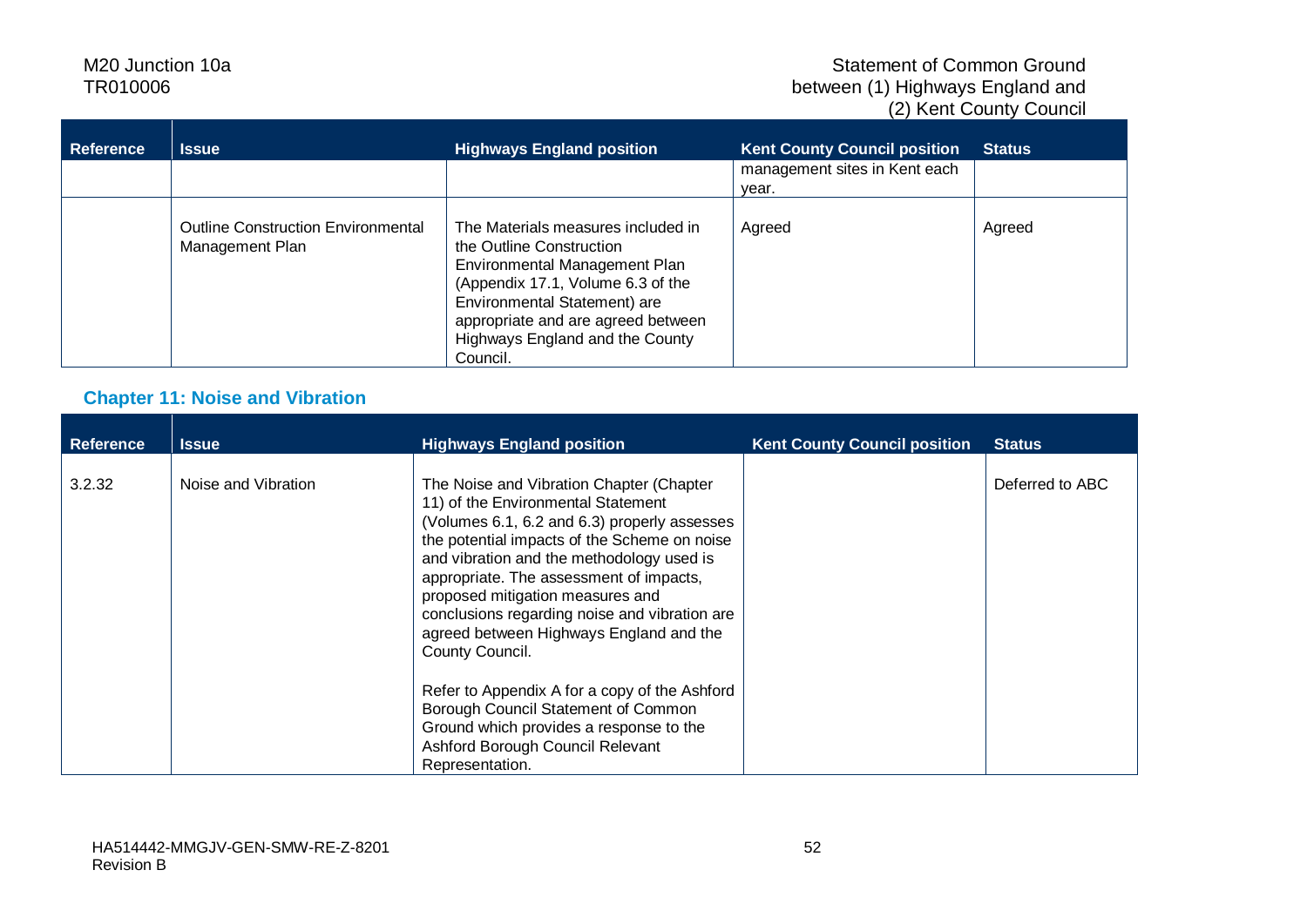#### Statement of Common Ground between (1) Highways England and (2) Kent County Council

| <b>Reference</b> | <b>Issue</b>                                                    | <b>Highways England position</b>                                                                                                                                                                                                                              | <b>Kent County Council position</b> | <b>Status</b>   |
|------------------|-----------------------------------------------------------------|---------------------------------------------------------------------------------------------------------------------------------------------------------------------------------------------------------------------------------------------------------------|-------------------------------------|-----------------|
|                  | <b>Outline Construction</b><br>Environmental Management<br>Plan | The Noise and Vibration measures included<br>in the Outline Construction Environmental<br>Management Plan (Appendix 17.1, Volume<br>6.3 of the Environmental Statement) are<br>appropriate and are agreed between<br>Highways England and the County Council. |                                     | Deferred to ABC |
|                  |                                                                 | Refer to Appendix A for a copy of the Ashford<br>Borough Council Statement of Common<br>Ground which provides a response to the<br>Ashford Borough Council Relevant<br>Representation.                                                                        |                                     |                 |

#### **Chapter 12: Effects on All Travellers**

| <b>Reference</b> | <b>Issue</b>   | <b>Highways England position</b>                                                                                                                                                                                                                                                                                                                                                                                                                  | <b>Kent County Council position</b> | <b>Status</b> |
|------------------|----------------|---------------------------------------------------------------------------------------------------------------------------------------------------------------------------------------------------------------------------------------------------------------------------------------------------------------------------------------------------------------------------------------------------------------------------------------------------|-------------------------------------|---------------|
| 3.2.33           | All Travellers | The Effects on All Travellers Chapter<br>(Chapter 12) of the Environmental<br>Statement (Volumes 6.1, 6.2 and 6.3)<br>properly assesses the potential<br>impacts of the Scheme on effects on<br>all travellers and the methodology<br>used is appropriate. The assessment<br>of impacts, proposed mitigation<br>measures and conclusions regarding<br>effects on all travellers are agreed<br>between Highways England and the<br>County Council. | KCC does not have any<br>comments.  | Agreed        |
|                  |                | Refer to Appendix A for a copy of the<br>Ashford Borough Council Statement of<br>Common Ground which provides a                                                                                                                                                                                                                                                                                                                                   |                                     |               |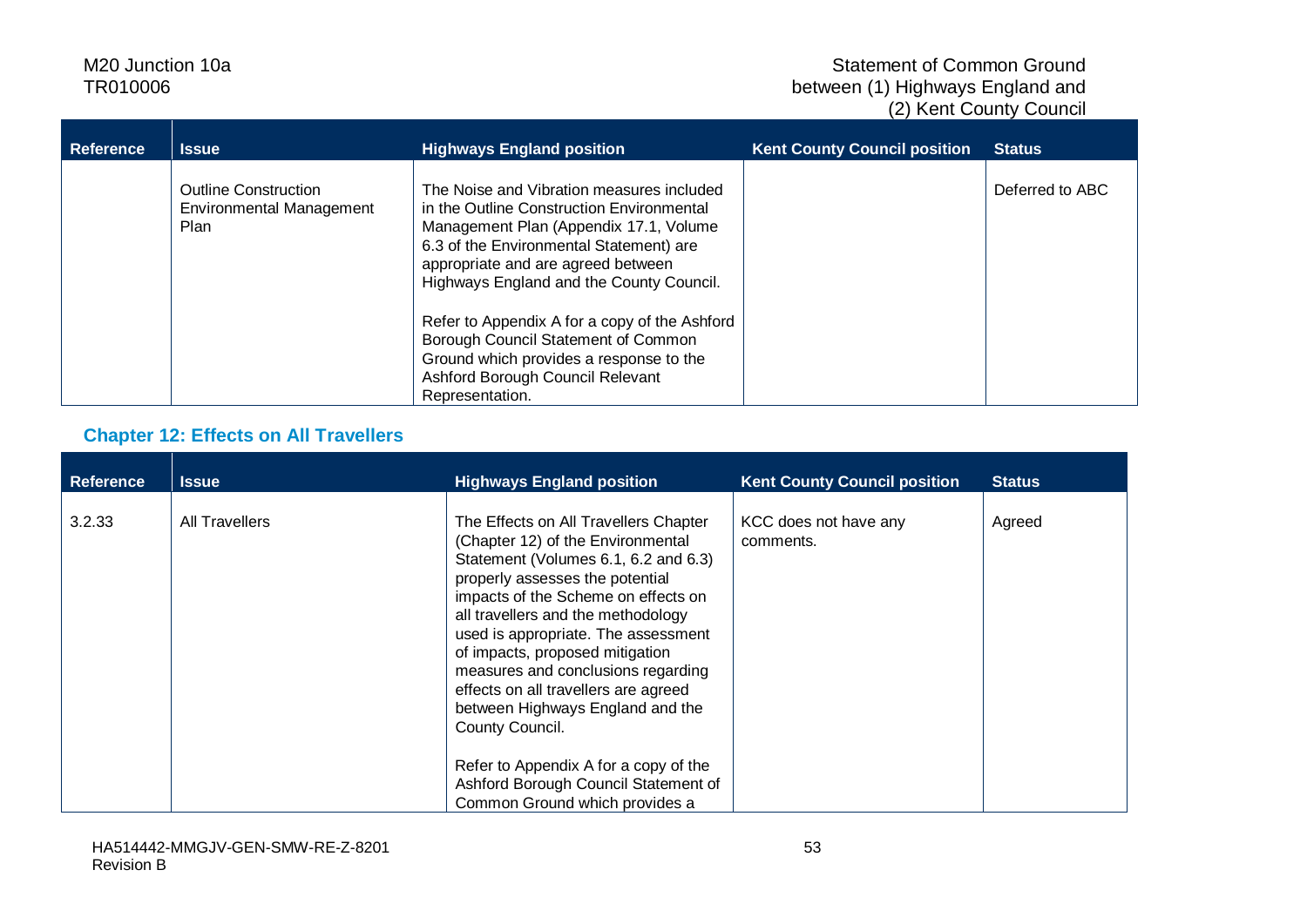| Reference | Issue | <b>Highways England position</b>              | <b>Kent County Council position \</b> | <b>Status</b> |
|-----------|-------|-----------------------------------------------|---------------------------------------|---------------|
|           |       | response to the Ashford Borough               |                                       |               |
|           |       | <sup>1</sup> Council Relevant Representation. |                                       |               |

#### **Chapter 13: Community and Private Assets**

| <b>Reference</b> | <b>Issue</b>                                                 | <b>Highways England position</b>                                                                                                                                                                                                                                                                                                                                                                                                                                  | <b>Kent County Council position</b>                    | <b>Status</b>                                             |
|------------------|--------------------------------------------------------------|-------------------------------------------------------------------------------------------------------------------------------------------------------------------------------------------------------------------------------------------------------------------------------------------------------------------------------------------------------------------------------------------------------------------------------------------------------------------|--------------------------------------------------------|-----------------------------------------------------------|
| 3.2.34           | <b>Community and Private Assets</b>                          | The Community and Private Assets<br>Chapter (Chapter 13) of the<br><b>Environmental Statement (Volumes</b><br>6.1, 6.2 and 6.3) properly assesses<br>the potential impacts of the Scheme<br>on community and private assets and<br>the methodology used is appropriate.<br>The assessment of impacts, proposed<br>mitigation measures and conclusions<br>regarding community and private<br>assets are agreed between Highways<br>England and the County Council. | Agreed, subject to the PROW<br>matters being addressed | Agreed, subject to<br>the PROW matters<br>being addressed |
|                  | <b>Outline Construction Environmental</b><br>Management Plan | The Community and Private Assets<br>measures included in the Outline<br><b>Construction Environmental</b><br>Management Plan (Appendix 17.1,<br>Volume 6.3 of the Environmental<br>Statement) are appropriate and are<br>agreed between Highways England<br>and the County Council.                                                                                                                                                                               | Agreed, subject to the PROW<br>matters being addressed | Agreed, subject to<br>the PROW matters<br>being addressed |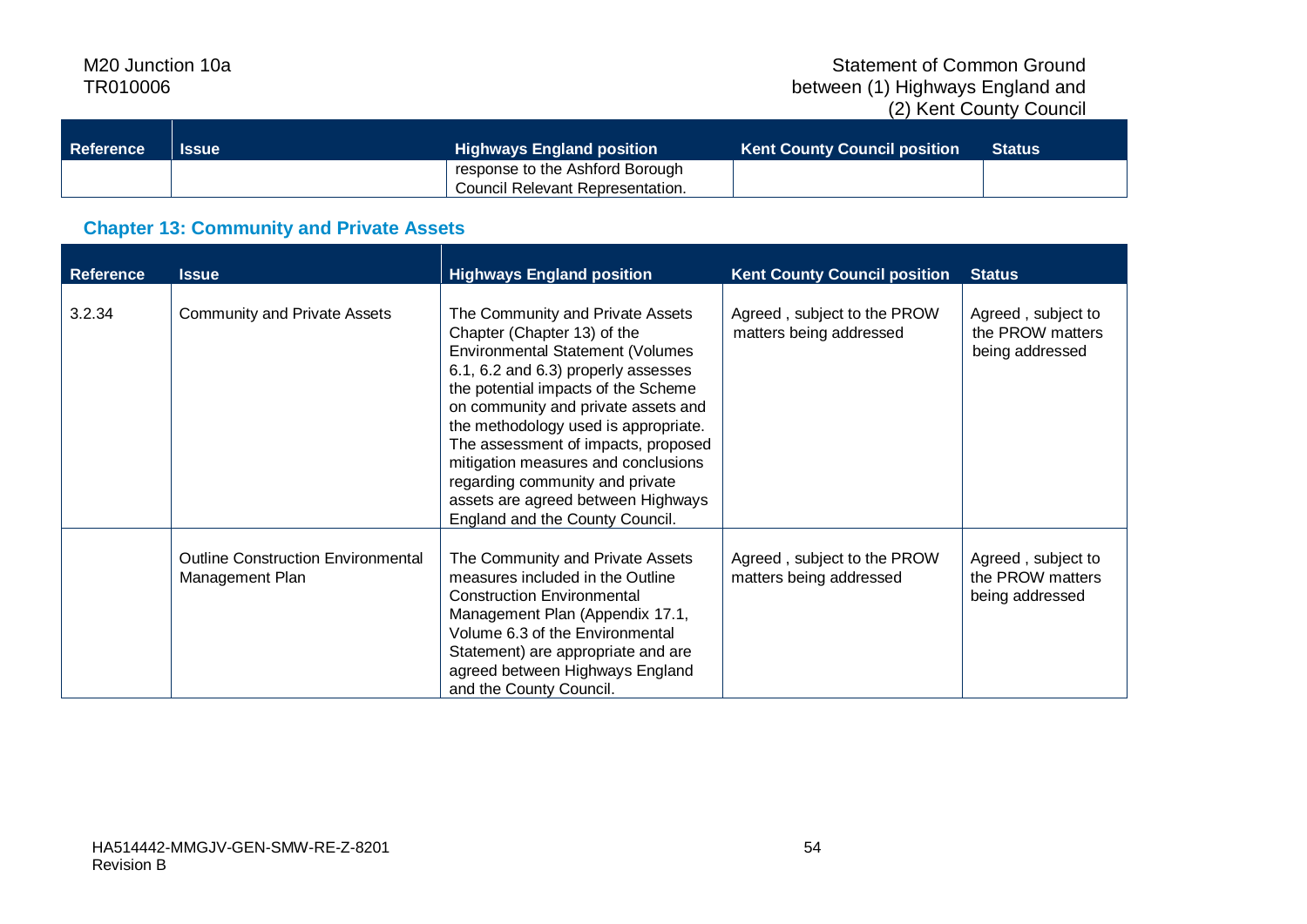#### M20 Junction 10a TR010006 **Chapter 14: Road Drainage and the Water Environment**

| <b>Reference</b> | <b>Issue</b>                                   | <b>Highways England position</b>                                                                                                                                                                                                                                                                                                                                                                                                                                                   | <b>Kent County Council position</b>                                                                                                                | <b>Status</b>   |
|------------------|------------------------------------------------|------------------------------------------------------------------------------------------------------------------------------------------------------------------------------------------------------------------------------------------------------------------------------------------------------------------------------------------------------------------------------------------------------------------------------------------------------------------------------------|----------------------------------------------------------------------------------------------------------------------------------------------------|-----------------|
| 3.2.35           | Road Drainage and Water<br>Environment         | The Road Drainage and Water<br>Environment Chapter (Chapter 14) of<br>the Environmental Statement<br>(Volumes 6.1, 6.2 and 6.3) properly<br>assesses the potential impacts of the<br>Scheme on road drainage and water<br>environment and the methodology<br>used is appropriate. The assessment<br>of impacts, proposed mitigation<br>measures and conclusions regarding<br>road drainage and water environment<br>are agreed between Highways<br>England and the County Council. | Agreed                                                                                                                                             | Agreed          |
| 3.2.36           | <b>Water Framework Directive</b><br>Assessment | The Water Framework Directive<br>Assessment (Appendix 14.1, Volume<br>6.3 of the Environmental Statement)<br>properly assesses the potential<br>impacts of the Scheme and the<br>methodology used is appropriate. The<br>assessment of impacts of the Scheme<br>against the WFD status and objectives<br>for water bodies in the Scheme area<br>and conclusions are agreed between<br>Highways England and the County<br>Council.                                                  | Agreed<br>Matters relating to the Water<br>Framework Directive have<br>generally been developed in<br>consultation with the<br>Environment Agency. | Agreed          |
| 3.2.37           | <b>Flood Risk Assessment</b>                   | Further detailed assessment, including<br>flood modelling and an update to the<br>FRA (Appendix 14.2, Volume 6.3 of<br>the Environmental Statement), has<br>been carried out and a Flood Risk<br>Modelling addendum (DCO Document<br>13.7) was submitted to the                                                                                                                                                                                                                    | KCC defers to the EA on this<br>matter                                                                                                             | Defer to the EA |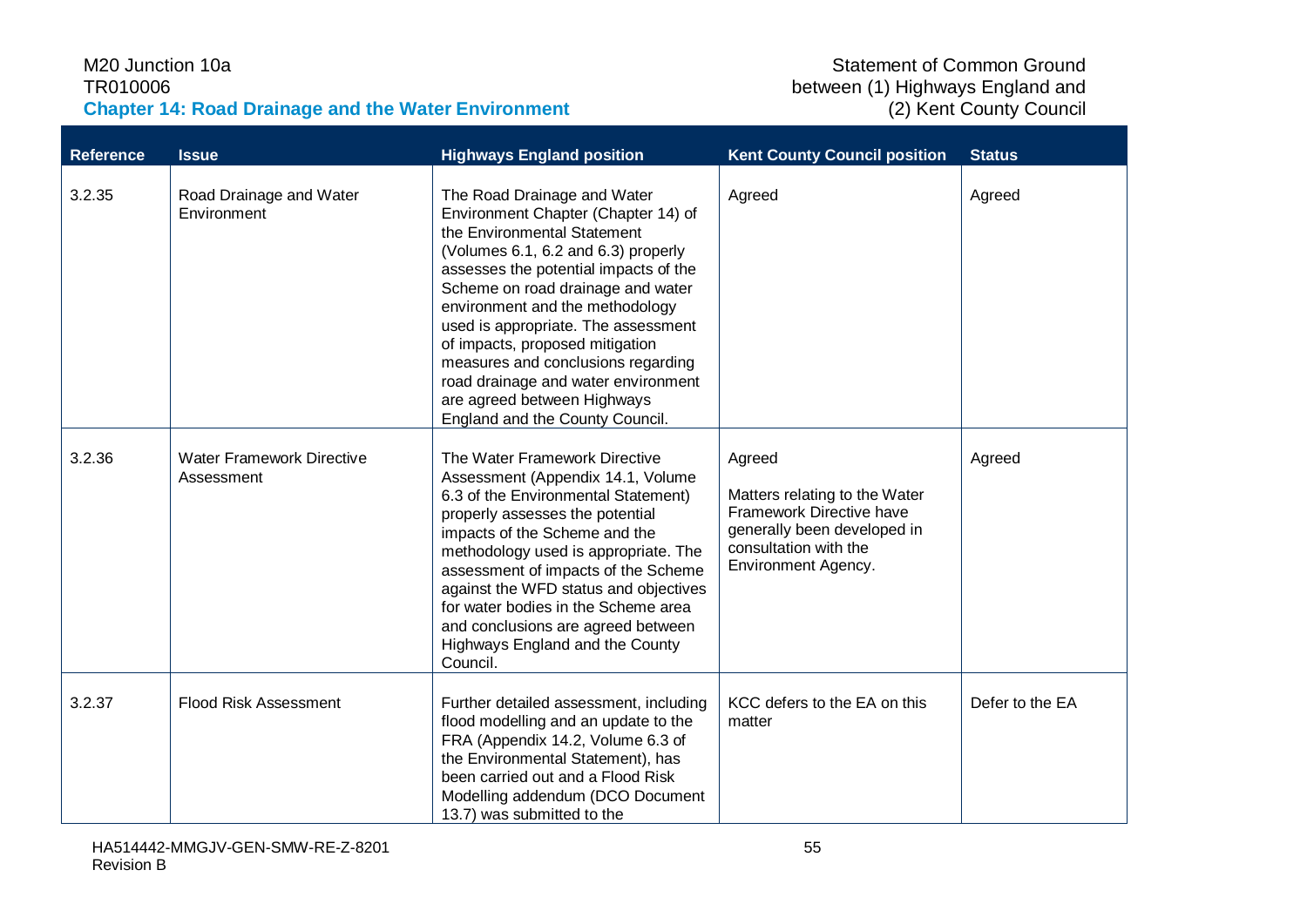| <b>Reference</b> | <b>Issue</b>                                                 | <b>Highways England position</b>                                                                                                                                                                                                                                                           | <b>Kent County Council position</b>                                                                                                                                                                                                                             | <b>Status</b> |
|------------------|--------------------------------------------------------------|--------------------------------------------------------------------------------------------------------------------------------------------------------------------------------------------------------------------------------------------------------------------------------------------|-----------------------------------------------------------------------------------------------------------------------------------------------------------------------------------------------------------------------------------------------------------------|---------------|
|                  |                                                              | Examination and the Environment<br>Agency on the 30 <sup>th</sup> March 2017.                                                                                                                                                                                                              |                                                                                                                                                                                                                                                                 |               |
|                  |                                                              | Refer to Appendix A for a copy of the<br>Ashford Borough Council Statement of<br>Common Ground which provides a<br>response to the Ashford Borough<br>Council Relevant Representation.                                                                                                     |                                                                                                                                                                                                                                                                 |               |
| 3.2.38           | <b>Drainage Strategy</b>                                     | The Drainage Strategy (Appendix A of<br>Appendix 14.2 Flood Risk Assessment,<br>Volume 6.3 of the Environmental<br>Statement) for dealing with highway<br>drainage is satisfactory and the<br>proposals set out in it are agreed<br>between Highways England and the<br>County Council.    | Measures within the drainage<br>strategy are proposed for the<br>control of pollution in order to<br>minimise impact of surface<br>water drainage upon receiving<br>waters and as such KCC has no<br>further comments to make on<br>these matters at this time. | Agreed        |
| 3.2.39           | <b>Outline Construction Environmental</b><br>Management Plan | The Water Environment and Road<br>Drainage measures included in the<br><b>Outline Construction Environmental</b><br>Management Plan (Appendix 17.1,<br>Volume 6.3 of the Environmental<br>Statement) are appropriate and are<br>agreed between Highways England<br>and the County Council. | Matters relating to the Outline<br><b>Construction Environmental</b><br>Management Plan (3.2.26) have<br>generally been developed in<br>consultation with the<br>Environment Agency.                                                                            | Agreed        |
| 3.2.40           | Flood Risk Assessment and<br>drainage strategy               | Noted                                                                                                                                                                                                                                                                                      | KCC has reviewed the flood risk<br>assessments and drainage<br>strategy information and is<br>generally satisfied with the<br>proposals for the management<br>of surface water generated by<br>the scheme.                                                      | Agreed        |